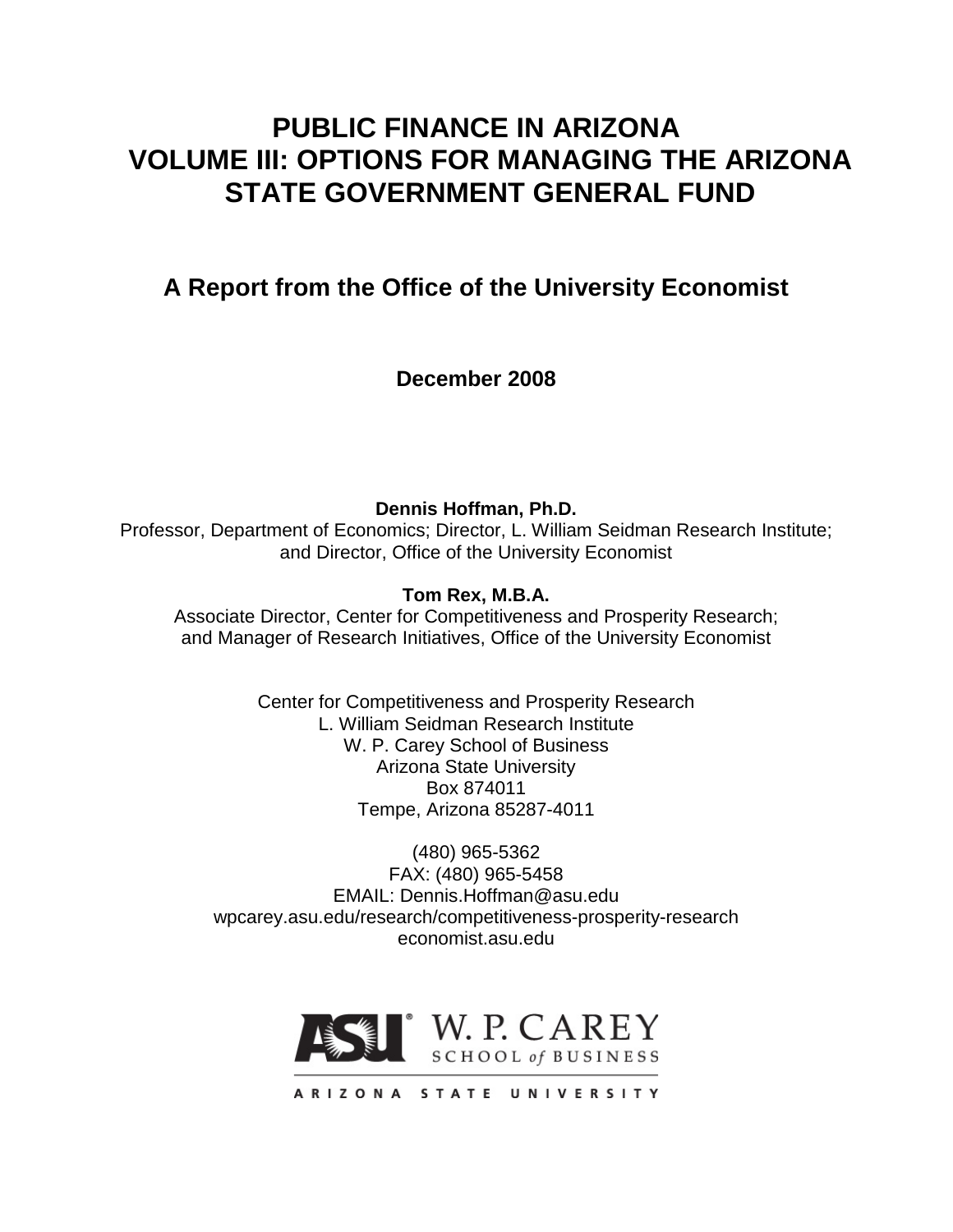#### **PREFACE**

This is the third of a series of three reports that discuss government finance in Arizona. The reports are available at www.wpcarey.asu.edu/seid/ccpr.

An objective review of government finance in Arizona is presented in the first volume. Included in the report are analyses of Arizona state government finance, using data of the Arizona Joint Legislative Budget Committee, and of the combined finances of all state and local governments within Arizona, using data of the U.S. Census Bureau. A historical perspective is provided for both datasets. For combined state and local government finance, comparisons are made to other states and to the national average. In addition, other measures of the tax burden by state are examined.

The second volume goes beyond the factual material included in the first volume. It particularly addresses the conceptual and empirical relationships between taxes, government revenue, and economic growth. It also discusses current issues specific to Arizona state government finance. The second volume is a revised version of the report "Tax Reductions, the Economy, and the Deficit in the Arizona State Government General Fund," incorporating new and updated material.

This third volume presents options and offers recommendations for managing the Arizona state government general fund. The near-term budget deficit is addressed as well as ways to prevent budget deficits from recurring every time economic growth slows. The third volume is an update to the report "Options for Managing the Arizona State Government General Fund: Closing the Structural Deficit and Preventing Large Deficits in the Future," but few changes were made.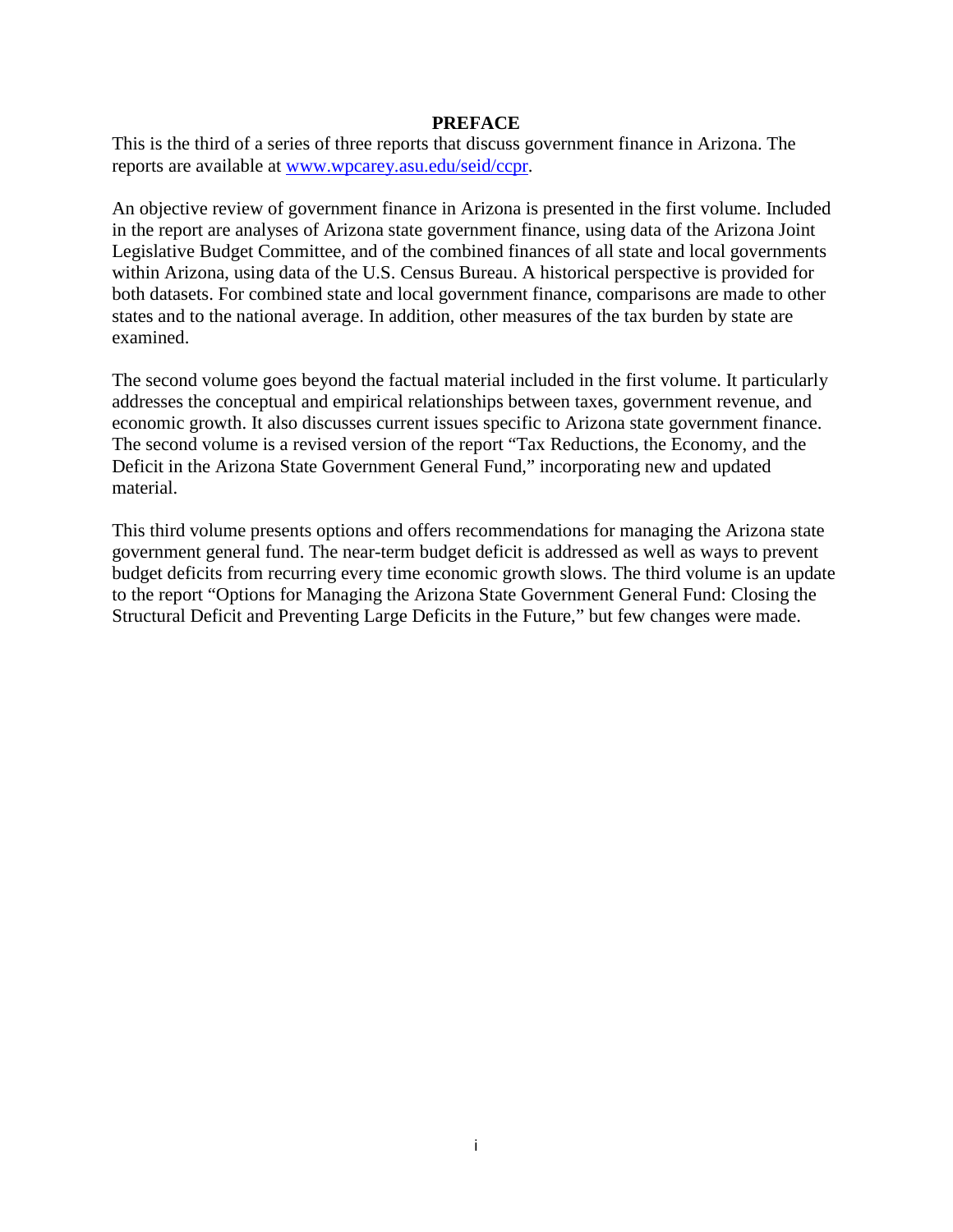## **TABLE OF CONTENTS**

| Summary                                                                                                                |    |
|------------------------------------------------------------------------------------------------------------------------|----|
| The Arizona State Government General Fund                                                                              | 4  |
| An Examination of General Fund Revenue and Expenditures                                                                | 4  |
| Simulated Revenue and Expenditures                                                                                     | 9  |
| Options to Improve the Management of the State General Fund                                                            | 12 |
| Option 3: Improving the Status Quo                                                                                     | 13 |
| Option 4: Adopting a New Way of Budgeting Revenue and Expenditures                                                     | 14 |
| Expanding Revenue to Close the Structural Deficit                                                                      | 21 |
| Implementing a Short-Term Budget Fix                                                                                   | 22 |
| Increasing the Reliance on User Fees                                                                                   | 23 |
| Intensifying the Use of Federal Funds                                                                                  | 24 |
| <b>Enhancing Tax Collections</b>                                                                                       | 25 |
| Adopting Other Revenue Enhancements                                                                                    | 39 |
| Limiting Expenditures to Close the Structural Deficit                                                                  | 41 |
| Widening the Use of Bonding for School Construction and Other Capital Projects                                         | 41 |
| Recommendations                                                                                                        | 44 |
| Balancing the Fiscal Year 2009 Budget                                                                                  | 44 |
| Enhancing Revenue/Reducing Expenditures in the State General Fund                                                      | 44 |
| Maintaining General Fund Revenue at a Constant Share of Arizona's Economy and Tying<br>Spending Increases to a Formula | 47 |
| Maximizing the Budget Stabilization Fund                                                                               | 47 |

## **LIST OF TABLES**

| 1. Illustrative Example of an Increase in Individual Income Tax Rates in Arizona          | 33 |
|-------------------------------------------------------------------------------------------|----|
| 2. Illustrative Example of Borrowing for School Construction in Selected Years in Arizona | 43 |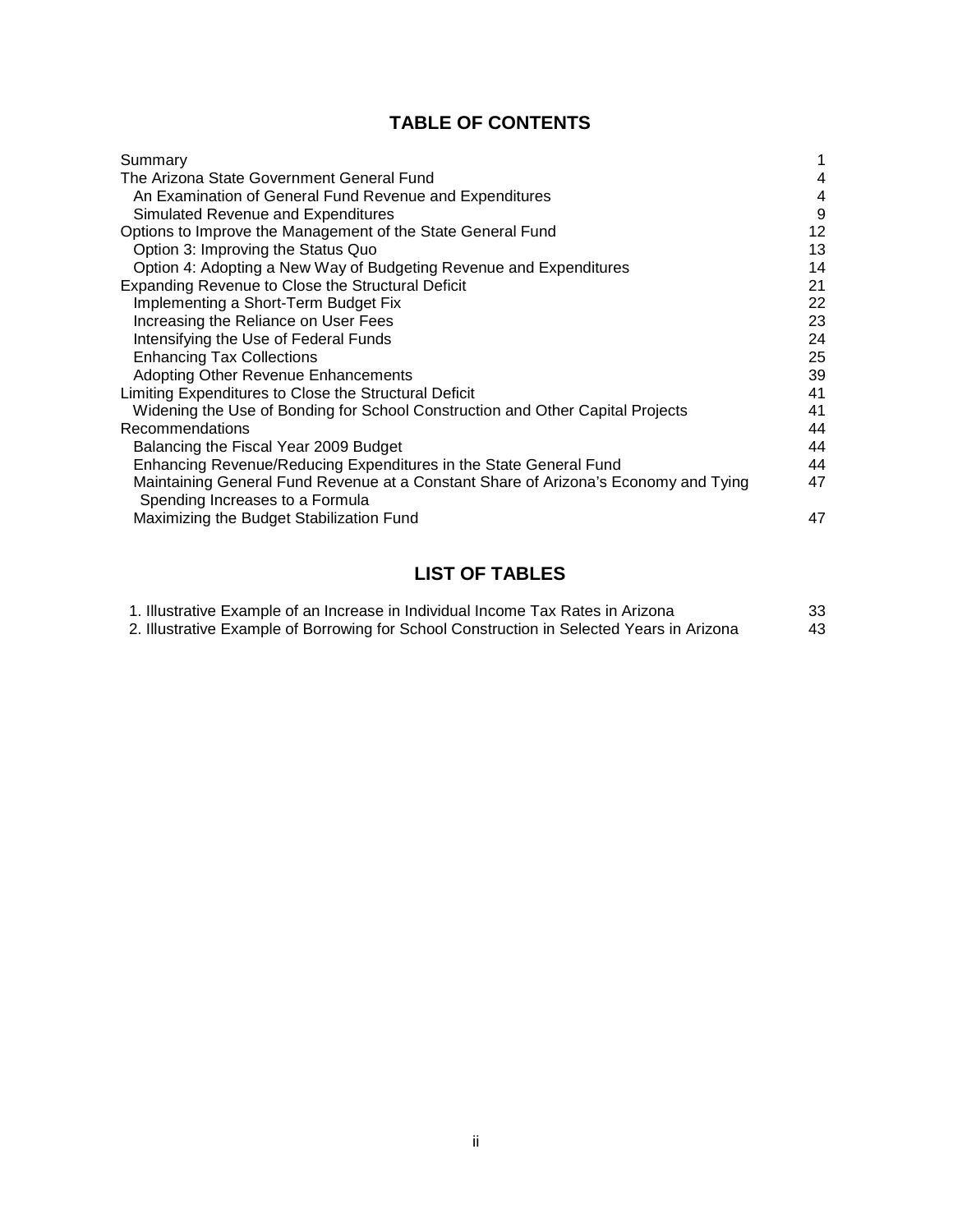## **LIST OF CHARTS**

| 5              |
|----------------|
| 6              |
| $\overline{7}$ |
| 8              |
| 9              |
| 10             |
| 10             |
| 11             |
| 16             |
| 17             |
| 18             |
| 19             |
|                |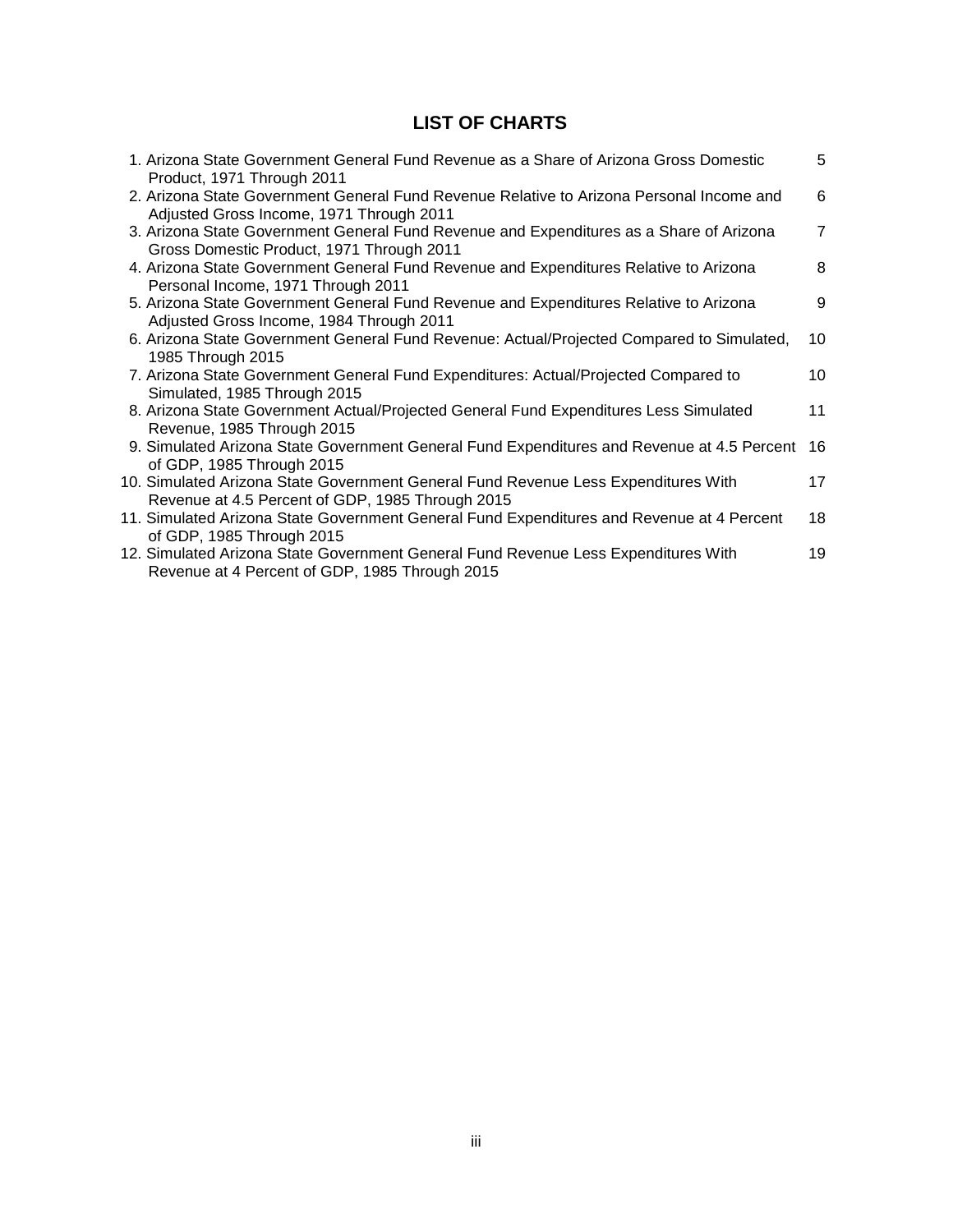#### **SUMMARY**

More than five years ago, the need for state government fiscal reform was recognized. Governor Napolitano formed the Citizens' Finance Review Commission (CFRC), which focused on the state government revenue system. Without addressing the issue of the overall amount of revenue to be collected by the state, the Commission five years ago made a series of recommendations, few of which have been acted upon.

The need for fiscal reform in Arizona is greater now than it was in 2003. In this report, a number of recommendations — mostly matching the CFRC's recommendations — are made. However, this report goes further than did the CFRC by addressing the structural deficit between state government general fund revenue and expenditures.

Following a significant budget deficit in the state general fund in the last fiscal year, another large deficit needs to be closed in the current fiscal year, and an even larger deficit is projected for the next fiscal year. With most of the "easy" budget fixes already in use, balancing the budget in the current and succeeding years will be much more challenging. With little time remaining before the end of the fiscal year on June 30, only a few of the revenue enhancements discussed in this paper will be available to solve the current year's budget dilemma. The current deficit will likely need to be closed primarily through spending reductions.

These spending cuts will have real and significant impacts on the Arizona economy, on state government employees, and on disadvantaged citizens relying on public assistance. Underlying this statement is the recognition that, unlike the private sector, most demands on the public sector do not decline during a recession, and some increase.

The problem, however, is much deeper than a short-term imbalance between revenue and expenditures. Due to a sizable structural deficit, the state faces the prospect of needing to make difficult decisions to balance the budget every time economic growth slows. Thus, while the current dilemma was a prompt for the development of this paper, the main focus is to resolve the long-term imbalance and to suggest other fiscal improvements.

The structural deficit in part is the result of an outdated tax code that creates large cyclical swings in revenue and that causes revenue to grow more slowly than the pace of the overall economy. Much of the structural deficit, however, results from numerous and substantial tax reductions passed by the Arizona Legislature over the last 15 years that were not matched by spending reductions of a commensurate size. Given the increasing population-driven demands for public services and infrastructure, such as health care, education, and public safety, and the amount of the state government general fund expenditures that are off limits to spending reductions due to voter initiatives or statutorial mandates, it will not be possible to resolve the budget deficit in the current and following fiscal years by spending reductions alone — at least not without decimating entire programs.

State government general fund revenue relative to the size of the Arizona economy has fallen significantly since 1995 and currently is at a historical low. Expenditures, too, have declined since 1995 relative to measures of the size of the Arizona economy. From any historical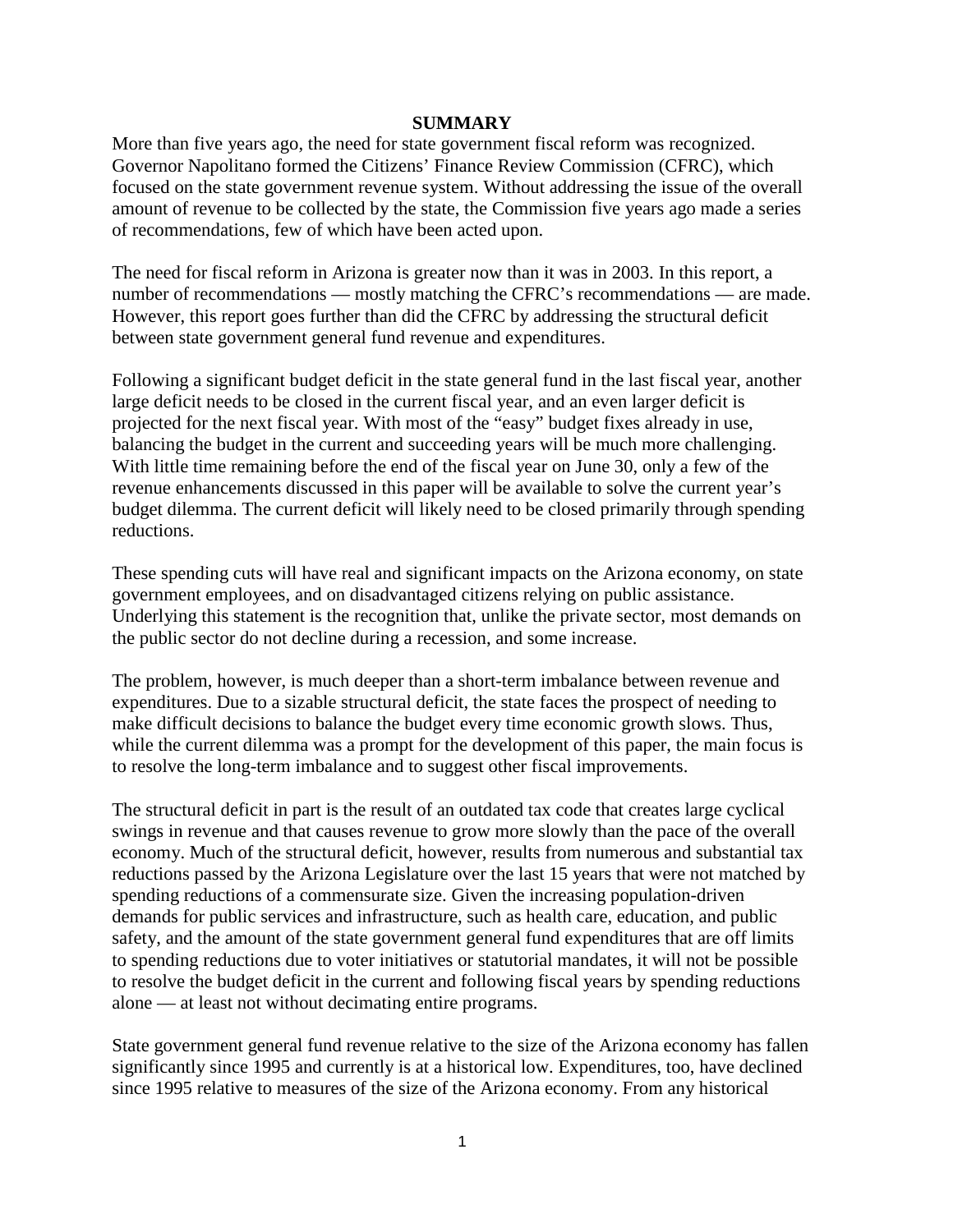perspective it is clear that spending increases beyond the needs of a growing state did *not* cause the current cyclical deficit or the long-term structural deficit.

Other actions also have contributed to the near-term dilemma. For example, the Legislature weakened the provisions of the original legislation setting up the budget stabilization fund. The result is less monies available for transfer from the rainy-day fund to the general fund during a recession and a greater need for spending reductions or revenue enhancements to balance the budget.

Immediate action needs to be taken to resolve the budget imbalance in the current fiscal year. In addition to inevitable spending cuts, immediate action is needed to enhance revenue. The most effective way of doing this in the near-term is an increase in the transaction privilege (general sales) tax rate. Though not recommended as a long-term strategy, an immediate increase in the state sales tax rate is the most effective way to quickly increase revenue. The rate increase will need to be significant. The sooner it is implemented, the greater will be the benefit in the current fiscal year.

This temporary surcharge in the general sales tax rate is proposed only as a stop-gap measure, to be replaced by permanent changes in the revenue system, implemented within the next two years. A temporary increase in the sales tax rate also will provide additional funding to local governments due to the distribution of a portion of state government general sales tax revenue to counties and municipalities, many of which also face budget deficits.

Policymakers need to confront the severity of the current budget crisis that has deepened significantly since September. If revenue is not enhanced immediately, funding for public programs in Arizona will be so low that basic state government functions will be compromised. In the longer term, the state will not be able to keep pace with the demands of a growing population, resulting in deterioration in the state's infrastructure and in the quality of life of its residents.

Permanent changes in the revenue system need to close the structural budget deficit, cause the revenue stream to be less cyclical, and result in revenue growing at the pace of the overall economy. The ideal revenue system will have a very broad and varied tax base, but apply low tax rates. It will better balance business taxes with personal taxes — currently, business taxes are high relative to personal taxes. More broadly, it should promote a business climate conducive to economic growth. Other aspects of an improved system will be to ensure a progressive tax structure — either explicitly or through the use of low-income tax credits. In general, however, tax credits and tax exemptions should be minimized. More generally, the guiding principles adopted by the CFRC should be widely applied in creating a new revenue system.

Key recommended changes in the revenue system include reinstituting the state property tax and broadening the general sales tax base by including some services and eliminating some exemptions, while reducing the general sales tax rate. Other suggestions include expanding the use of debt financing for capital outlays, eliminating tax credits, and raising revenue from nontax sources.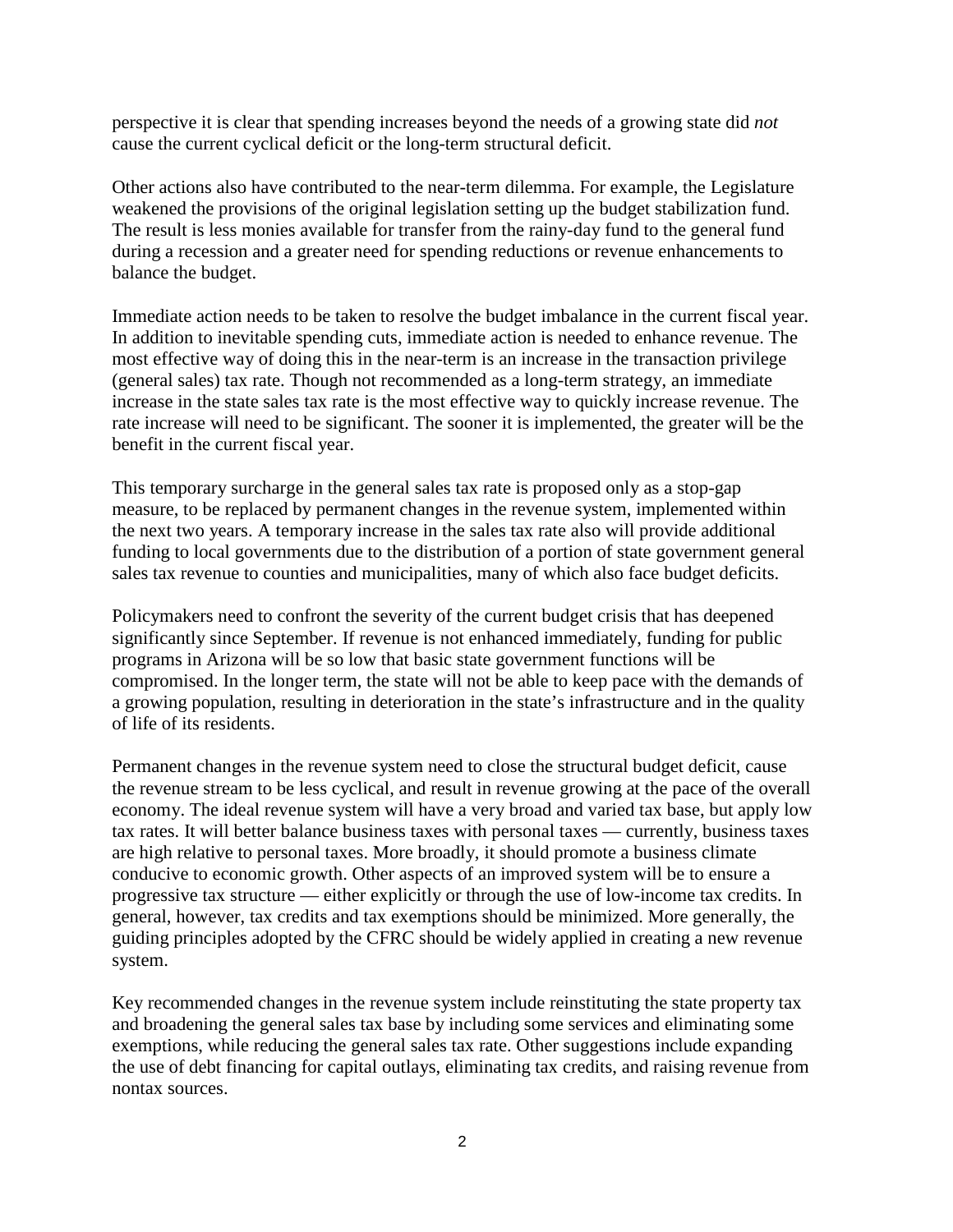Such reforms to the revenue system will not be adequate to create a well-functioning fiscal system. In addition, either of two alternatives should be implemented:

1. In addition to creating a revenue system that eliminates the structural deficit, grows with the economy and is not too cyclical, the preferred alternative anchors general fund revenue at a certain percentage of the state's economy, such as 4 or 4.5 percent of Arizona gross domestic product. Further, expenditures will be limited to a formula that consists of the sum of population growth, inflation, and real per person economic growth. Core expenditure needs could be met by spending growth at the pace of inflation and population. The real per person economic growth portion (which averages 2 percent per year) will provide for productivity-enhancing investments and other needs. Once in place, these fiscal guidelines will ensure that spending and revenue capacity will grow at the overall pace of the Arizona economy, meeting requisite public-sector needs and avoiding the catastrophic structural imbalances that exist today.

2. The second alternative is less ambitious in that it suggests fewer changes to the status quo. In addition to creating a revenue system that eliminates the structural deficit, grows with the economy and is not too cyclical, it strengthens the budget stabilization fund so that more monies will be available to transfer into the general fund at times of economic weakness.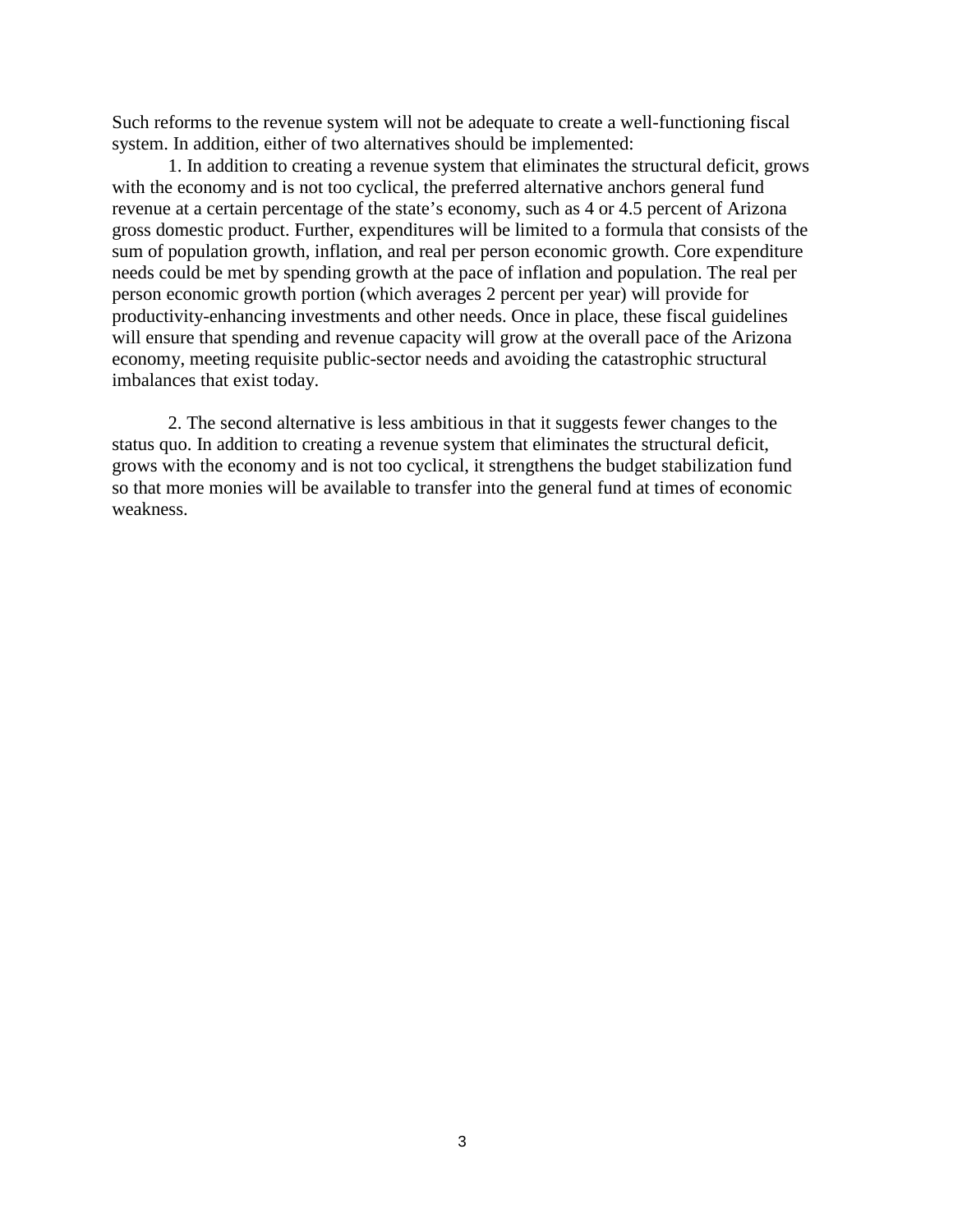#### **THE ARIZONA STATE GOVERNMENT GENERAL FUND**

In Volume I of *Public Finance in Arizona*, the Arizona state government general fund revenue and expenditures was examined in some detail. To control for inflation, population growth, and real per capita economic gains, revenue and expenditures were presented per \$1,000 of personal income. While personal income is most often used to standardize public finance data over time, this is not the only measure that might be used.

In this section, two other measures are used to adjust the revenue and expenditure data: gross domestic product (GDP) for the state and aggregate adjusted gross income (AGI — of Arizona residents plus the Arizona share of nonresident incomes). Adjusted gross income the top line on the Arizona tax return — presents an alternative that is particularly appropriate for the determination of tax burdens. Since GDP is the broadest measure of the size of an economy, it is the measure used in a proposal of a new way to budget government revenue and expenditures, on page 16.

#### **An Examination of General Fund Revenue and Expenditures**

A simple comparison of Arizona state government general fund revenue to the size of the Arizona economy reveals that revenue is decreasing as a percentage of the overall economy. Most recently, there is an absolute decrease in revenue while the economy generally continues to grow, albeit slowly, in unadjusted (nominal) dollars.

Chart 1 displays state general fund revenue as a proportion of the state's gross domestic product. A very large decline since the mid-1990s is obvious, though considerable cyclicality is present. In Chart 2, revenue is shown per \$1,000 of personal income and per \$1,000 of adjusted gross income. These measures also show a decline in revenue since the mid-1990s. Generally, each of the three revenue measures declines during economic slowdowns and rises during expansions.

In each measure, fiscal year revenue is compared with the prior calendar year's economic activity. This is necessary since the GDP and AGI measures are available only annually. To be consistent with these two measures, calendar year PI also is used, making the revenue and expenditure figures per \$1,000 of personal income different from those in Volume I, which was based on fiscal year PI.<sup>[1](#page-7-0)</sup>

The revenue figure used is "ongoing revenue" as reported by the Arizona Joint Legislative Budget Committee (JLBC), which excludes any carry-forward amount from the prior year.

 $\overline{a}$ 

<span id="page-7-0"></span> $<sup>1</sup>$  The economic variables could be converted to fiscal years without altering the basic conclusions of this</sup> exercise. However, the size of the economy in the calendar year that spans the first half of each fiscal year has an important influence on both revenue collections and spending needs. Moreover, the representations in the chart would not be affected by inflation-adjusting the fiscal and economic variables since each graph represents a ratio of fiscal variables to economic variables.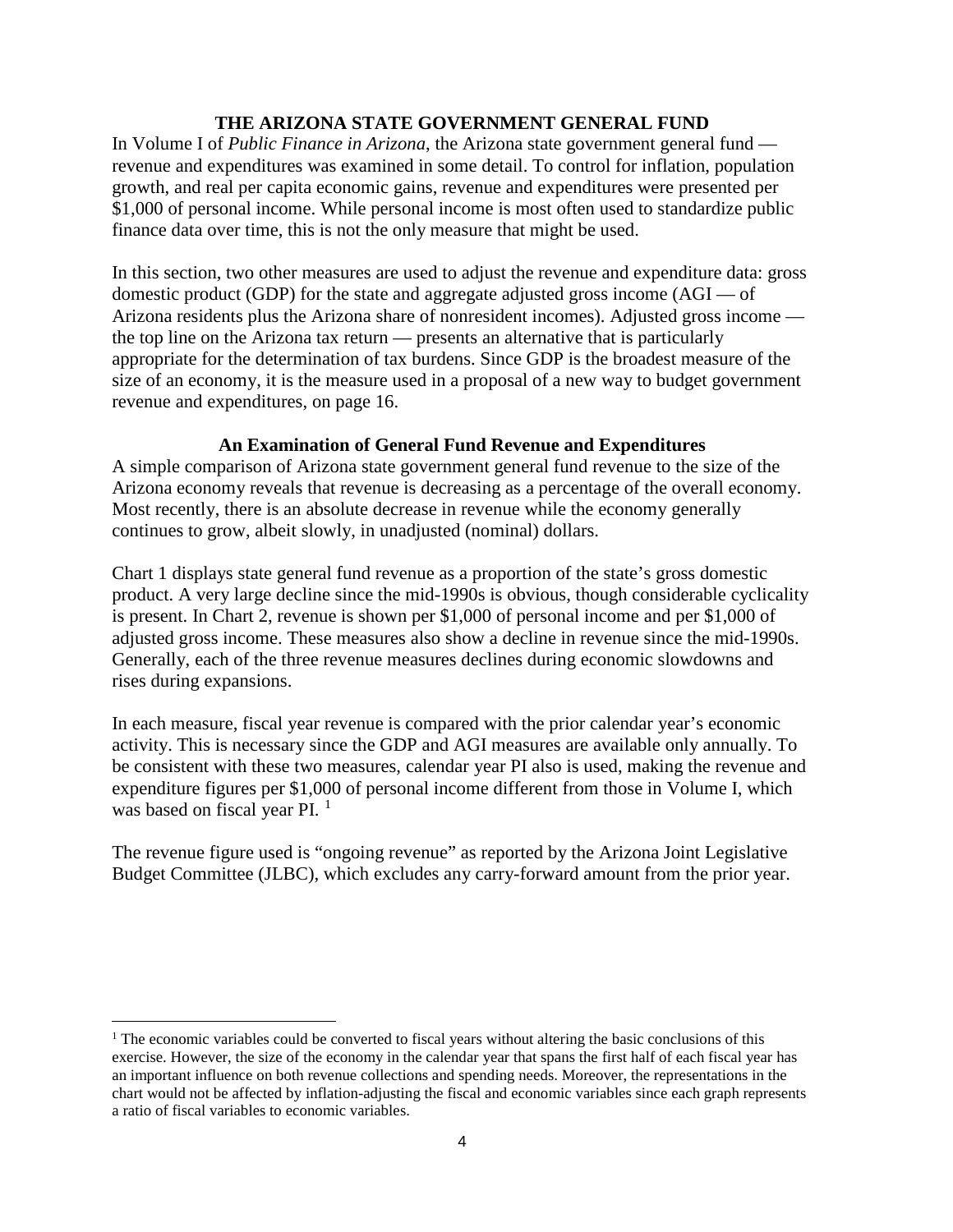

**CHART 1 ARIZONA STATE GOVERNMENT GENERAL FUND REVENUE AS A SHARE OF** 

Sources: Arizona Joint Legislative Budget Committee (revenue) and U.S. Department of Commerce, Bureau of Economic Analysis (gross domestic product).

Each measure has been projected through fiscal year (FY)  $2011<sup>2</sup>$  $2011<sup>2</sup>$  The most recent actual GDP and PI data are for calendar year 2007. The latest tax data are for 2006. The JLBC actual revenue data run through FY 2008.

From fiscal years 1975 through 1995, state general fund revenues averaged 4.5 percent of Arizona GDP. The share fell below 4 percent during and after the last economic downturn (fiscal years 2001 through 2004) and is headed down again currently, projected to fall as low as 3.25 percent. Expressed per \$1,000 of personal income, the decline since FY 1995 is from about \$55 (the average from fiscal years 1975 through 1995 was close to \$54) to less than \$40. Using data from the tax rolls, which include capital gains income, the decline in revenue per \$1,000 of AGI is from a peak of about \$85 in FY 1995 (and an average of \$81 from FY 1984 — the first year of data — through FY 1995) to under \$60.

 $\overline{a}$ 

<span id="page-8-0"></span><sup>&</sup>lt;sup>2</sup> Revenue forecasts through 2011 are simulations based on the current state of the economy as of October 2008. These forecasts call for very slow growth, and even declines, in major revenue categories in 2009, slightly faster growth in 2010, and more robust growth in 2011. Revenue dampening factors related to problems in the housing market, a lack of consumer confidence, and dwindling prospects for capital gains collections continue, while no apparent catalysts that will generate significant revenue growth can be cited.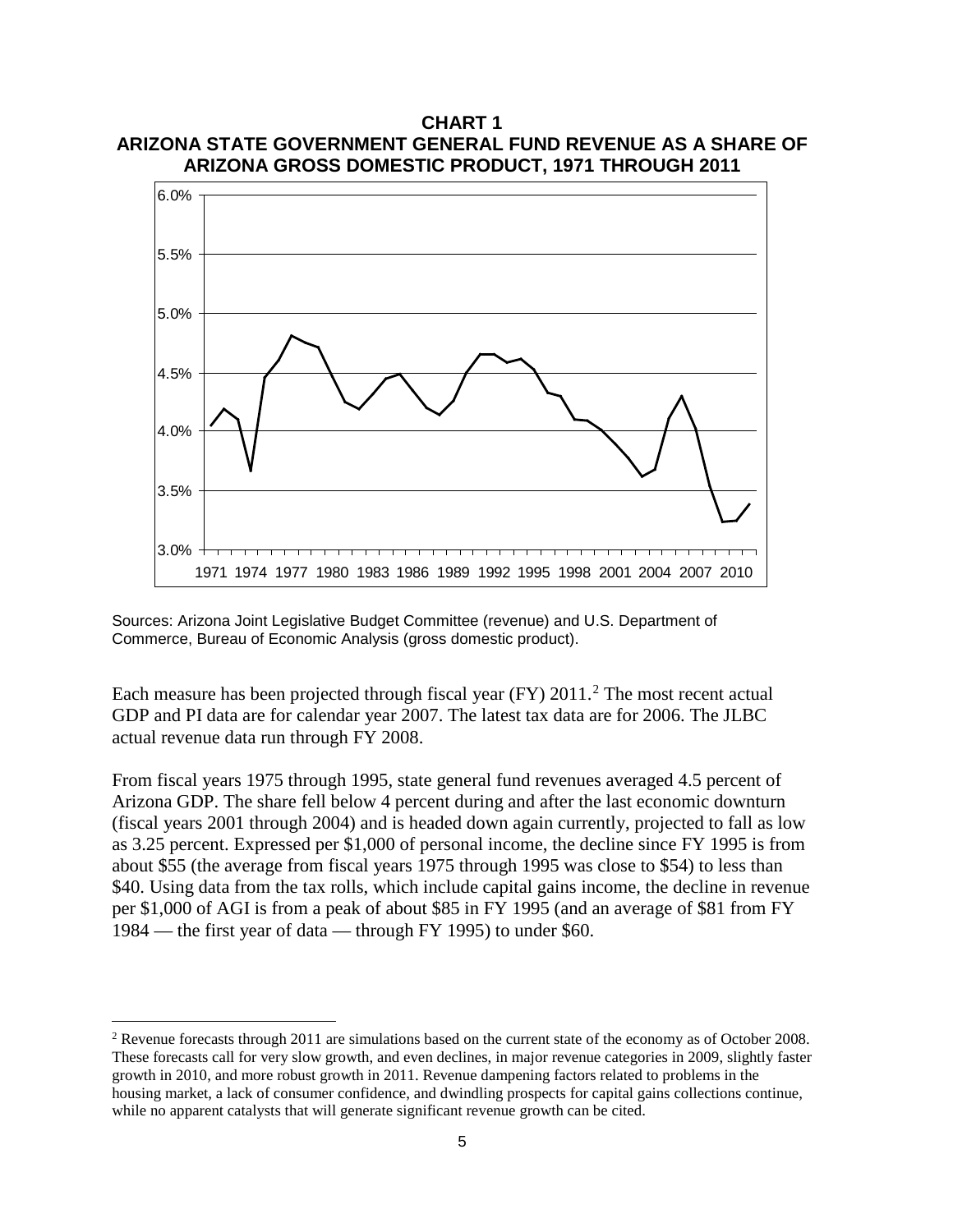

**CHART 2 ARIZONA STATE GOVERNMENT GENERAL FUND REVENUE RELATIVE TO**

Sources: Arizona Joint Legislative Budget Committee (revenue), U.S. Department of Commerce, Bureau of Economic Analysis (gross domestic product), and Arizona Department of Revenue (taxable income).

Several possible explanations can be forwarded for the relative decline in each of the three revenue measures since the mid-1990s. Some argue that spending outside the general fund for obligations historically associated with the state general fund allow revenue ratios to decline. The primary example is the revenue from the 0.6 percent increase in the general sales tax that was passed by voters in 2000 to earmark funds for education, referred to as "proposition 301." This argument is correct to a degree, but ignores other statutory acts that eroded the monies available for traditional general fund expenditures. Students FIRST, which transferred a considerable portion of the school construction obligation to current general fund resources, and the large number of tax credits and exemptions that have been enacted in recent years are examples. These actions more than offset the 0.6 percent sales tax that funds proposition 301.

The most important factor contributing to the decline in state general fund revenue relative to the size of the Arizona economy is the substantial tax rate reductions that have been implemented since the early 1990s. Permanent reductions in tax rates or the elimination of tax bases for the general fund have resulted in a reduction in available revenue that accumulate to approximately 1.2 percent of GDP or about \$3 billion per year.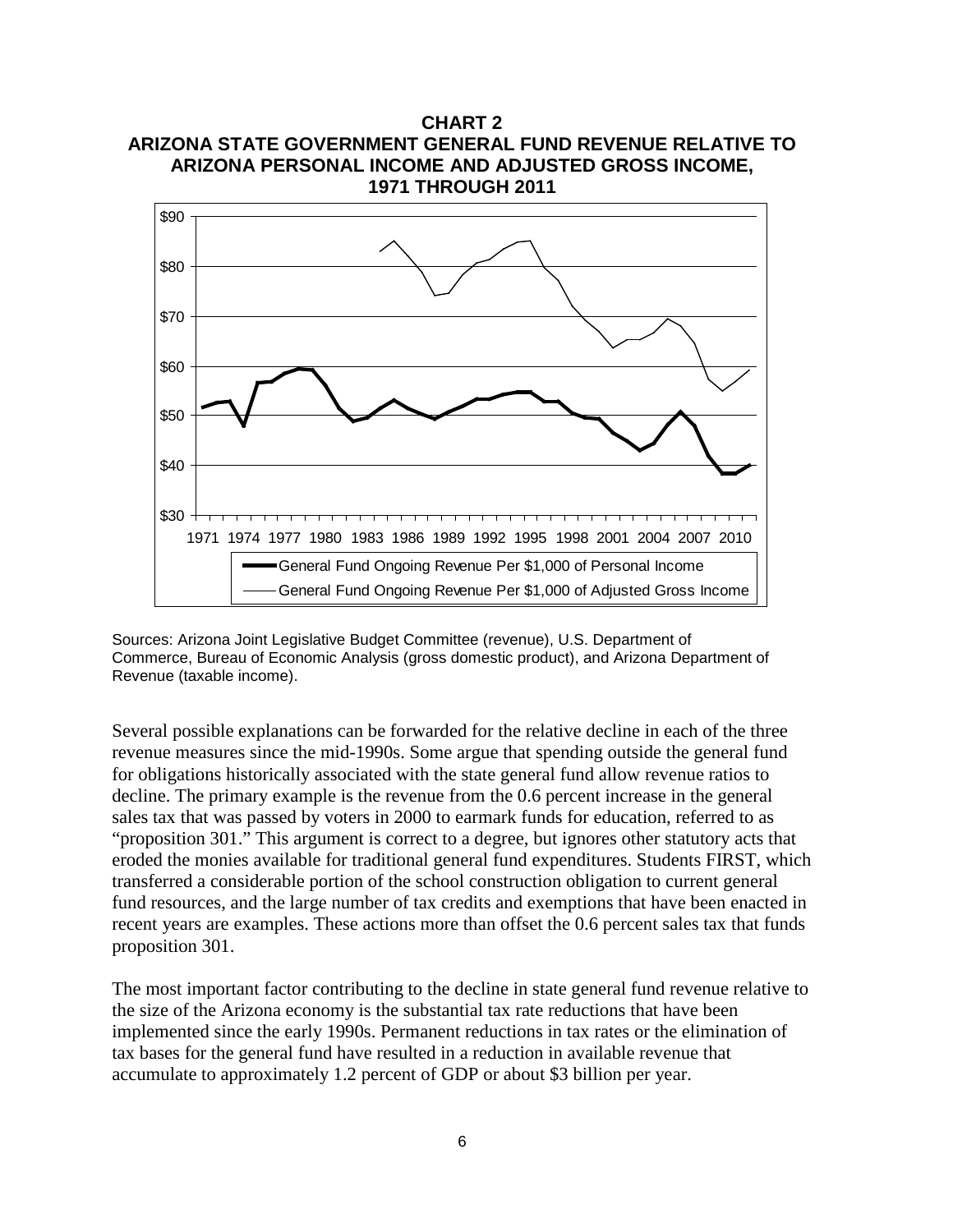These figures are consistent with the tax burden data generated by the Tax Foundation. The tax burden is calculated as total state and local government taxes paid per capita as a share of per capita income. In 1993, Arizona ranked 29th among the states, with a tax burden about 5 percent below the national average. In 2008, Arizona's rank is 41st, with a burden more than 12 percent below the national average. Taxes as a share of income fell in Arizona over the 15 years from 9.7 percent to 8.5 percent.

The tax cuts, coupled with cyclical factors — substantial declines in consumer confidence, dwindling prospects for stable capital gains income flows, and a corporate tax base that is showing significant signs of deterioration — have resulted in a general fund tax base that currently is at historic lows as a share of the Arizona economy.

Charts 3 through 5 compare revenue with expenditures, expressed relative to each of the three measures of the Arizona economy. The charts reveal that expenditures also are declining as a share of the Arizona economy. Spending in FY 2007 and FY 2008 was financed by the budget surpluses in fiscal years 2003 through 2006. In the current fiscal year (2009) — the last expenditure figure (bar) in each graph — appropriated expenditures are presented. It is unlikely that the state will be able to spend the budgeted amount due to the decline in ongoing revenues. When actual data for FY 2009 are compiled, the last bar in each chart will be much closer to the ongoing revenue line.





Sources: Arizona Joint Legislative Budget Committee (revenue and expenditures) and U.S. Department of Commerce, Bureau of Economic Analysis (gross domestic product).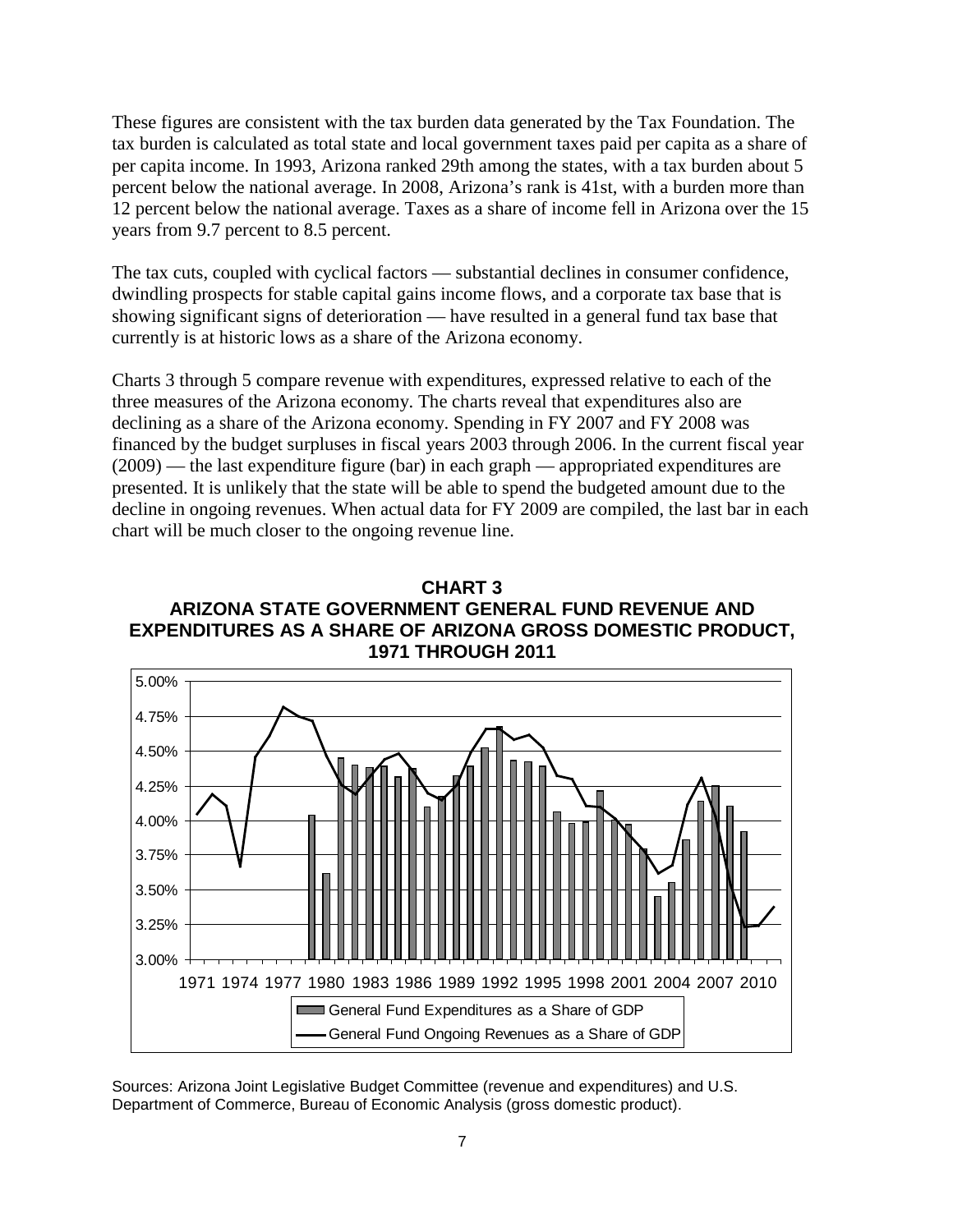

Sources: Arizona Joint Legislative Budget Committee (revenue and expenditures) and U.S. Department of Commerce, Bureau of Economic Analysis (personal income)

These charts illustrate that spending as a share of each economic measure rose from FY 2003 through FY 2007 from a historically very low amount, but that expenditures at the peak in FY 2007 remained below historical cyclical peaks. The acceleration in spending as a share of adjusted gross incomes (Chart 5) was very small in comparison with historical levels since capital gains boosted growth in adjusted gross incomes from 2003 to 2007 to rates significantly faster than growth in GDP or personal income.

#### **Simulated Revenue and Expenditures**

In this subsection, actual general fund revenue and expenditures are compared to what they would have been had they increased at the rate of the economy. In Charts 6 and 7, the bars present actual general fund ongoing revenue and expenditures from FY 1985 to the present, with projections thereafter. The lines in the graph represent a simulated revenue and expenditure trajectory that would have allowed revenue and expenditures to grow at the same rate as the overall economy as measured by the growth of nominal GDP.<sup>[3](#page-11-0)</sup> The choice of 1985 to begin the chart is arbitrary, but going back this far reveals the actual revenue and

 $\overline{a}$ 

<span id="page-11-0"></span><sup>&</sup>lt;sup>3</sup> The exercise could have been conducted using real GDP and real revenues and expenditures without altering any conclusions. Replacing nominal GDP with nominal personal income in the exercise yields exactly the same conclusions. Simulated revenue and expenditures differ with the use of PI growth by less than \$50 million dollars.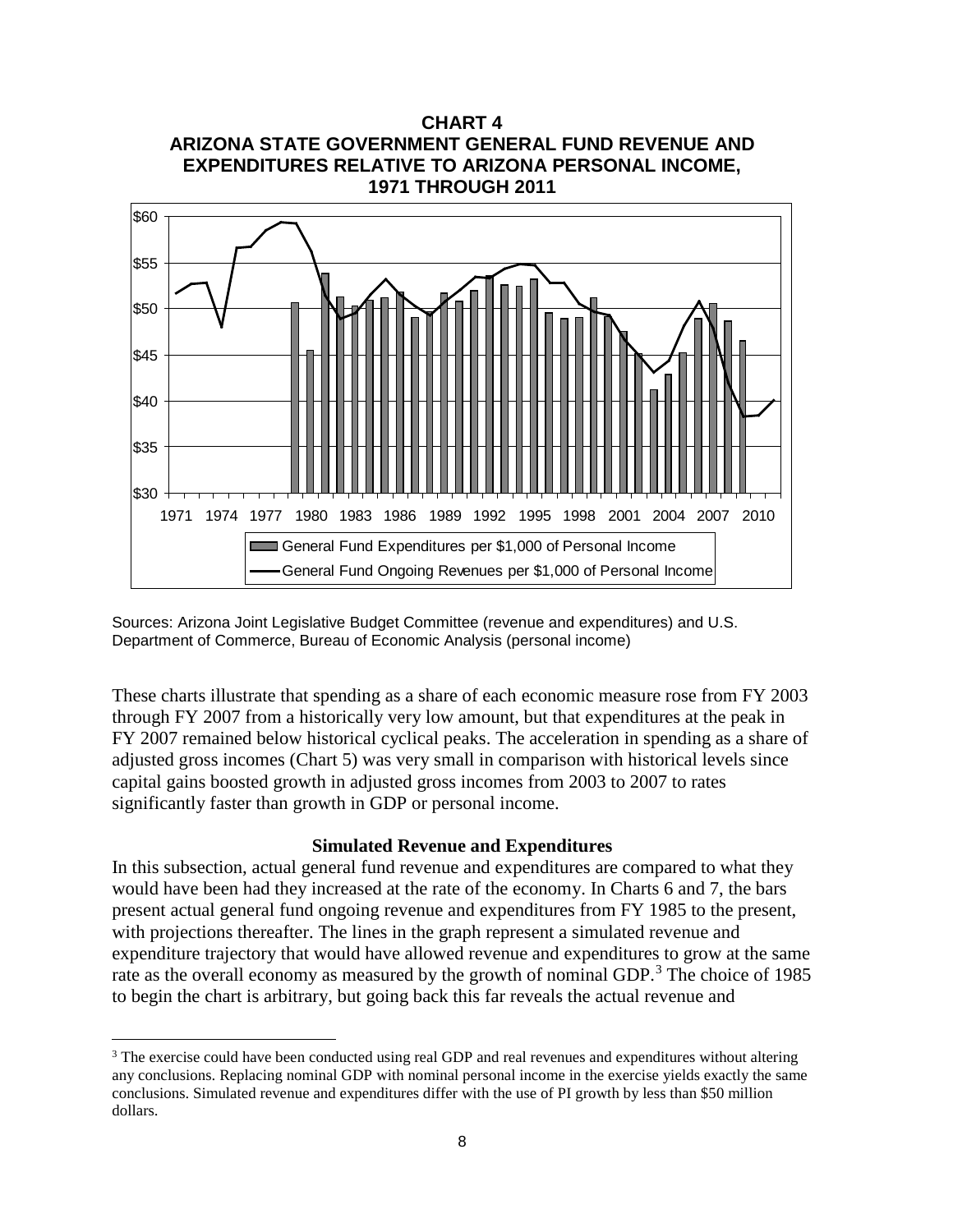



Sources: Arizona Joint Legislative Budget Committee (revenue and expenditures) and Arizona Department of Revenue (adjusted gross income).

expenditure patterns through two full recessions and the beginning of the current recession. In the current fiscal year (2009), ongoing revenue is falling far short of planned expenditures.<sup>[4](#page-12-0)</sup>

The projected pattern of revenue collections through 2015 is illustrative, based on current trends with spending aligned with ongoing revenue beginning in  $2010<sup>5</sup>$  $2010<sup>5</sup>$  $2010<sup>5</sup>$ . The charts reveal that after FY 1995, revenue and expenditure growth began to lag growth in GDP. Since FY 1995, in no year has actual revenue attained the trend line based on revenue at GDP growth. Actual expenditures exceeded the growth trend once, by \$90 million in FY 2007.

In Chart 8, actual and projected expenditures through 2015 minus revenue simulated at the GDP growth trend line are displayed (the actual expenditures from Chart 7 less the simulated revenue from Chart 6). The graph reveals that actual expenditures exceeded simulated revenue only in the early 1990s. The departure of actual expenditures from simulated revenue grows rapidly following FY 1995.

 $\overline{a}$ 

<span id="page-12-0"></span><sup>4</sup> The 2009 deficit is NOT revealed by these graphs since the state has access to some "one-time" monies. The expenditure patterns from 2010 and after assume all "one-time" options are exhausted. 5 Assumptions for nominal GDP growth are 3 percent for calendar years 2008 and 2009, 5 percent for 2010, 6

<span id="page-12-1"></span>percent for 2011 and 7 percent thereafter. Revenue growth is -5.8 percent for fiscal year 2009, 3.3 percent for FY 2010, 9.4 percent for FY 2011 and matches GDP growth at 7 percent thereafter.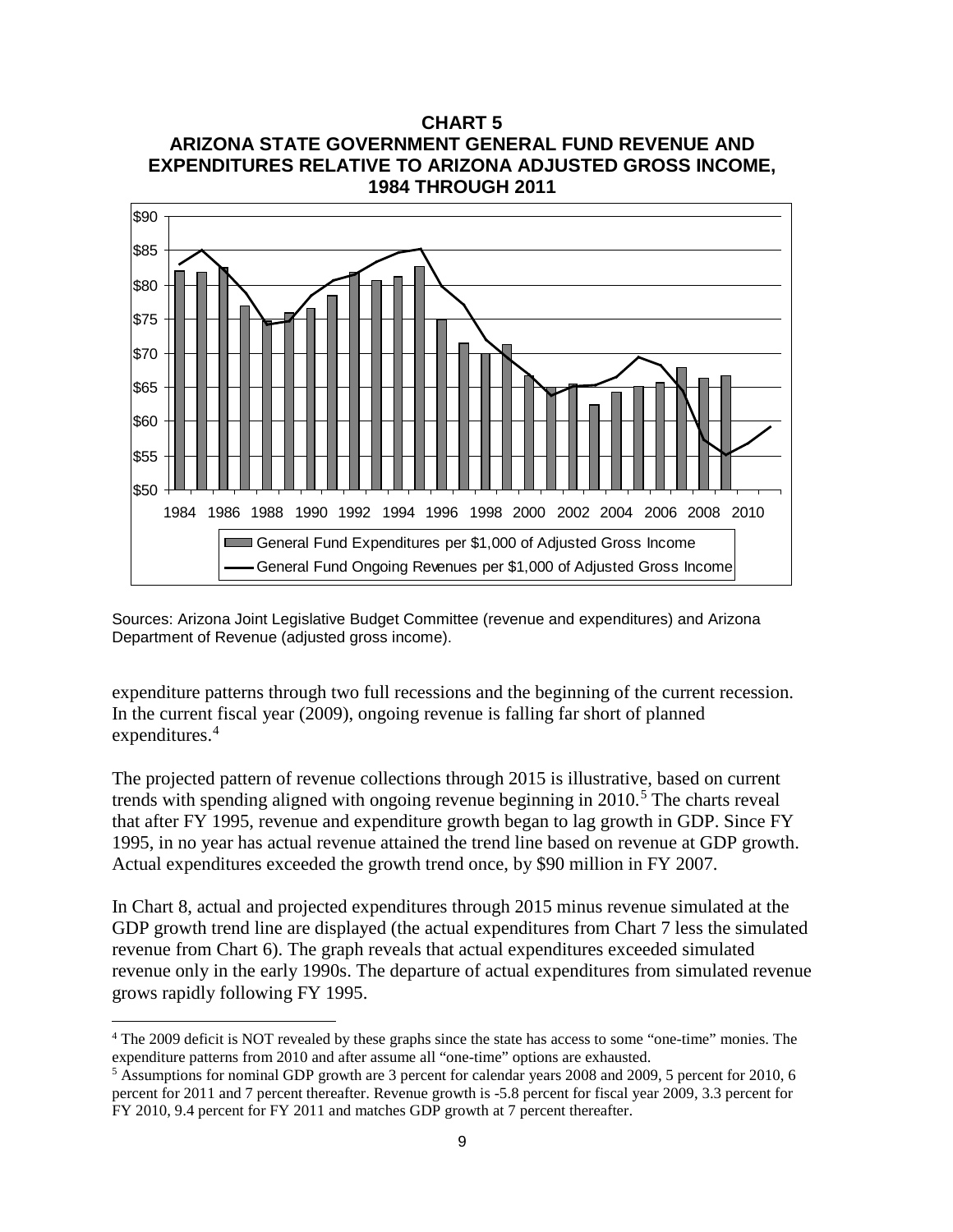

# **ARIZONA STATE GOVERNMENT GENERAL FUND REVENUE:**

**CHART 6**

**CHART 7**

**ARIZONA STATE GOVERNMENT GENERAL FUND EXPENDITURES: ACTUAL/PROJECTED COMPARED TO SIMULATED, 1985 THROUGH 2015**



Note: dollars in millions.

Sources (Charts 6 and 7): Based on Arizona Joint Legislative Budget Committee (revenue and expenditures) and U.S. Department of Commerce, Bureau of Economic Analysis (gross product).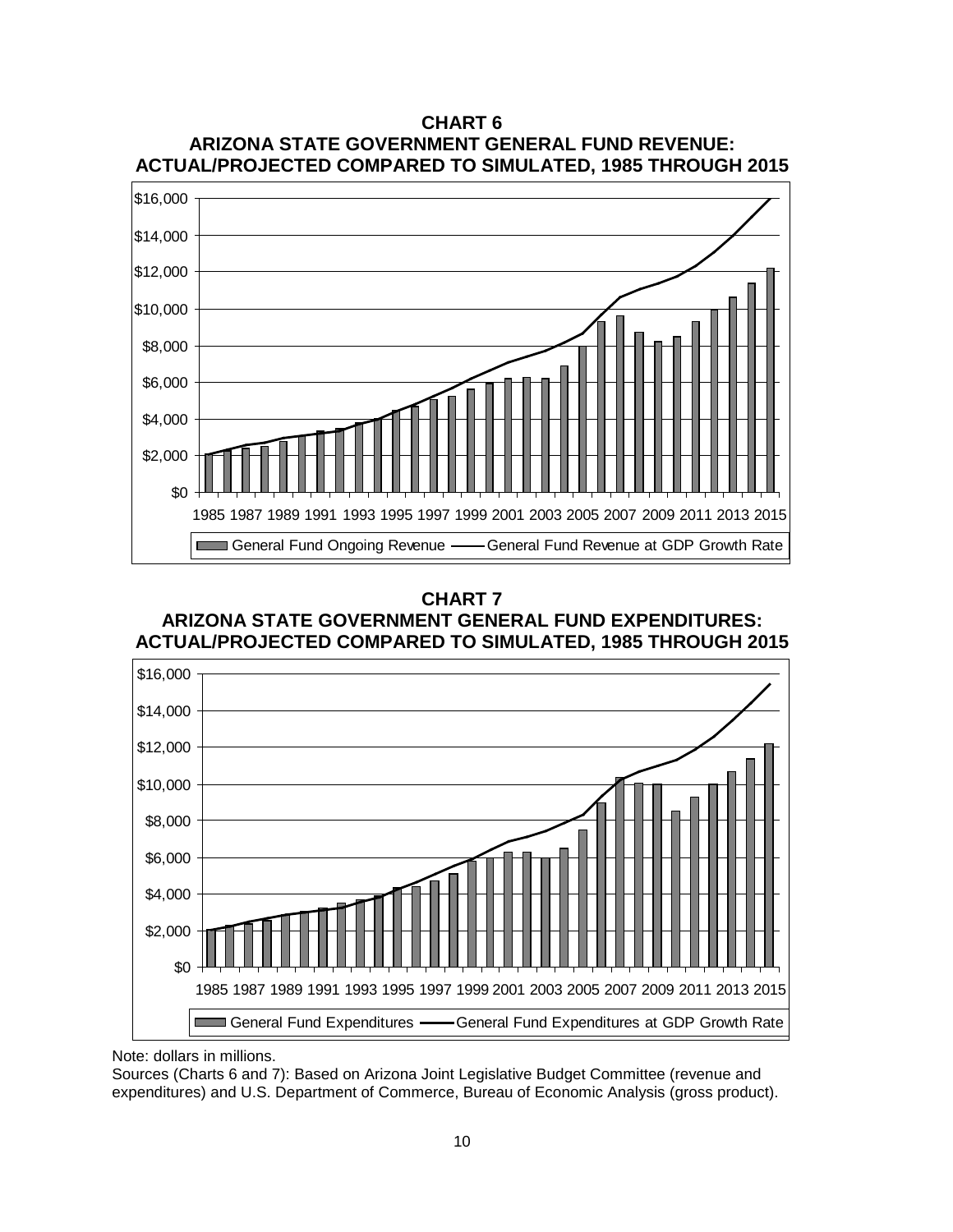**CHART 8 ARIZONA STATE GOVERNMENT ACTUAL/PROJECTED GENERAL FUND EXPENDITURES LESS SIMULATED REVENUE, 1985 THROUGH 2015 (Dollars in Millions)**



Sources: Based on Arizona Joint Legislative Budget Committee (revenue and expenditures) and U.S. Department of Commerce, Bureau of Economic Analysis (gross product).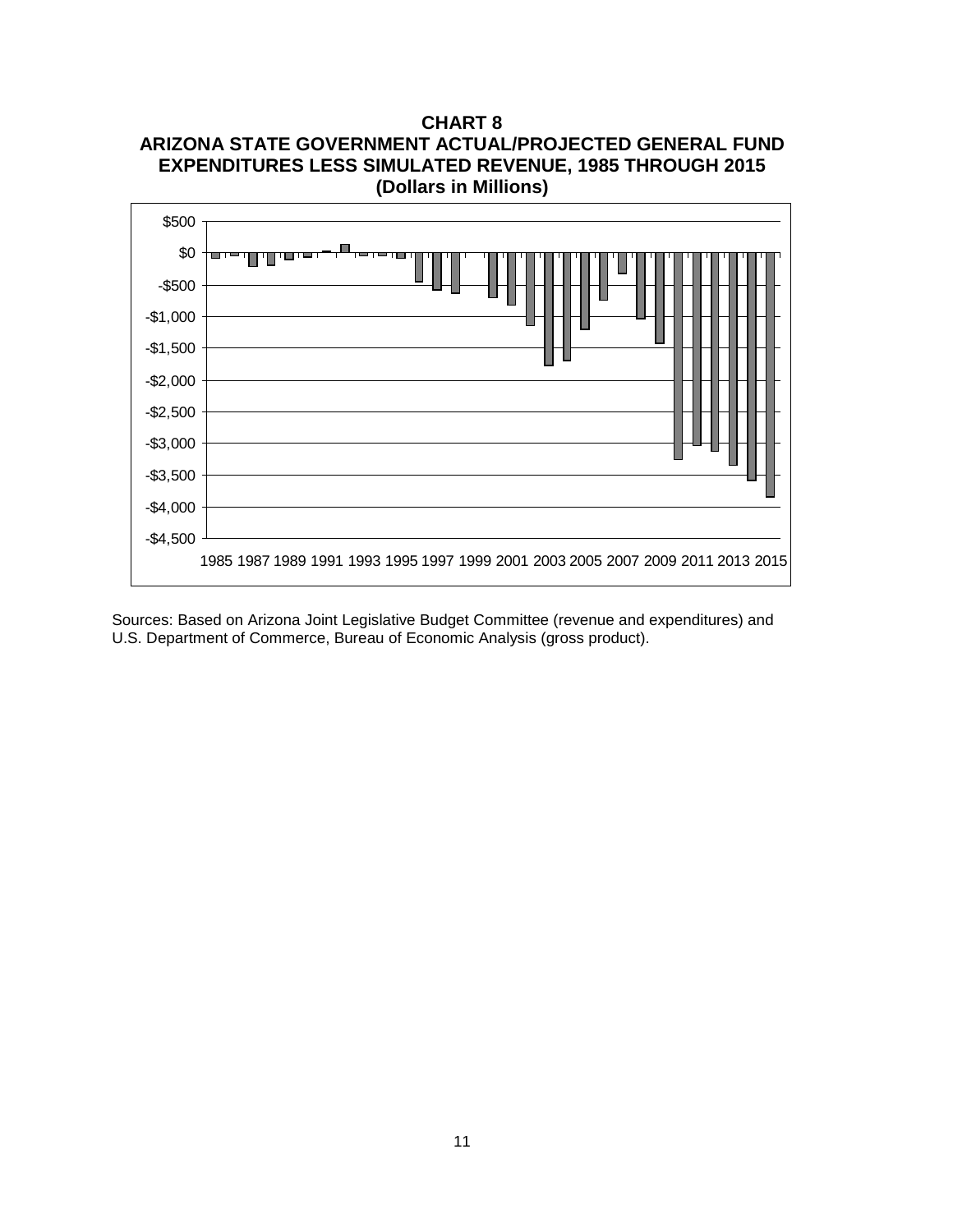## **OPTIONS TO IMPROVE THE MANAGEMENT OF THE STATE GENERAL FUND**

While any number of options regarding the management of the state general fund are possible going forward, most are not recommended. Four options are discussed below, with the two alternative recommendations examined in more detail in the following subsections.

1. **Status quo**: not recommended. Without any changes to the management of the general fund, severe spending reductions will need to be made to balance the budget during the current fiscal year. Additional reductions likely will be necessary in the next fiscal year. While such spending cuts would reduce or eliminate the structural deficit, such substantial reductions in the short term will worsen and prolong the current recession in the Arizona economy, and will cause hardships for those workers who lose their jobs as well as for disadvantaged individuals dependent on government assistance, as discussed in Volume II of *Public Finance in Arizona*. More generally, the state would be unable to meet its basic obligations at such a low level of expenditures.

If spending were increased when the economy recovers and general fund revenue rises, another structural deficit would be created, requiring further budget cuts the next time the economy slowed. Such up-and-down spending is totally inappropriate since public needs do not vary much with the economic cycle, and certainly do not decrease during economic slowdowns.

If spending were not increased when the economy recovers, ongoing expenditures would be far below historical levels and would impede the state's ability to perform crucial public services. It would be impossible to catch up to, and then keep up with, the infrastructure needs of a growing population.

2. **Status quo, but with improvements to the budget stabilization fund**: not recommended, though preferable to the first option. If more monies were transferred to the rainy-day fund (see the following subsection) during the next economic expansion, the size of the needed budget cuts in the next economic downturn would be lessened and state government spending would be less cyclical. However, all of the other negative repercussions of the first option would remain.

3. **Status quo, with improvements to the budget stabilization fund, and with changes to the tax base that enhance revenue — eliminating the structural deficit — and provide for a more stable revenue stream that grows with the economy**: recommended, though not as highly as the fourth option. The two key provisions of this option are better use of the rainy-day fund and closing the structural deficit through revenue enhancement. The revenue enhancement also would result in tax revenue being less cyclical and growing with the economy. This option provides an acceptable, though not optimal, way to manage the state general fund and is discussed in the following subsection.

4. **Adopting a new way of budgeting revenue and expenditures, and making changes to the tax base to enhance revenue — eliminating the structural deficit — and provide for a more stable revenue stream that grows with the economy:** recommended. This option is the optimal way to manage the state general fund. Its unique provision is that growth in state government spending will be controlled to increases in economic growth. The other key provision is the same as in the third option — revenue enhancement to eliminate the structural deficit and to modernize the tax code so that revenue expands with economic growth — but with one addition: targeting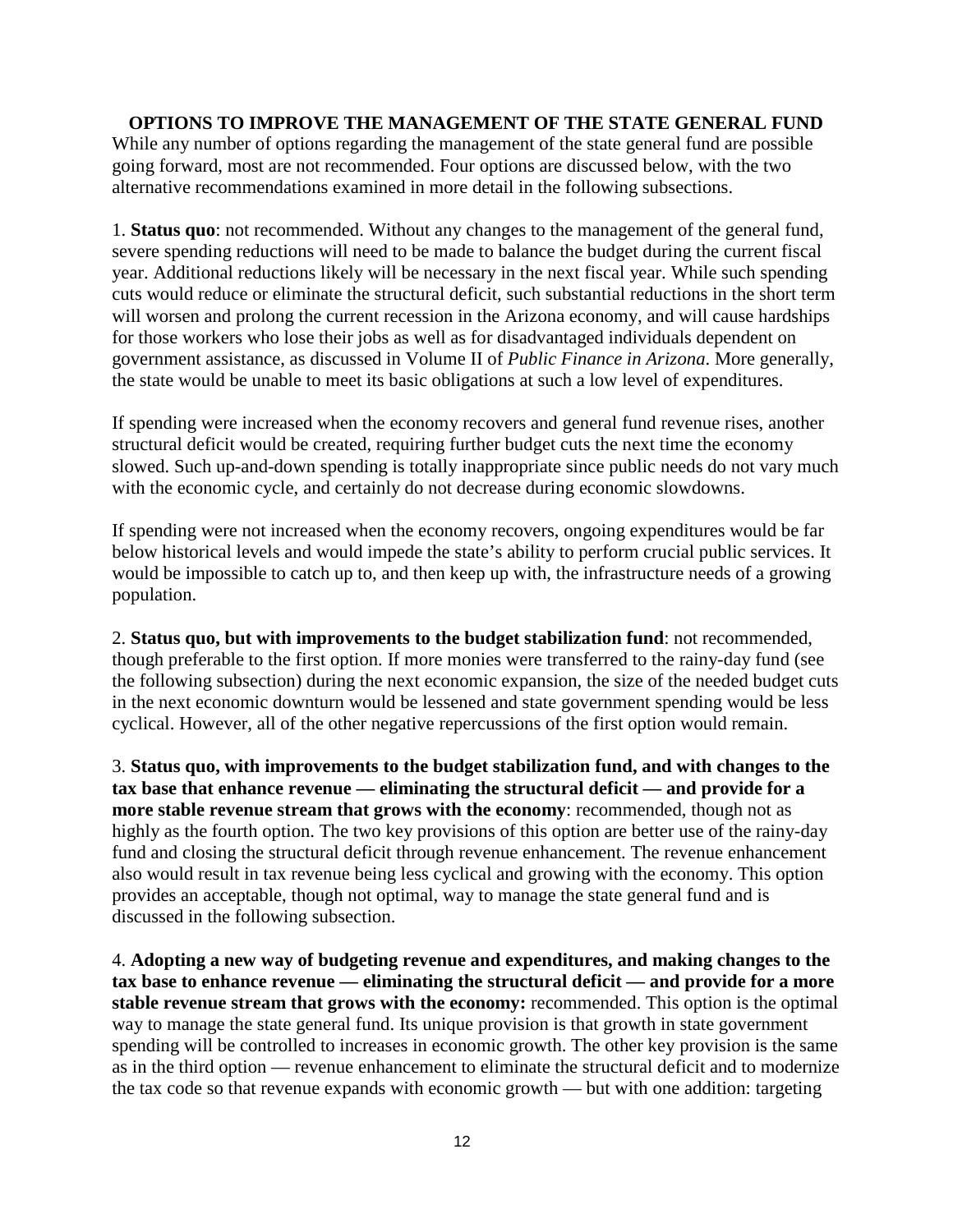revenue to be a certain share of the state economy. The result will be much smaller budget surpluses and deficits across an economic cycle. This option is discussed beginning on page 16.

## **Option 3: Improving the Status Quo**

This option consists of two major changes. First, the structural deficit is closed, and in the process of doing so, the revenue mix is changed to be less cyclical and to grow with the economy. A number of alternatives to accomplish this task are discussed beginning on page 22. Second, operation of the rainy-day fund is improved and the addition of other contingency funds is considered.

The actual operation of the budget stabilization fund (BSF), also known as the "rainy-day fund," was discussed in Volume I. In general, the BSF is designed to set aside revenue during times of strong economic growth to be spent during periods of weak growth or recession. As noted in Volume II, the funding of the BSF in the two economic cycles of its existence has been substantially inadequate to meet the revenue shortfalls that have occurred in each of the economic recessions.

Simulations of the operation of the BSF reveal two primary weaknesses in the current BSF statute: (1) capping the BSF at 7 percent of the general fund provides a substantially inadequate amount of monies to transfer to the general fund during a typical economic downturn, and (2) even if the cap is returned to 15 percent, as in the original legislation, the fund will not achieve such a balance based on the formula-dictated transfer to the fund during years of strong economic growth. This is particularly true if the fund balance during the prior economic recession dropped to zero or only a few percent of the general fund.

However, even if the BSF attains a 15 percent balance during each economic expansion, revenue-expenditure imbalances could still occur during economic downturns:

- Demand on the public sector increases during downturns the opposite of reductions in demand that occur through much of the private sector. Thus, the need to expend public monies rises at a time when general fund revenue is falling (or held constant by BSF transfers).
- Legislative decisions during periods of strong economic growth to increase expenditures without creating a new funding source and/or to reduce taxes without adopting associated spending cuts will create a structural deficit that does not become apparent until economic growth slows.
- Changes in the revenue mix implemented since the early 1990s have increased the volatility and decreased the responsiveness of the revenue stream.
- A severe economic downturn could cause revenue to drop so much that a transfer of more than 15 percent from the BSF would be required to balance the budget.

The Citizens' Finance Review Commission (CFRC) in 2003 made the following recommendation regarding the BSF: "The state should increase the current limit on the budget stabilization fund (the 'rainy day fund') to its original 15-percent cap and take measures to make 'raids' on the fund more difficult." Alberta Charney of the University of Arizona argued for a cap of at least 30 percent.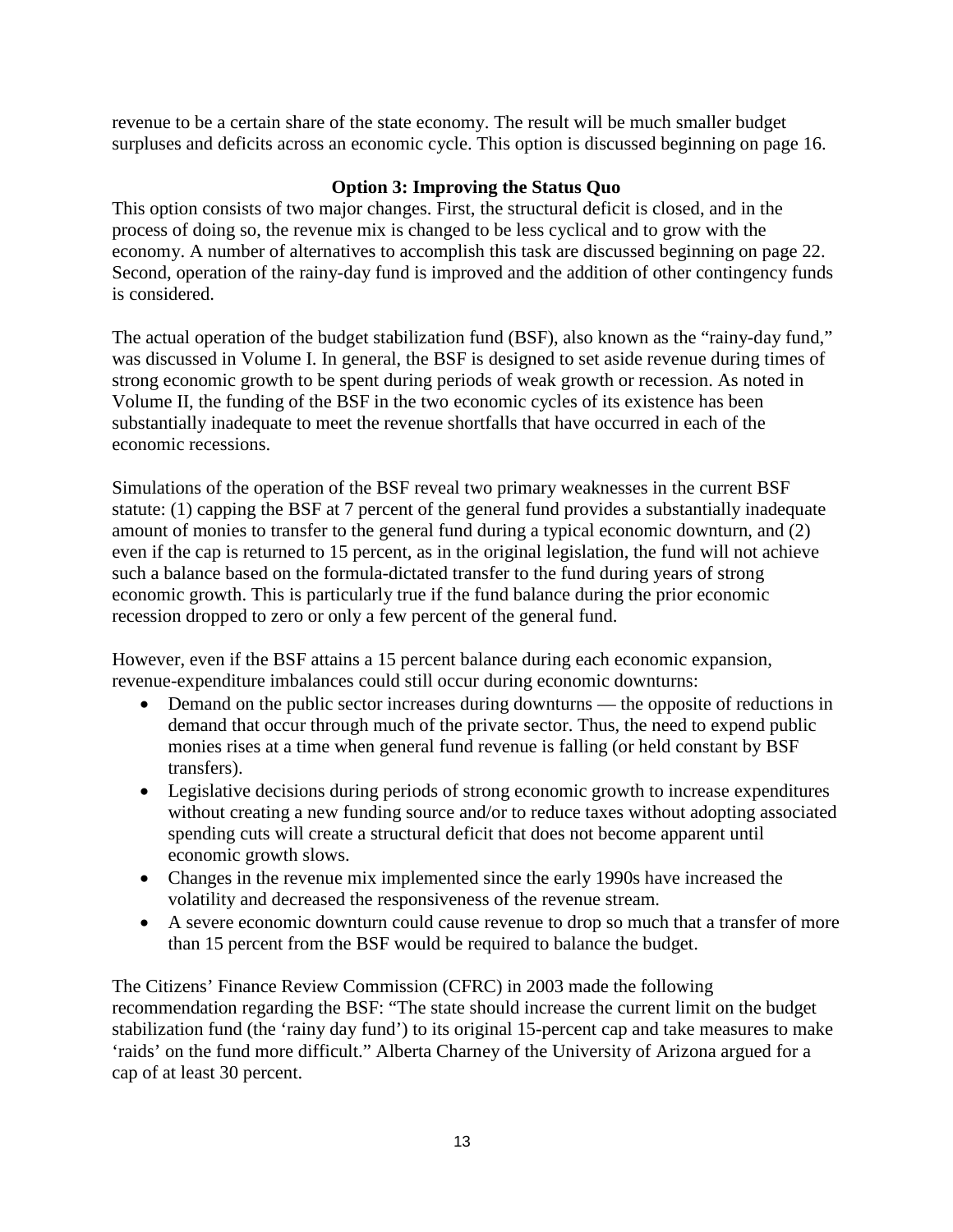The operation of the budget stabilization fund can be viewed as a budgeting procedure not needing legislative oversight. Further, over the last 15 years, the Legislature has reduced the effectiveness of the BSF through statutory changes, used the fund for other purposes, and made ad hoc rather than the formula-recommended transfers to and from the fund. These issues could be resolved by specifying the operation of the BSF in the state constitution rather than in statute. Constitutional provisions that transfers to and from the fund be made automatically without legislative action and that the BSF be allowed to attain at least 15 percent of general fund revenue would ensure the effectiveness of the BSF.

Following an economic recession during which the BSF balance drops to a few percent or less of general fund revenues, the BSF will not be able to attain at least a 15 percent balance during the next economic expansion if transfers to the fund are limited to those specified in the formula included in the 1990 legislation. In such situations, the BSF needs to be "seeded" with supplemental transfers from the general fund during the next economic expansion when budget surpluses exist even after the formula-recommended transfer to the BSF. This, too, should be specified by formula and transfers should be made automatically.

In addition to cyclical swings in revenue that can be resolved by a properly designed BSF, the state also experiences fluctuations in expenditures. Some of this variability is not easily predicted: judicial decisions sometimes order the state to expend funds, and some programs (such as alternative fuels) experience unexpected expenses. This suggests that a contingency fund under the discretion of the Legislature be created. Monies could be transferred to the contingency fund during periods of strong economic growth when a surplus remains even after the formula-specified transfer to the BSF and any additional seeding of the fund is required. Some expenditure fluctuations are predictable. The loss of jobs and income that occurs during recessions — which are inevitable — results in increased demands on health and welfare programs such as AHCCCS during each downturn. An additional contingency fund could be used to smooth out these cyclical fluctuations in expenditures. Alternatively, this function could be added to the design of the BSF. If so, the size of transfers to and from the BSF would need to be increased and the cap would need to be raised beyond 15 percent.

In years in which surpluses remain even after standard and supplemental transfers to the rainyday fund and other contingency funds, two options exist: a rebate to taxpayers or one-time spending. The existence of a surplus should never prompt a permanent tax cut or spending increase. Any future permanent tax reductions should be accompanied by a permanent reduction in spending and any future spending increase should be accompanied by a permanent increase in revenue.

#### **Option 4: Adopting a New Way of Budgeting Revenue and Expenditures**

There is considerable discussion today about the size of government, the pace of government expenditures in recent years, and whether policymakers should make massive cuts in spending or raise taxes to resolve the current budget shortfall. The unenviable position that the state finds itself in today is partly due to the significant slowing in the nominal growth of the Arizona economy (the economic recession), but it is also the inevitable consequence of a policy of continual tax rate reductions.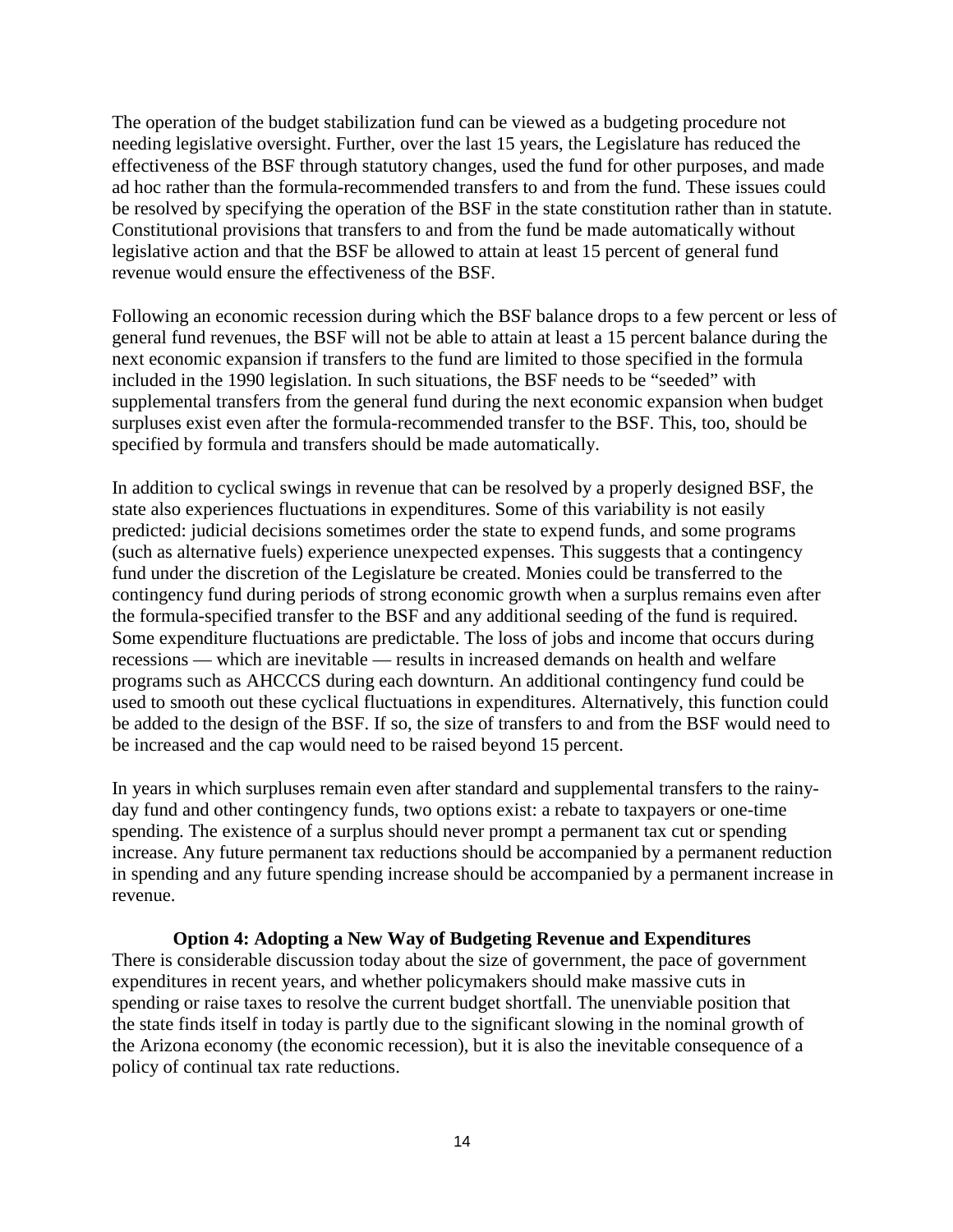In option 3, even if the structural deficit in the general fund is closed, the need exists to bolster the rainy-day fund to prevent large budget deficits from occurring in the future at times of economic decline. However, another alternative exists that would minimize the size of cyclical budget deficits and allow the rainy-day fund cap to remain at 5 percent. That alternative is to maintain general fund revenue at a nearly consistent share of Arizona's gross domestic product and to tie spending increases to a formula. With a modernized tax code that employs a broad tax base, supplemented by expanded nontax sources of revenue and improved planning and money management, policymakers could be assured of general fund revenue that averages a particular percentage of the state's GDP and that does not vary too widely in any year from the target percentage.

In this subsection, the results of a budget simulation undertaken to compare the revenue and expenditures based on reasonable rules for the progression of each are presented. As illustrated earlier, prior to FY 1995, general fund revenue frequently (14 times from 1971 to 1995) exceeded 4.5 percent of GDP and was above 4.5 percent in each of the five years leading up to FY 1995. For purposes of this simulation, it is assumed that Arizona has a tax code that yields revenue deposits in the general fund that are 4.5 percent of the GDP in the prior calendar year.

Next, it is assumed that spending from the general fund grows roughly at the pace of the overall economy, as measured by GDP or a similar economic measure. One way to think about this is to recognize that a spending rule might be comprised of the sum of population growth, inflation, and the average per capita real growth of the economy (about 2 percent per year). The tax burden as a share of the economy would be stable in this situation. A spending rule of population growth plus inflation plus 2 percent would allow spending to grow at about the pace of the overall economy, approximately 7 percent per year over the last 20 to 25 years in nominal terms. Core expenditure needs could be met by spending growth at the pace of inflation and population. The real per person economic growth portion will allow for productivity-enhancing investments to be made and for other needs (for example, expanded spending for research, education, infrastructure, or in response to new mandates) to be met. Charts 9 and 10 present the results of this simulation: spending growing at the sum of population growth, inflation, and the average per capita real growth of the economy, financed by a revenue base that in each fiscal year approximates 4.5 percent of state GDP.<sup>[6](#page-18-0)</sup>

This simulation could be based on aggregate personal income or other measures of the aggregate growth in the Arizona economy rather than GDP. The essentials are to create a revenue stream that comes close to being a constant share of the Arizona economy and to tie expenditures to a growth rule that allows for inflation and population growth in ongoing spending, and allows for additional spending, for example to meet unexpected mandates and to improve the state's infrastructure. The result is a rate of increase in spending that anchors government at a fixed share of the Arizona economy — growing neither faster nor slower than the overall economy on average through time.

 $\overline{a}$ 

<span id="page-18-0"></span> $6$  As to timing, the spending rule for each fiscal year is determined by population growth and inflation for the prior calendar year and the revenue target is 4.5 percent of prior calendar year GDP.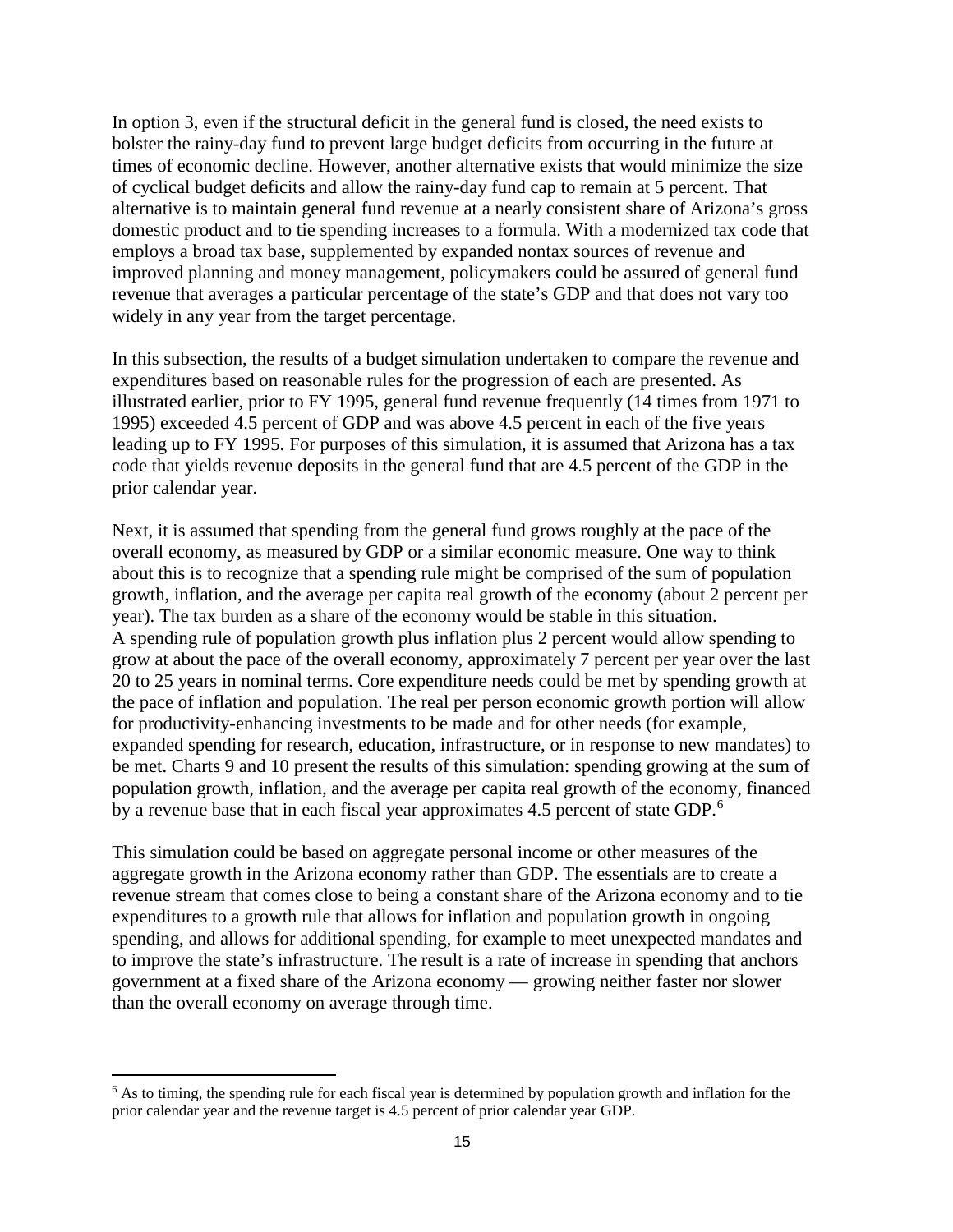Chart 9 compares revenue and expenditures based on the revenue and spending rules. Since the revenue base is pegged directly to nominal GDP and the spending base also is effectively tied to economic growth, only relatively small fiscal imbalances occur over time. Surpluses and deficits by year are shown in Chart 10. The cumulative net surplus over the period is about \$2 billion.

The annual imbalances illustrated in Chart 10 are small in comparison to what the state has actually experienced. Had the state had a modest rainy-day fund of 5 percent of the general fund, an ample supply of cash would have been available to weather the 1991 downturn as well as the current more substantial deficits. In practice, after an adequate portion of any annual surplus is deposited into the rainy-day fund, the remaining surplus could be rebated to taxpayers on a one-time basis, or invested in one-time construction projects or seed-money initiatives.[7](#page-19-0)

The simulation illustrates a missed opportunity for the state. It also suggests that trend spending and revenue would be about \$11.5 billion in FY 2009, compared to the adopted budget of just less than \$10 billion, and actual ongoing general fund revenue that may total



**CHART 9 SIMULATED ARIZONA STATE GOVERNMENT GENERAL FUND EXPENDITURES AND REVENUE AT 4.5 PERCENT OF GDP, 1985 THROUGH 2015 (Dollars in Millions)**

Sources: Based on Arizona Joint Legislative Budget Committee (revenue and expenditures) and U.S. Department of Commerce, Bureau of Economic Analysis (gross product).

<span id="page-19-0"></span><sup>&</sup>lt;sup>7</sup> Compared to current needs, the necessary rainy-day fund balances will be small if the tax base approximates a steady share of the nominal economy. The current general fund revenue base exhibits far more volatility than does the overall economy, so there has been a need for more rainy-day funds historically.  $\overline{a}$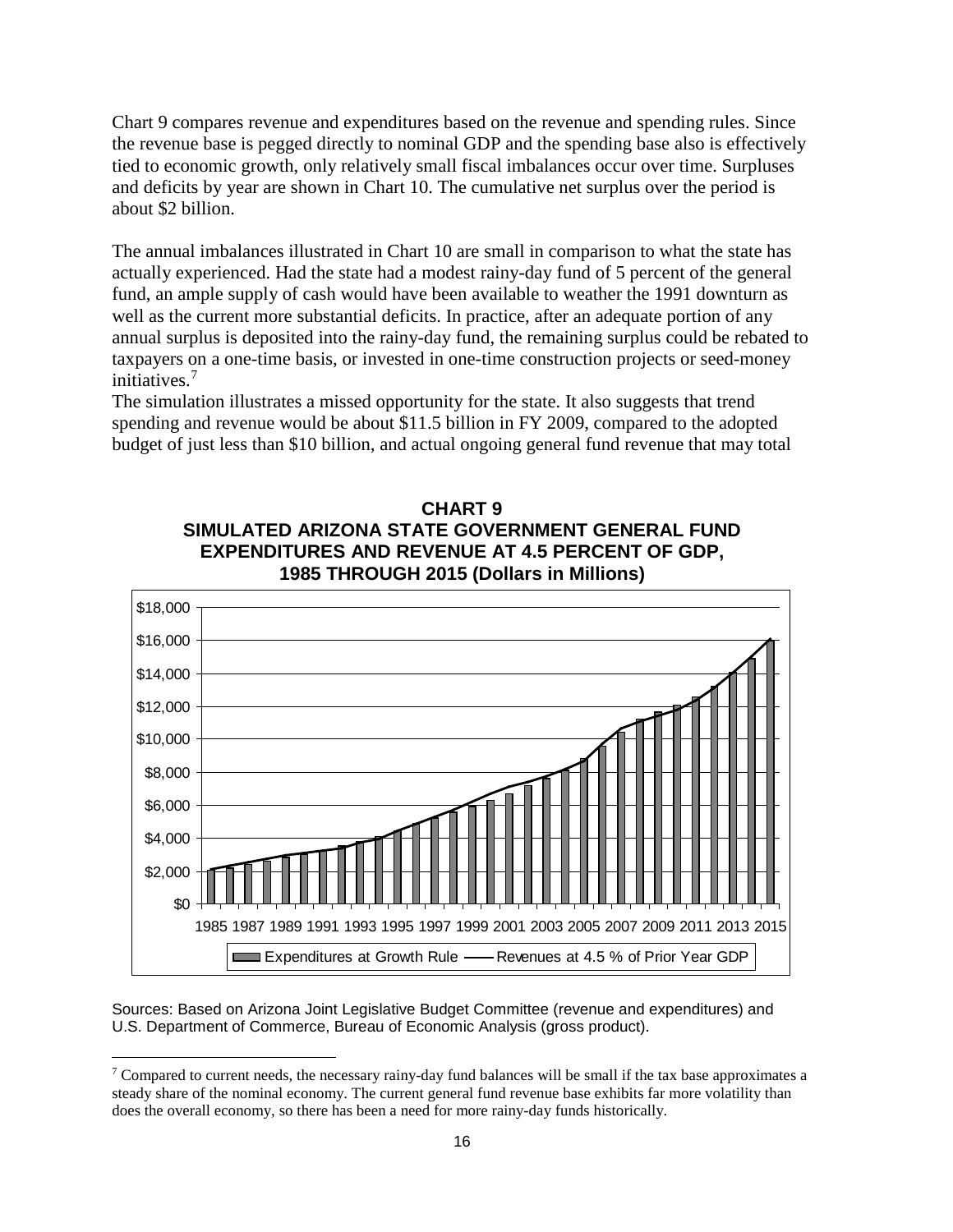

**CHART 10**

Sources: Based on Arizona Joint Legislative Budget Committee (revenue and expenditures) and U.S. Department of Commerce, Bureau of Economic Analysis (gross product).

little more than \$8 billion. The large difference between the trend line and actual revenue suggest that returning revenue to the trend line of 4.5 percent of GDP would require considerable revenue enhancement.

Another possibility is to establish a new "benchmark" for revenue to align with current general fund planned expenditures for FY 2009 of \$9.98 billion. To balance a budget of this magnitude with "on-going" revenue would require revenue to be 4 percent of the estimated 2008 state GDP. If the simulation presented above is adjusted to set revenue at 4 percent of GDP going forward while expenditures follow the same expenditure growth rule, as displayed in Chart 11, the results are similar to the first simulation except that the size of the budget is smaller than that shown in Chart 9. The estimated surpluses and deficits, as depicted in Chart 12, also are similar in nature to those in the first simulation. This illustrates that the very large deficits of the current economic down cycle are eliminated in option 4, as spending as a share of the Arizona economy remains well below its historical norm.

The implementation of this new way to target revenue and expenditures will require the same fixes to the existing structural deficit discussed in the third option. A number of alternatives to accomplish that task are discussed beginning on page 22.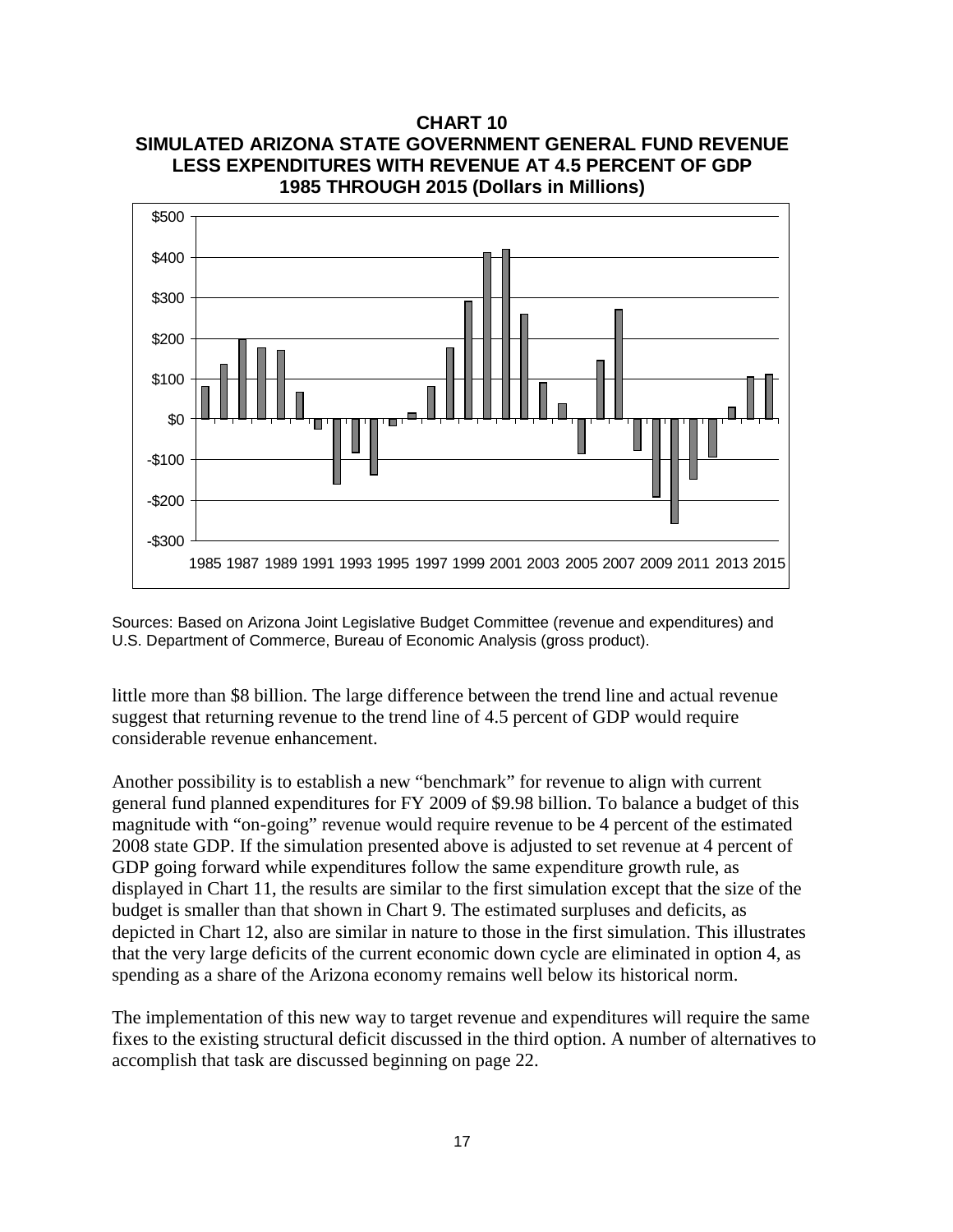

Sources: Based on Arizona Joint Legislative Budget Committee (revenue and expenditures) and U.S. Department of Commerce, Bureau of Economic Analysis (gross product).

## **Implementation Issues in Option 4**

An important issue in implementing option 4 will be to establish the target level for revenue generation. Should it be 4 percent of GDP, the recent norm, or 4.5 percent of GDP, the historical average? It would be prudent to select a relatively high target initially. If excess revenue is collected (after deposits to the rainy-day fund are made), the surplus could be returned to taxpayers.

Once the target is established, the challenge is to select among the proposed changes to the revenue system a bundle that provides a relatively stable revenue stream that grows with the economy. Among the issues is whether there should there be trigger mechanisms in the tax code, designed to automatically adjust tax rates, that help in maintaining the targeted revenue yield. Addressing these issues will require considerable work.

Some may argue that adopting a 4-to- 4.5 percent GDP target is infeasible because it will require a tax increase (even if nontax revenues also are increased). The same argument applies to option 3 as well, which, without specifying a revenue target, also will require substantial revenue enhancement in order to remove the structural deficit.

In practice, however, little choice exists. If revenue is not increased and the revenue system is not modernized and made to be less cyclical, the state is unlikely to be able to meet its basic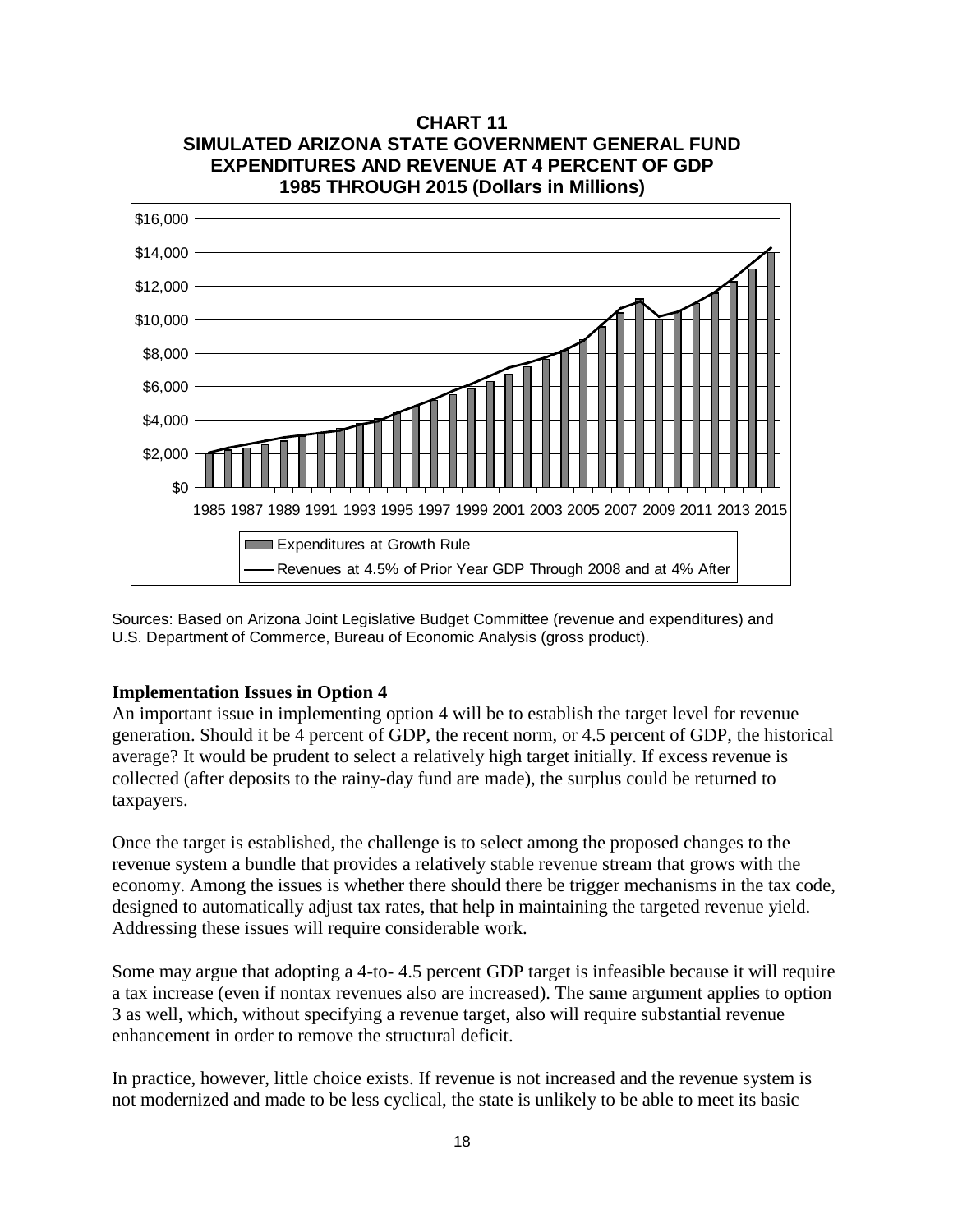

Sources: Based on Arizona Joint Legislative Budget Committee (revenue and expenditures) and U.S. Department of Commerce, Bureau of Economic Analysis (gross product).

obligations, and certainly will not be able to provide for a growing population. An inadequate infrastructure is sure to result, with a lowered quality of life for Arizonans, followed by stagnation in the state's growth.

The state's revenue system is in desperate need of reform following 15 years of tax cuts that did not adequately consider the effects of the reduced revenue and which destabilized the revenue stream and caused it to not keep pace with economic growth. The current revenue base does not serve the needs of either the business community or the citizens of the state. There should be no expectation that the tax cuts already passed will stimulate revenue in the future. Not only has this not happened to date, but a rationale for this occurring in Arizona does not exist, as discussed in Volume II.

The particulars of the spending rule could be made more or less complex depending on the definition of "core" needs. The essential ingredient is that the spending rule will need to tie expenditures to the overall growth of the state as measured by personal income, gross product, or another aggregate economic measure. Together with a fixed revenue growth rule, this spending rule will allow the state to live within its means while meeting the needs of a growing Arizona.

The fiscal rule suggested in option 4 may be mistaken by some for the Taxpayer Bill of Rights (TABOR) that resulted in turmoil in states like Colorado. TABOR rules that tie revenue growth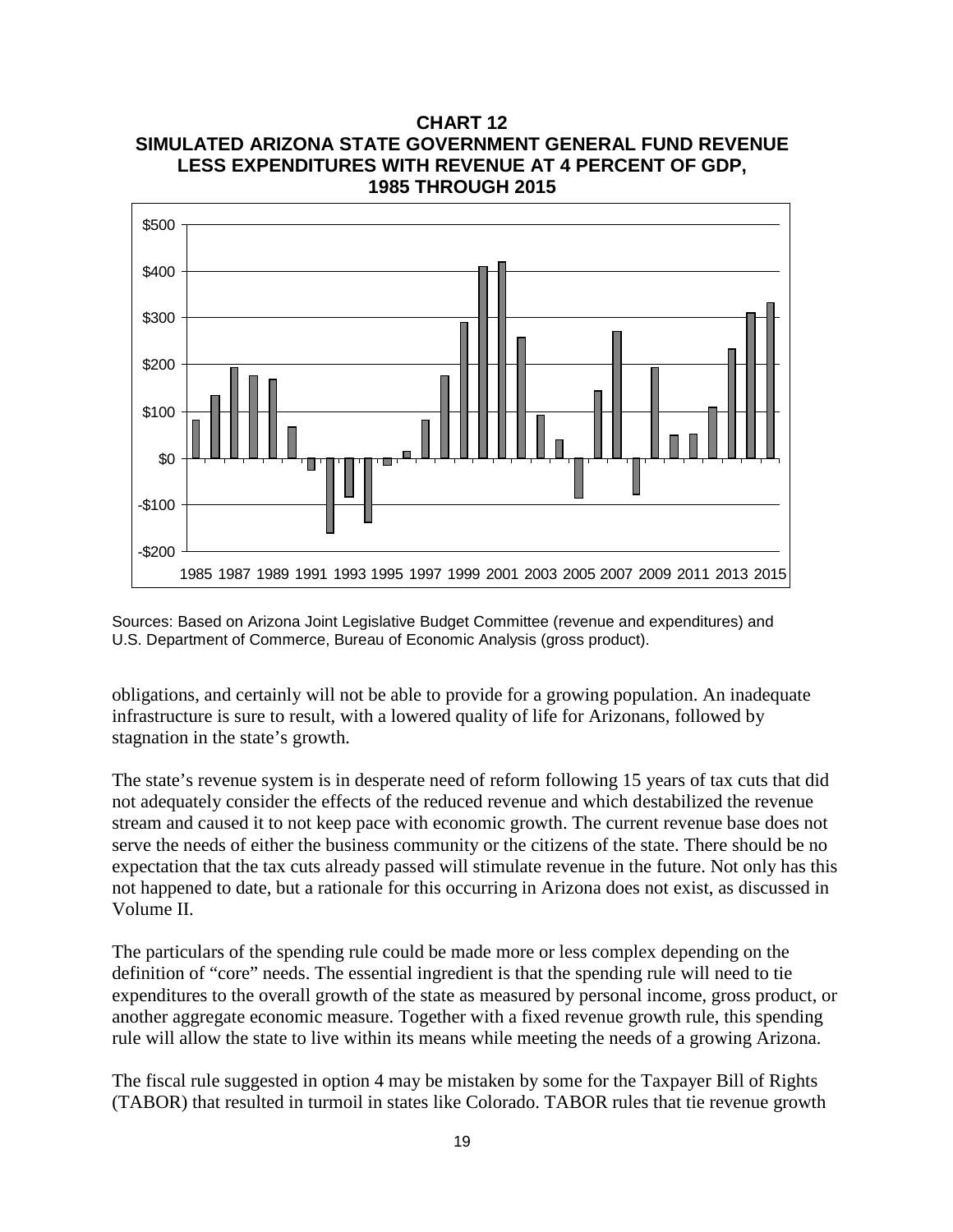to the sum of annual population and inflation growth rates were established in a concerted attempt to insure that the size of government *falls* as a share of the overall economy. No evidence has been found of any government that has maintained such rules successfully through the course of the business cycle.

In Arizona, a pure TABOR rule would have resulted in revenue and expenditure growth of about 5 percent per year from 1985 to the present. The size of the general fund would have decreased from about 4.5 percent of GDP in 1985 to about 2.7 percent of GDP currently. Option 4 differs from TABOR by adding real per capita economic growth to the formula and by not tying revenue to growth in the prior year.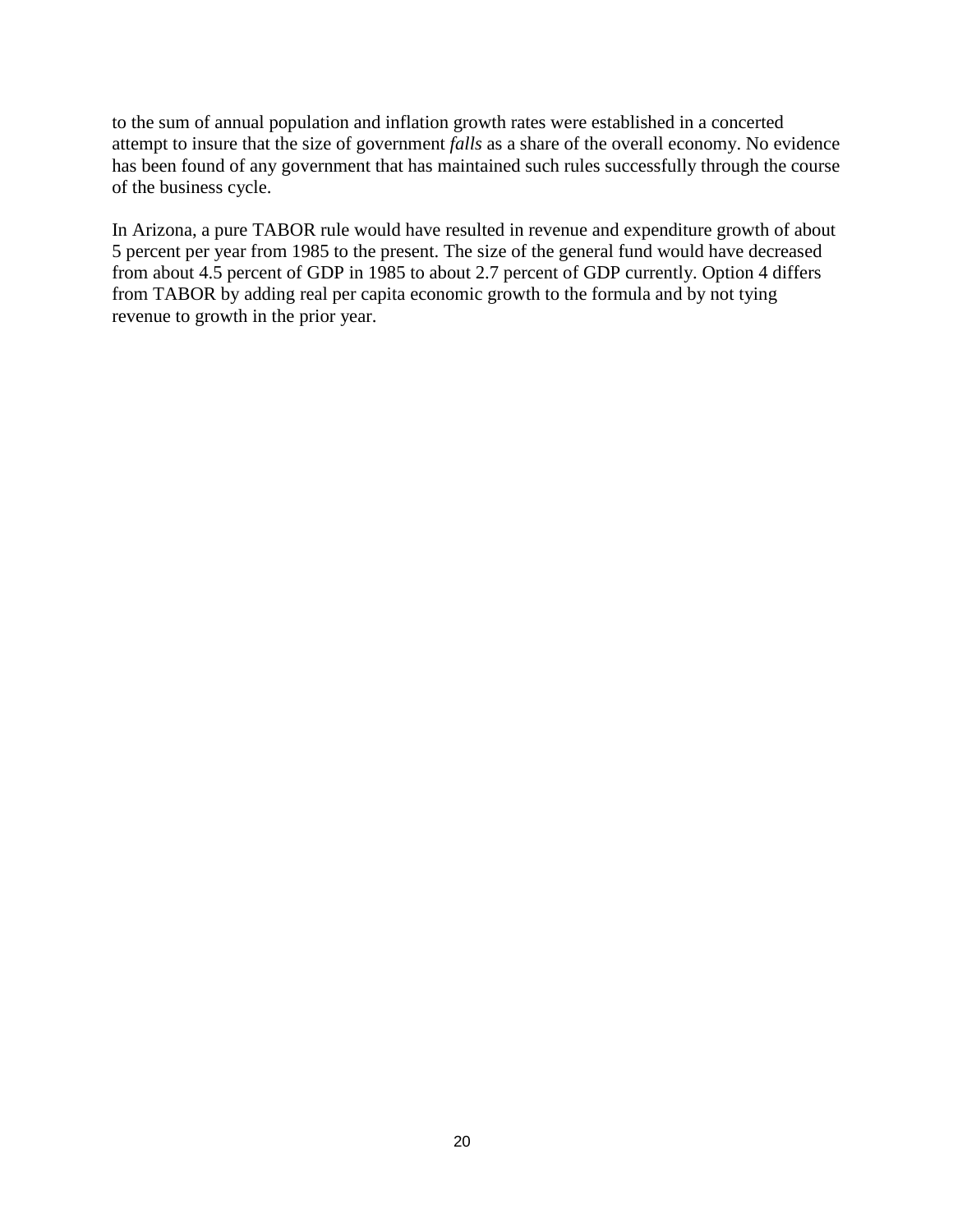## **EXPANDING REVENUE TO CLOSE THE STRUCTURAL DEFICIT**

Even if all of the recommendations related to the budget stabilization fund and other contingency funds were adopted (option 3 on page 14), or if the alternative budget plan were implemented (option 4 on page 16), the current structural deficit between general fund revenue and expenditures must be closed. Not closing the structural deficit would result in significant budget deficits beyond those resolved by the BSF in every economic downturn.

One way to close the structural deficit would be to reduce spending from the general fund. One option to reduce spending obligations from the general fund is presented in the next section of this paper: widening the use of bonding for school construction and other capital projects. More commonly defined spending cuts are not discussed in this paper since government spending in Arizona already is quite low. The structural deficit results from very substantial cuts in tax revenue since the early 1990s that were not matched in size by reductions in expenditures.

Several options for enhancing revenue are discussed in the following subsections:

- reducing the use of tax credits and exemptions
- increasing the reliance on user fees
- intensifying the use of federal funds
- enhancing tax collections.

Aspects of these options were included among the recommendations of the Citizens' Finance Review Commission in 2003, even though the purpose of the CFRC was *not* to enhance revenue or resolve any structural deficit. A combination of options for enhancing revenue most likely will be the preferred means of eliminating the structural deficit. The goal should be low tax rates on a very broad tax base.

The estimated amount of revenue to be raised from each of the options discussed below is based on economic models and analysis conducted by the authors, using data obtained from the JLBC and Arizona Department of Revenue (DOR). Before any particular action is undertaken, estimates of the impact of these alternatives should undergo the normal scrutiny of JLBC, DOR and Office of Strategic Planning and Budgeting staff.

Each of the options discussed below is scalable in the sense that different revenue amounts could be raised. For illustration, tax alternatives in bundles of approximately \$500 million per year in current dollars were assessed where possible. However, many of the possible alternatives will not be capable of raising such an amount of revenue, at least without adopting tax rates higher than recommended. While estimates of the size of the structural deficit differ, it probably exceeds \$1 billion per year. Given the high cyclicality of the economy, the actual annual budget over an economic cycle will vary from strong surpluses to severe deficits.

The process of resolving the structural deficit will take time: to conduct thorough research and for proposals to work their way through the decision-making process. Even after such decisions are made, the revenue from most of the options will not be realized immediately. Thus, this process will take too long to resolve the deficit in the state general fund in the current fiscal year (2009) of more than \$1 billion, and results may not be available to resolve any deficit in the following fiscal year.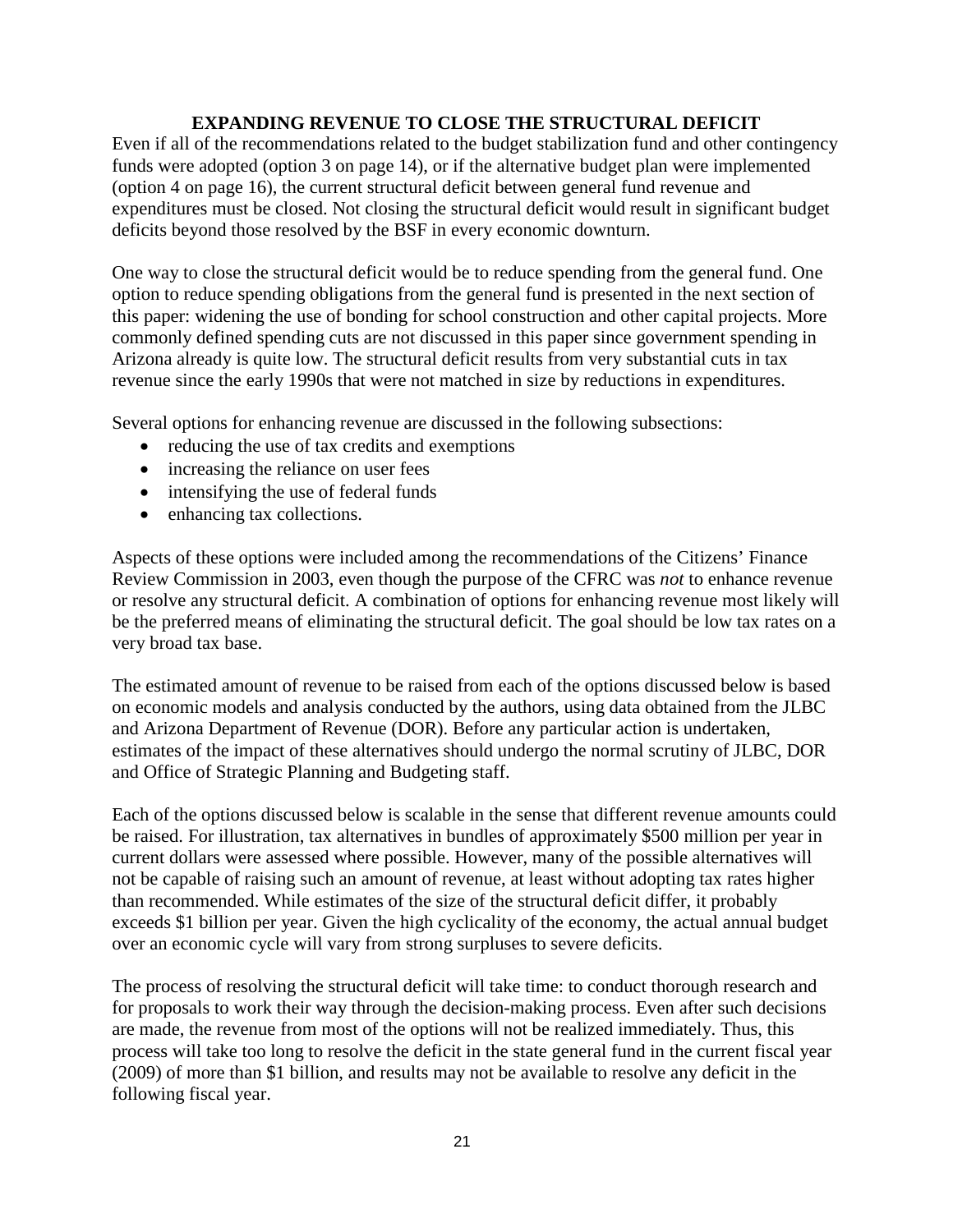With most of the "easy" budget fixes already in use — in order to balance the budget in fiscal year 2008 — and with little time remaining before the end of the fiscal year on June 30, few of the revenue enhancements discussed in this paper will be available to solve the current year's budget dilemma. The current deficit will largely need to be closed through spending reductions. However, the next subsection discusses one option that would enhance revenue in the current fiscal year and would help significantly to resolve any budget deficit in the following year.

## **Implementing a Short-Term Budget Fix**

The projected state general fund budget deficit for the current fiscal year is \$1.2 billion, though a deficit will occur if economic conditions continue to deteriorate. For perspective, appropriations from the general fund are just short of \$10 billion. According to the Governor's Budget Management Plan issued on October 1, approximately \$170 million is available to transfer into the general fund from the rainy-day fund and from other funds. In addition, the plan states that at least \$75 million is available from unspecified "additional budget management options." Considering these monies, the projected size of the remaining shortfall is closer to \$1 billion.

Only one source is likely to be able to provide a significant influx of revenue during the current fiscal year: an increase in the transaction privilege (general sales) tax rate. Yet, Arizona is already over-reliant on the general sales tax, which as currently structured in Arizona has a series of significant limitations and negative side effects (discussed later in the subsection on broadening the sales tax base). Thus, an increase in the general sales tax rate should be viewed as a stop-gap measure that should not continue beyond the current economic downturn.

The statewide sales tax rate currently is 5.6 cents per dollar, including 0.6 cents dedicated to education in proposition 301. Over the course of a year, increasing the rate a full cent on the current distribution base under current economic conditions would generate approximately \$850 million for the state general fund and an additional \$230 million to be distributed to counties and municipalities. Many of these local governments also face a significant budget deficit.

However, the amount raised to help balance the current year budget deficit will be considerably less given that the increase could not be implemented until well into the fiscal year. Further, in order to mitigate the increase in tax burden on low-income households, a portion of the revenue generated by a 1 cent surcharge should be returned via a low-income tax credit. Thus, implementing a general sales tax surcharge will not be adequate to balance the FY 2009 budget. Substantial spending cuts will be needed as well. However, a sales tax surcharge should significantly reduce any budget deficit in FY 2010.

The surcharge should expire between the end of calendar year 2010 and the end of fiscal year 2011. This would provide policymakers two years to adopt permanent changes to revenue and/or expenditures that would close the structural deficit. If any of the proposed changes need to be placed before the general electorate, ballot measures could be prepared for the November 2010 election.

The advantages of this proposal are that an increase in the sales tax rate is simple to administer, the sales tax is one of the few sources of tax revenue that has received support in recent public opinion polls, and it is the fastest way to enhance revenue. In addition, consumption taxes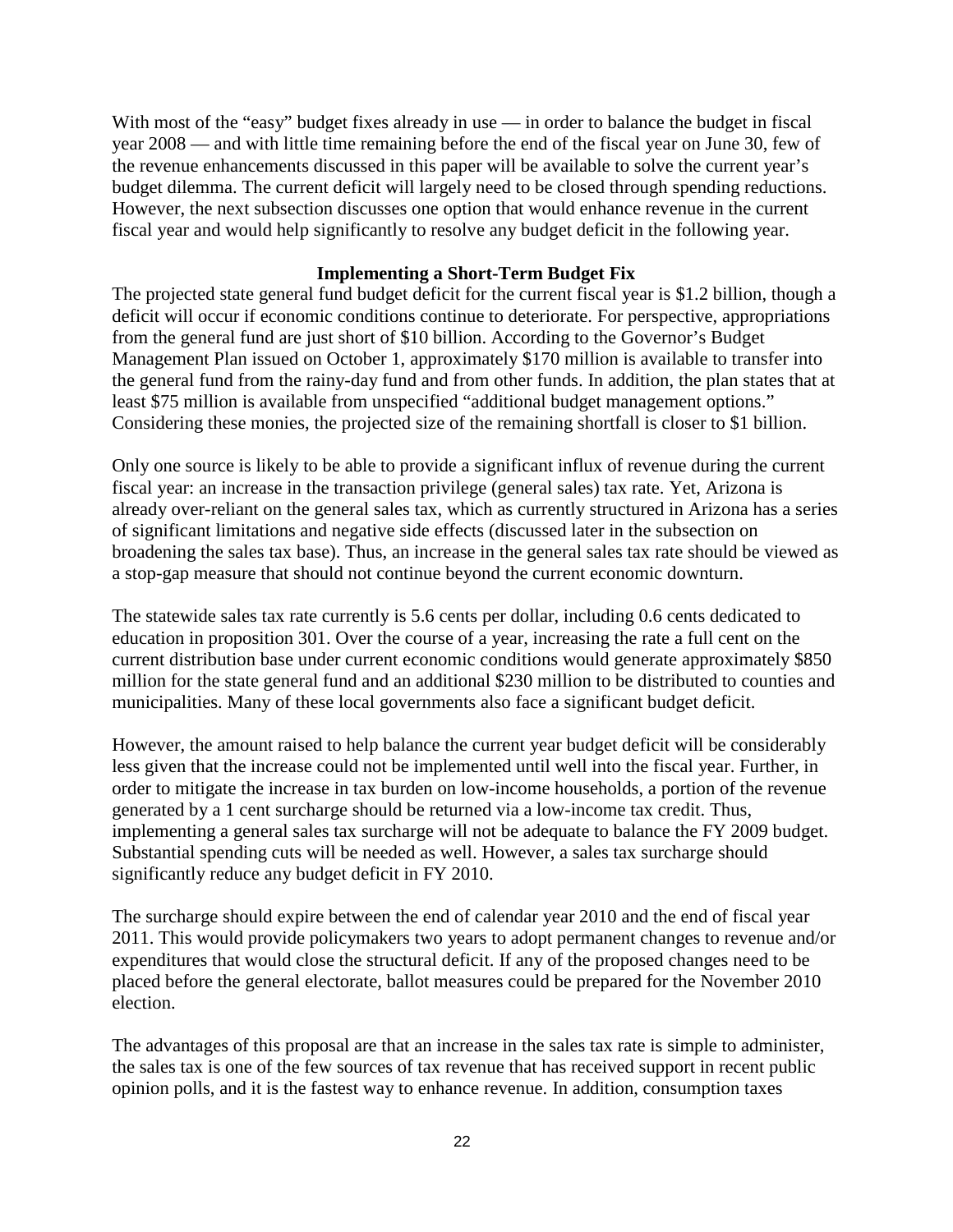conceptually are economically efficient and create fewer distortions than income or property taxes.

An increase in the sales tax rate, however, would worsen existing negative effects. The 1 cent surcharge would bring the overall sales tax rate — including state, county, and municipal sales taxes — to more than 9 percent in some large Arizona cities.

## **Increasing the Reliance on User Fees**

The state charges fees for industries it regulates and some of the services it provides. Conceptually, fees and charges are designed to align the cost of a particular public service with the use of the service. In contrast, taxes are typically designed with respect to broad bases and provide revenue to support an array of public services.

A system of fees and charges is most efficient when the cost of the charge provides sufficient revenue to support the delivery of a quality service. Inefficiencies can arise when departments assigned the role of delivering the service are partially funded from the charges and partially funded from general revenues. Problems also can arise from charge and fee structures that are fixed through time with no allowance for inflation or other pressures on the cost of service delivery.

In FY 2008, the JLBC category of "licenses, fees, and permits" accounted for only 1.6 percent of the state general fund revenues. However, using FY 2006 data from the U.S. Census Bureau, whose accounting system incorporates other funds than just the general fund, current charges accounted for 6 percent of state government revenues. The local government share was higher at nearly 14 percent. (By state, revenue and expenditure authority varies between the state government and local governments, so the figures for local governments must be examined even if the focus of the analysis is the state general fund.)

As defined by the Census Bureau for FY 2006, per capita state government current charges in Arizona were only half the national average, and the local government figure was 26 percent less than average. The shortfall was \$230 per person at the state level and \$175 per person among local governments. If the per capita dollar figures had equaled the national averages, Arizona's revenue from current charges would have been \$1.4 billion higher for state government and \$1.1 billion higher for local governments.

Nationally, the largest category of current charges is higher education. In Arizona, state government collections were 23 percent less than the national per capita average, but the local government figure was 45 percent higher. The combined figure was 15 percent less (\$42 per person). If the combined per capita dollar figure had equaled the national average, Arizona's current charges from higher education would have been \$258 million higher.

Arizona's low overall collection of current charges relative to the U.S. average is in part explained by the relatively small number of public hospitals in the state. However, even after excluding the hospital category, current charges on a per capita basis at the combined state and local government level in Arizona were 25 percent below the national average in FY 2006. The state government figure was 35 percent below average. If the combined per capita figure had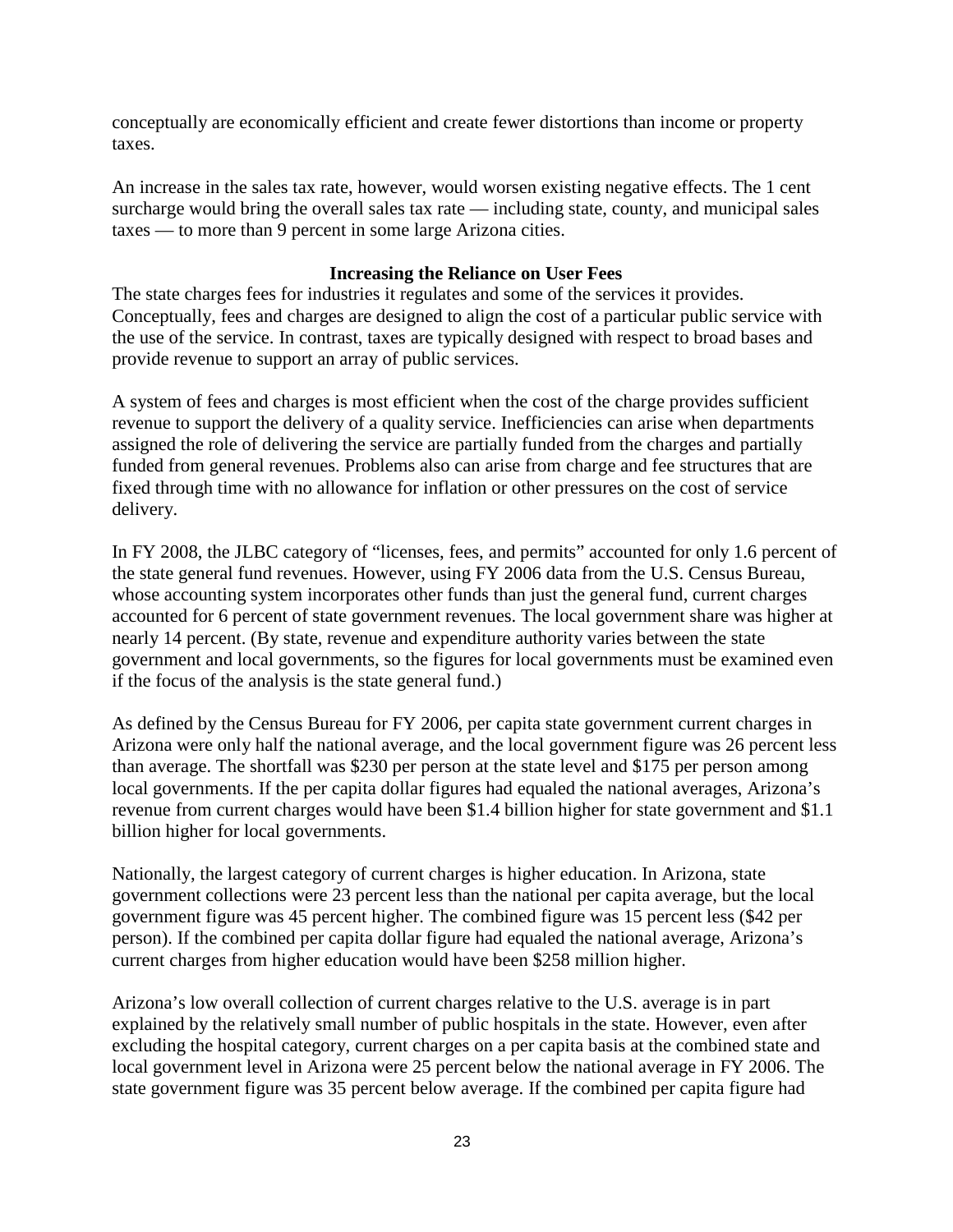equaled the national average, collections would have been \$633 million higher. Thus, even after excluding the hospital and higher education categories, Arizona governments collected \$375 million less in current charges than if the per capita figure had equaled the national average.

According to the CFRC, "Based on comparative data of certain fees and a recent report of aggregate fees collected for services of the states, the commission believes that the fees charged do not accurately reflect the fair market value of the services provided or even cover the real cost of providing the service." As a result, certain groups receive services subsidized by taxpayers. Therefore, the CFRC recommended that "The state should hire a consultant to examine the fairness and extent of miscellaneous taxes and fees imposed by the state for services."

In addition to comparisons with rates charged in other states and with the cost of service delivery in Arizona, a study of user fees also should consider strategic objectives. For example, in the evolving knowledge economy, higher education is more important than ever, yet higher education funding in Arizona is faltering at the same time that the higher education price index is rising at a faster rate than overall inflation. Significant investment in higher education may require higher tuition assessments. Another example is the transportation infrastructure. Costs of building and maintaining the transportation infrastructure have increased rapidly in recent years and Arizona has made limited investments in the last 15 years. For the state to make significant investments in transportation projects in the future, a greater application of user fees may be required.

## **Intensifying the Use of Federal Funds**

Federal funds are a significant source of state and local government funding. In FY 2006, using the broad Census Bureau accounting, federal funds accounted for one-third of state government revenue and nearly one-fourth of combined state and local government revenue. Despite these high shares, Arizona's receipt of federal funds is below average.

In FY 2007, federal grants to Arizona governments on a per capita basis were 10 percent less than the national average. The per person shortfall in Arizona of \$166 multiplied by the number of Arizona residents results in a shortage of just more than \$1 billion relative to the national average.

Arizona's per capita grant receipts were at the national average from the federal Department of Health and Human Services, which accounted for 57 percent of the grants nationally. Arizona's per person figure from the U.S. Department of Education, which was responsible for 7 percent of the grants, was a little above average, while it was below average by a similar degree from the U.S. Department of Agriculture. In contrast, Arizona's per person receipts were more than 30 percent below average from the U.S. Department of Housing and Urban Development, from the U.S. Department of Transportation, and from the balance of the federal funding sources. Arizona's shortfall amounted to \$541 million from Transportation, \$250 million from HUD, and \$298 million from other sources.

One of the CFRC recommendations was "The state should centralize information about federal funds in an effort to increase the federal grant dollars it receives." This recommendation was based on information that Arizona consistently receives relatively little federal grant dollars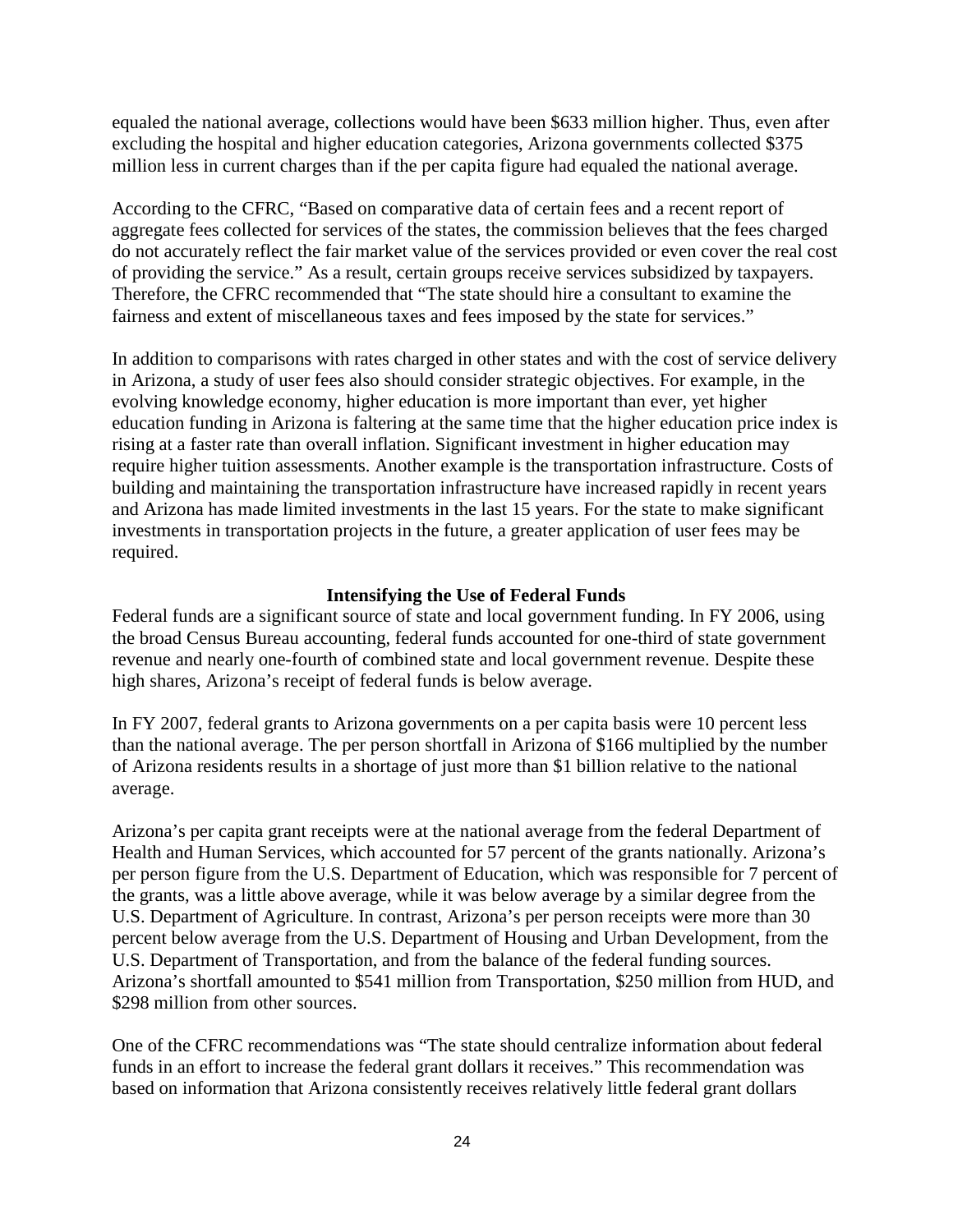compared to other states, and that Arizona uses a decentralized method of managing federal funds.

The primary way to increase federal funding is to participate in more programs in which the federal government matches local spending. In many programs, the federal government matches a dollar spent by the state with more than \$1 of federal monies. Congressional action also might direct more federal monies to Arizona.

## **Enhancing Tax Collections**

The CFRC recommended that "The state should remove the constitutional requirement that raising tax rates requires two-thirds affirmative vote, reverting to a simple majority requirement." The CFRC's rationale was that this requirement will hinder comprehensive revenue reform and argues that the requirement was not intended to make changes such as a revenue-neutral broadening and lowering of the general sales tax rate more difficult to accomplish. Further, the CFRC noted that this requirement narrows the Legislature's authority on one of the most important tasks for which its members were elected.

The requirement for two-thirds of the members to approve a tax increase will make it very difficult for the Legislature to pass a tax increase. Voters have been more responsive to tax increases for specific purposes (for example, the increase in the tobacco tax to benefit health issues, the increase in the general sales tax to benefit education, and the increase in the general sales tax in Maricopa County to support transportation), but the general anti-tax attitudes of the electorate also present challenges to implementing a tax increase.

For these reasons, strong consideration should be given to enhancing general fund revenue through options not subject to the supermajority vote. However, the supermajority applies to removal of tax credits and exemptions as well, and the amount and timing of funding that might result from other strategies, such as boosting federal funds, is less certain.

The following discussion of enhancing tax revenue first looks at the three primary sources of tax revenue for state and local governments, then discusses lesser sources of tax revenue. It does not represent a recommended order.

## **Broadening the General Sales Tax Base**

While the term "general sales tax" is used in this report, Arizona really levies a "transaction" privilege tax" (TPT). The difference between the two taxes relates to the legal burden for remitting the tax. In Arizona, the seller is responsible for remitting to the state the entire amount of transaction privilege tax due. "Selective sales taxes," discussed later, are not part of the general sales tax.

The TPT is part of the broader JLBC category of "sales and use" taxes. Use taxes apply to goods purchased in states without a sales tax and to several specialized categories, such as a mining severance tax. The TPT is applied to 16 categories, with the tax rate the same (5.6 percent) in most of the categories. "Retail" accounts for 46 percent of the revenue and the restaurant and bar category contributes 8 percent. The other major category is contracting, which generates 22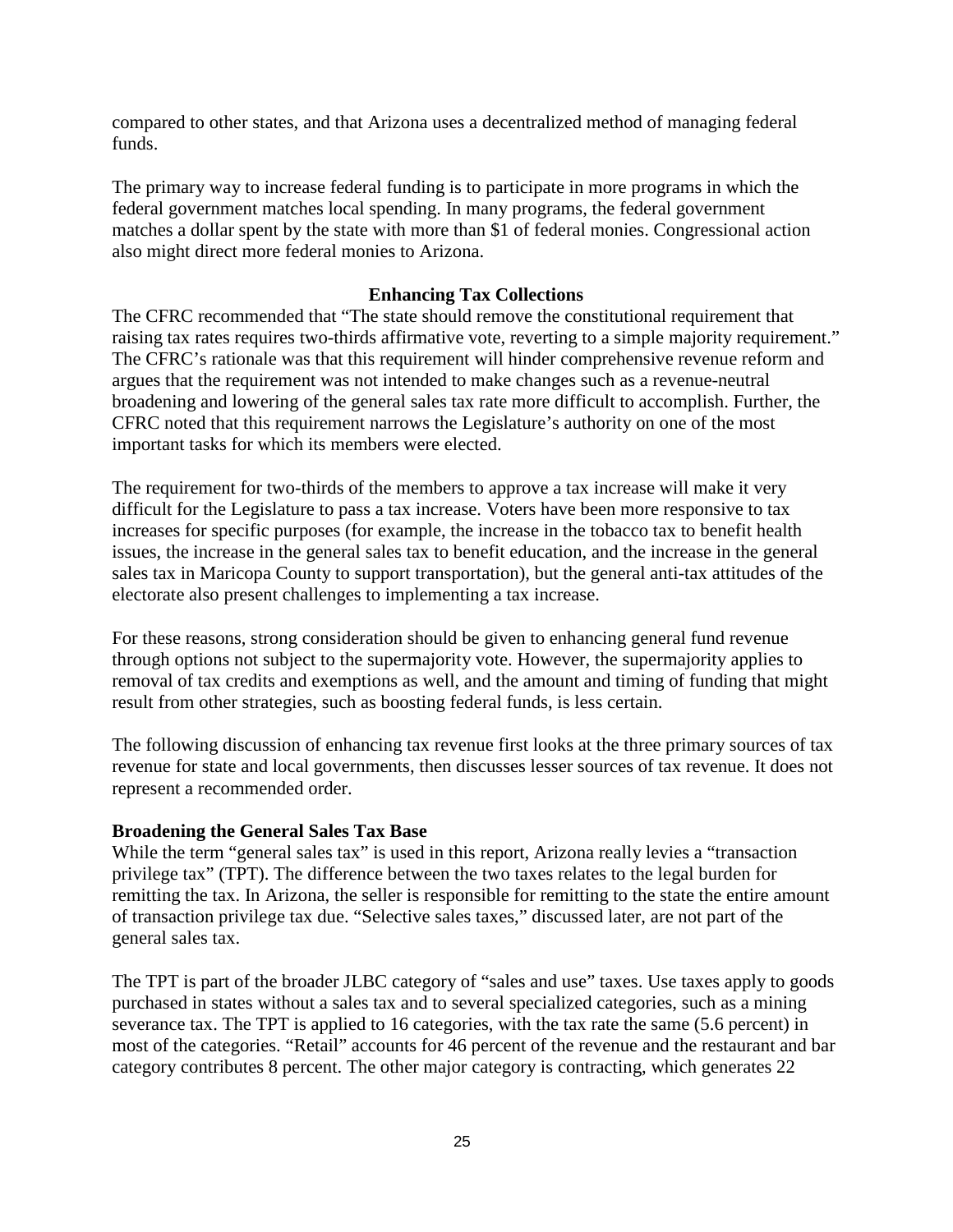percent of the revenue. The revenue from the state tax is shared with counties and municipalities through a complex system of formulas.

**Background**. As in much of the nation, the general sales tax rate has climbed over time in Arizona, with increases in the statewide rate and in the rates assessed by local governments. The current statewide rate of 5.6 percent is in the middle of the 45 states that apply a general sales tax. County and municipal sales taxes can push the overall sales tax rate to more than 10 percent in some communities.

Despite the increases in the overall tax rate, several legislative changes over the past 15 years have lowered collections from the TPT. In 1993, the commercial lease tax was eliminated at a cost at the time of \$96 million. New tax exemptions, particularly in the early 1990s, took millions of additional dollars from the revenue stream. In 1996, the prime contracting sales tax was lowered, at a cost of \$30 million.

Arizona is among the 31 of 45 states that applies a general sales tax but excludes food intended for consumption at home from taxation. Several of the states that tax food do so at a lower rate than that of other items, or offset the tax by offering a rebate or income tax credit to low-income households. Almost all of the states, including Arizona, that assess the general sales tax exclude prescription drugs.

The general sales tax in Arizona is applied largely to goods, not services, and does not reflect the 21st century economy. Indeed, the general sales tax code was written in the 1930s when goods made up a much greater share of consumer purchases. As consumer spending has shifted from goods to services, growth in general sales tax collections have not been keeping pace with the growth of the economy because of the tax's dependence on goods. The general sales tax is a highly regressive tax: lower-income people pay higher shares of their income in sales tax than do higher-income consumers.

Despite its narrow base, Arizona is heavily reliant on the general sales tax. Though the statewide rate is in the middle of the states, per capita state government collections in FY 2006 were 15 percent (\$112) higher than the national average, according to the Census Bureau data. Per capita local government collections were 83 percent (\$154) higher than the national average. Arizona's general sales tax collections were \$687 million higher based on the statewide tax and \$952 million higher based on local taxes than if the per capita dollar figures had equaled the national averages.

The District of Columbia annually produces a "Tax Rates and Tax Burdens" report in which it compares tax burdens in the largest city of each state and in the District of Columbia for four types of taxes — sales, property, income, and automotive related — for each of five income levels: \$25,000, \$50,000, \$75,000, \$100,000, and \$150,000. Using 2007 data, the sales tax burden in Phoenix was second highest at four of the five income levels, and highest in the other.

Given these high figures and Arizona's collections from income and property taxes being substantially below average, the state is unusually dependent on the sales tax. According to the JLBC, 50 percent of the general fund revenue in FY 2008 came from the general sales tax. Using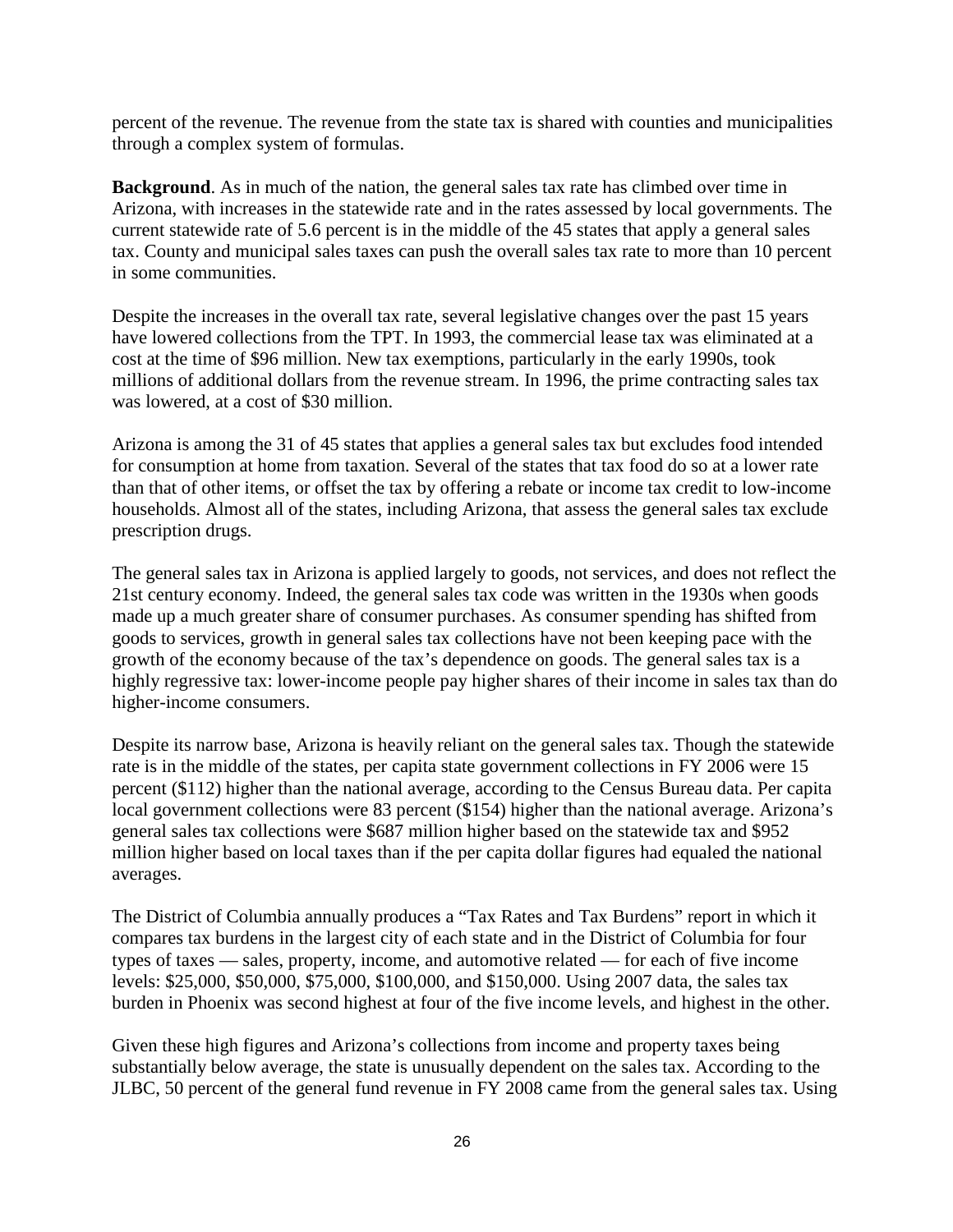the broader Census Bureau accounting, the dominance is not as high, but 23 percent of all state government revenue came from the general sales tax.

General fund revenue from the sales and use tax totaled nearly \$4.4 billion in FY 2008. This figure does not include revenues from the 0.6 percent of the sales tax that is earmarked for education, nor does it include the monies distributed to local governments.

**Exemptions**. Many sales tax exemptions have been passed since 1980. According to the Morrison Institute of Public Policy, the number of exemptions rose from 22 in 1980 to 121 in 1999. The Arizona Transaction Privilege Tax Exemption Study Group that met around 2001 identified 194 exemptions and omissions, recommending that 79 be retained, 113 repealed, and further study done on two. Estimated revenue from the repeal of the 113 exemptions exceeded \$900 million.

The CFRC counted more than 220 exemptions in 2003. It did not do an in-depth study of the exemptions, but noted that "a number of exemptions seem to be ineffective, inexplicable or unique to Arizona's tax code."

Using a broad definition of exemptions, the JLBC has estimated that \$8.7 billion in additional revenue could be raised at a 5 percent tax rate if all exemptions were ended. Some of the largest dollar effects are from exemptions that likely should not be eliminated, such as health care, business services, professional services, and wholesale trade. Still, the potential revenue enhancement from broadening the sales tax to include some services and by removing other exemptions reaches into the billions of dollars.

**Guiding Principles**. As currently structured, Arizona's general sales tax compares poorly against the fiscal guiding principles adopted by the CFRC. Its narrow base — primarily nonfood goods — introduces cyclicality in the revenue flows, lowering stability and predictability. The tax's responsiveness is poor since it does not include many services that are growing in popularity. Its efficiency is poor given its high and variable state and local rate by jurisdiction and its narrow base. The high state and local tax rate hinders economic competitiveness by raising the cost of doing business — since purchases by businesses are taxed as well as those by individuals. The large number of exemptions negatively affects neutrality and horizontal equity, and vertical equity is poor because of the high regressivity. Finally, the general sales tax is highly complex given all of the exceptions and the differing rates and bases by community.

**Recommendations**. Broadening the tax base, reducing the number of exemptions, lowering the tax rate, and simplifying the tax code would move the general sales tax from its current poor evaluation to a strong performance relative to fiscal guiding principles. Several of the CFRC's recommendations addressed these issues:

- "The state should align the transaction privilege tax to more appropriately mirror the state's economy by expanding the tax base."
- "The state should broaden the transaction privilege tax base by including 'personal' services or 'consumer' services."
- "The state should broaden the transaction privilege tax base by including certain transactions that currently are tax exempt."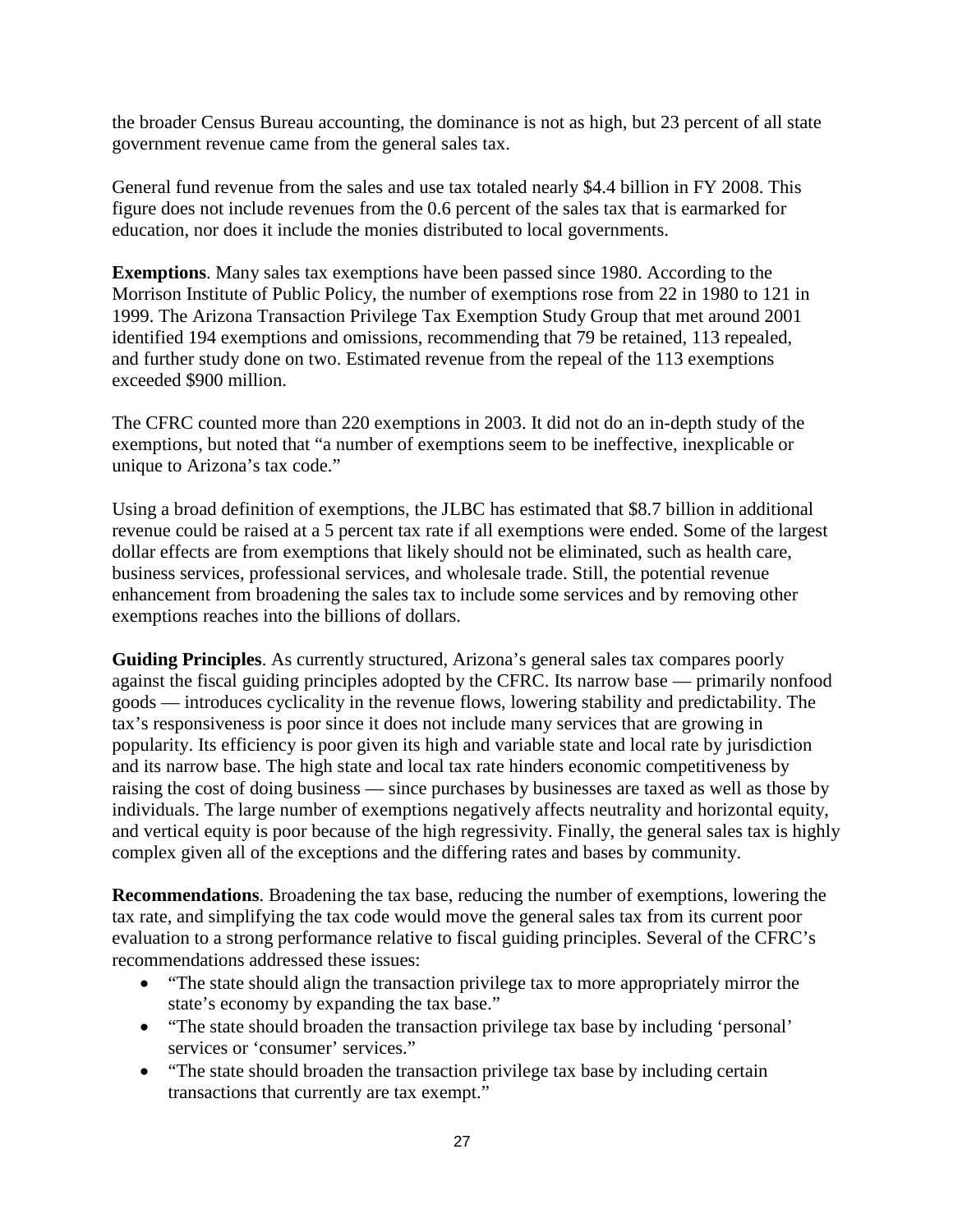- "In conjunction with eliminating certain exemptions and broadening the transaction privilege tax base, the state should lower the rate accordingly."
- "Each transaction privilege tax exemption should include a sunset provision to periodically compare the public policy supporting the tax exemption against the evolving state of the state."
- "The state should establish high-level tax policy guidelines to be used to test the soundness of future proposed transaction privilege tax exemptions."
- "The cities and state should pursue greater transaction privilege tax uniformity."

The first of the CFRC's recommendations recognizes that the current tax base of the general sales tax is outdated. The second CFRC recommendation of expanding the general sales tax base to include most personal or consumer services is the solution to the narrow and outdated tax base. The CFRC found that more than \$100 million would have been raised in FY 2001 from a limited number of services for which estimated revenue was available. The Commission did not recommend applying the tax to professional services due to complexity of allocating the site of the professional service, and also recommended against extending the tax to business-to-business services because of the risk of double taxation.

The third recommendation is to eliminate some of the general sales tax exemptions, beyond those that can be classified in the second recommendation of broadening the base to include some services. The fourth recommendation to lower the rate acknowledges the prevailing belief that low taxes on a broad base are better than high taxes on a narrow base, and also acknowledges the high current tax rate.

The Commission recommended implementing a sunset provision since an exemption that may once have served a public-policy purpose may no longer do so due to changes in the state's economy, population, and society. This would create a regular review of sales tax exemptions as already provided in statute for income tax credits. The purpose of the last of the recommendations is to bring simplicity to the currently complex administration of the sales tax by jurisdiction.

**Possible Revenue Enhancement.** Current estimates of the revenue that would be raised by widening the general sales tax base from \$111.6 billion to \$151.6 billion come to \$2 billion at the existing 5 percent tax rate. Given the sharing of revenue with local governments, the state general fund revenue would be less than \$1.6 billion. The net gain in revenue would be less if low-income tax credits were adopted to lessen the regressivity. Such tax credits would be especially important if food to be consumed at home is taxed. In addition, it is likely the tax base would not be expanded this much, as some of the goods and services currently exempted but recommended to be taxed doubtlessly would end up not being incorporated into the tax base.

The largest revenue producer from the expansion of the sales tax base would be to tax the wage and salary portion of the price of construction: \$640 million. (Currently, 35 percent of the price of a house is exempt from the tax.) Taxing food for home consumption would raise more than \$470 million, and reinstituting the tax on commercial leases would bring in \$380 million.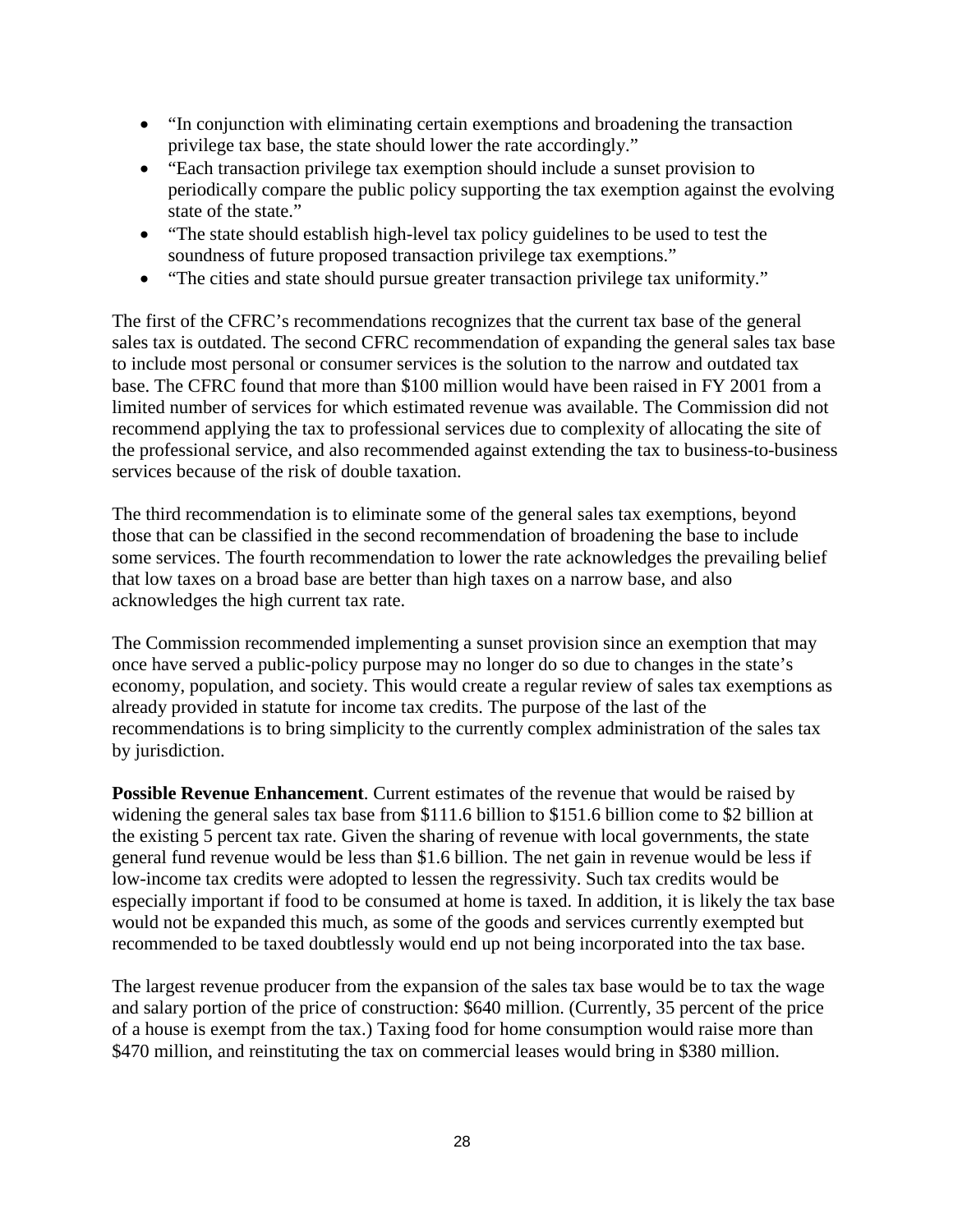Alternatively, if the expansion of the sales tax base were undertaken with the objective of raising no new money, the state sales tax rate (not including the 0.6 percent from proposition 301) could be reduced to approximately 3.67 percent and raise the same revenue that 5 percent raises on the current base.

An alternative would allow the tax rate to be reduced while still raising additional revenue. For illustration, if the statewide tax rate were reduced from 5 percent to 4.4 percent, collections prior to distribution to local governments — would increase by approximately \$1.09 billion. Including the proposition 301 tax rate of 0.6 percent, the combined general sales tax rate would be 5 percent — a 10.7 percent reduction in tax rates. Current retailers, who would be responsible for close to two-thirds of the revenue under the expanded tax base, would experience a tax reduction. Combined state and local rates would vary depending on whether local governments adopted the broader base and whether they set their rate to be revenue neutral or to realize an increase in revenue.

Under the existing conditions, a gain in revenue of \$1.09 billion would result in an increase of about \$860 million to the state general fund, with the remainder distributed to counties and municipalities. However, if instead 87 percent of the additional revenue was retained in the state general fund — the distribution currently applied to the contracting and utilities categories — the state general fund would retain approximately \$950 million, with the other \$140 million distributed to counties and municipalities.

If the education earmark of 0.6 percent is applied to the expanded tax base, an additional \$240 million for proposition 301 recipients would be realized. A decision could be made whether to expand the benefits of proposition 301 to other types of education (e.g. universities and community colleges).

If the sales tax base is broadened, policymakers would be prudent to set a rate above that desired to raise a particular revenue level. This higher rate would help offset any slight reductions in the demand for the newly taxed services. The extra revenue also could be used to mitigate any regressivity induced by the imposition of taxes on services and food that are consumed in greater proportion by lower-income households. With properly administered low-income tax credits, low-income households could be unaffected by the new taxes on services and food.

Prior efforts to broaden the sales tax base have not gone far. Businesses that would collect and remit service taxes have protested effectively. However, arguments that a tax on services will hurt small businesses fail to acknowledge the inherent inequities that prevail today between small retailers (currently taxed) and small service providers (not currently taxed). If care is taken in deciding which services should be taxed, then consumers will be left with a choice of paying more for the service or not purchasing the service at all. Further, all businesses would benefit from a lower tax rate.

## **Reducing the Use of Income Tax Credits**

Tax credits are subtracted directly from tax liability on a dollar-for-dollar basis. A number of tax credits are present in the corporate income tax code and in the personal income tax code. Some of the tax credits implemented by the Legislature are available only for a few years, so the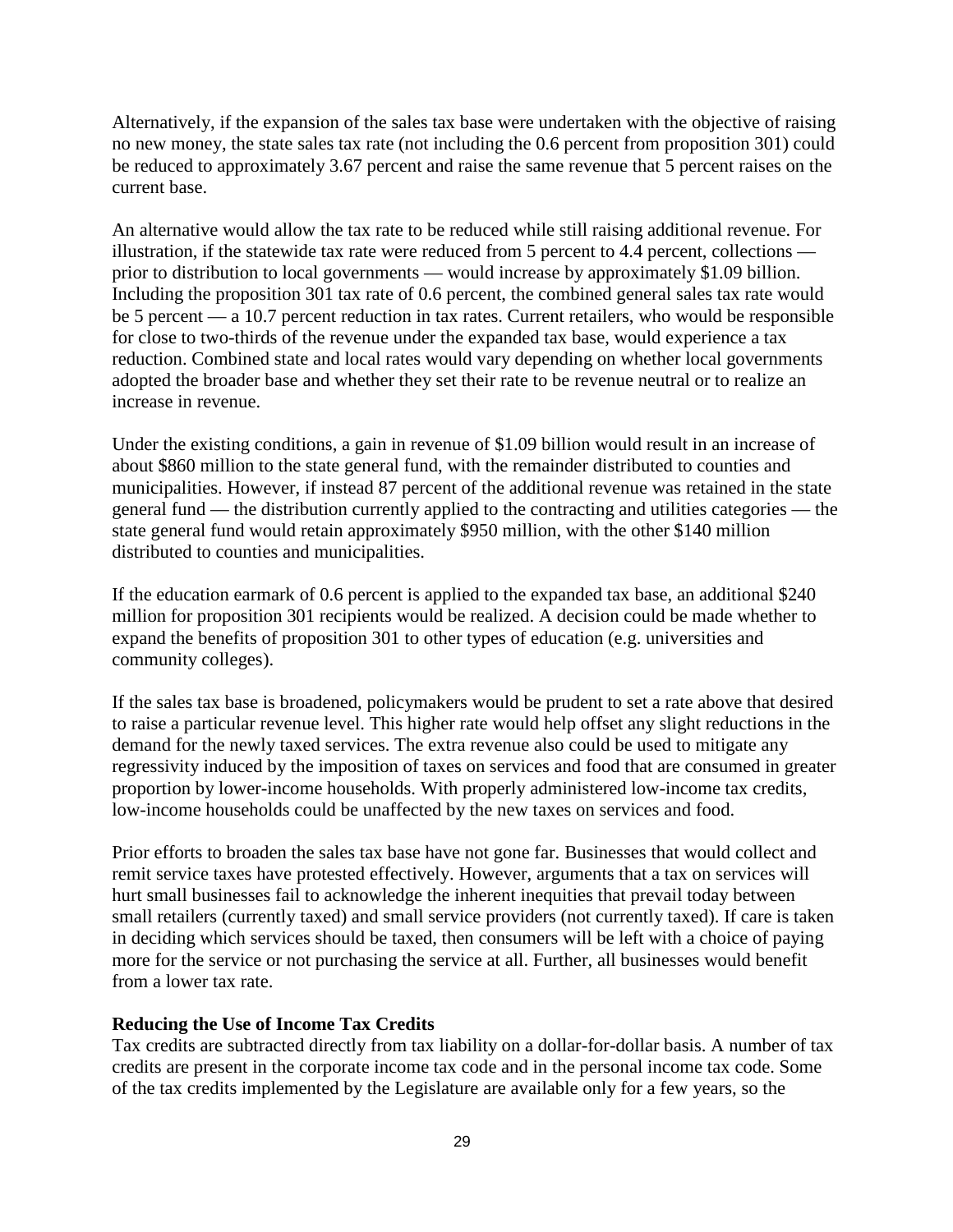number available is constantly fluctuating. The CFRC recommended that all but five of the 14 corporate tax credits, and all but six of 24 individual income tax credits, that were available in 2003 be phased out. Eliminating a tax credit has been interpreted as the same as a tax increase, requiring a two-thirds approval of the Legislature.

More generally, three of the CFRC's recommendations were related to tax credits:

- "The state should have as few corporate and personal income tax credits as possible."
- "The state should review the effectiveness of private school tuition tax credits and the extracurricular public school tax credit."
- "The state should retain certain low-income tax credits."

The first recommendation is a broad philosophical statement based on the fact that tax credits violate two of the guiding principles of a fiscal system:

- Neutrality: Differential treatment of similar economic activities should be minimized.
- Horizontal equity: People of equal means should be treated equally.

The second recommendation reflects the controversial nature of these tax credits and the relatively large amount of monies not deposited in the general fund due to these credits.

The third recommendation is an acknowledgment of the regressive nature of many taxes and the philosophy that tax policy should not cause economic distress. Three low-income tax credits are currently available: (1) family income credit, designed to alleviate the income tax burden, (2) credit for increased excise taxes paid, designed to mitigate the effect of the 0.6 percent increase in the general sales tax resulting from proposition 301, and (3) property tax credit, designed to reduce the property tax impact on senior citizens.

**Corporate Income Tax Credits**. Until 1981, no corporate income tax credits existed. By 1999, there were 18, but the number had dropped to 14 in 2003. According to the CFRC, more than \$30 million in credits was claimed in 2000, but nearly \$100 million in credits were available. The Commission noted that "it appears most of the corporate tax credits are ineffective at promoting the anticipated behavior or outcome and some, like the alternative fuels credit, had unexpected, adverse outcomes."

According to the 2008 version of the Tax Handbook produced by the Joint Legislative Budget Council, 27 corporate income tax credits are listed, but three no longer can be claimed. Data availability on the estimated effect of each tax credit varies, but the JLBC indicates that the general fund did not realize \$59 million in claimed tax credits in tax year 2005 of \$272 million in certified credits.

**Personal Income Tax Credits**. The cost to the general fund was modest of most of the 18 individual income tax credits that the CFRC recommended eliminating due to being ineffective or lacking accountability measures. However, the two private and public school credits that the CFRC suggested be reviewed took \$45 million out of the general fund in 2001.

According to the 2008 Tax Handbook, 31 personal income tax credits are listed, but three no longer are available. In tax year 2006, the last year for which reasonably complete data are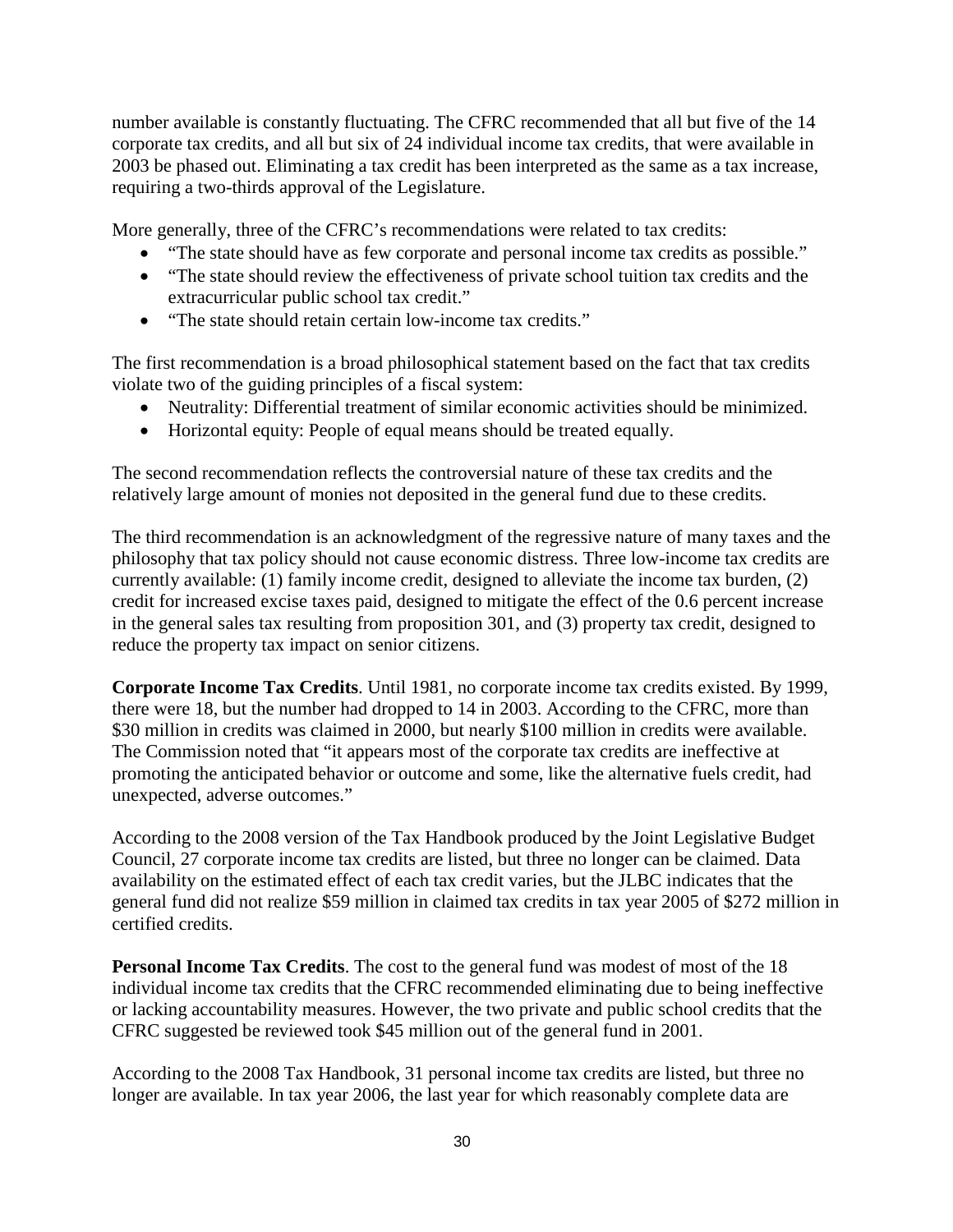available on the overall effect of the credits, the credits removed \$252 million from the general fund. Currently, tax credits account for approximately \$300 million in individual income tax offsets, using estimates from the Arizona Department of Revenue. However, the true cost may be higher since as many as nine credit categories have no estimates of costs. Understanding just how much tax is actually lost due to these credits is challenging because it is difficult to predict the economic activity that would take place in their absence.

The suspension of public and private school tax credits might be expected to yield approximately \$100 million — \$93 million was claimed in tax year 2007. These credits were instituted during a period when the general fund had a surplus. Their existence diverts money from the general fund that now appears to be unable to cover the costs of basic state services.

## **Raising the Personal Income Tax Rate**

Like most states, Arizona levies both an individual income tax and a corporate income tax. Increasing the corporate tax rate is not discussed in this paper since it is not viewed as an option for enhancing state government revenue. The corporate income tax does not compare favorably to the fiscal guiding principles; in particular, revenue is highly volatile. Further, business taxes in Arizona already are high relative to taxes on households.

**Background**. Individual income tax rates in Arizona have been reduced several times since the early 1990s, resulting in a very large cumulative decline — even considering earlier tax increases passed in 1989 and 1990. Rates currently are about 35 percent lower than in 1990. The first large tax cut was passed in 1994; once fully phased in, the JLBC estimated its impact at the time as an estimated \$107 million. Subsequent large reductions occurred in 1995 (\$200 million), 1997 (\$111 million), 1998 (\$50 million), and 2006 (\$334 million). Other changes to the individual income tax code, including the implementation of numerous tax credits, lowered revenue further over the last 15 years.

The complexities of the income tax code make it difficult to compare tax rates from one state to another. Most states have a progressive structure where the tax rate increases with income. But the number of tax brackets and the dollar range of the brackets vary widely by state. Other features differ by state as well, including the amount of personal exemptions (if any) and deductibility of various items, such as health care expenses and federal income tax paid. A few states — but not Arizona — allow a local income tax to be levied in addition to a state rate.

However, all studies that have compared the personal income tax liability in Arizona relative to other states show that the tax burden in Arizona is quite low. According to the 2008 District of Columbia study using 2007 tax rates, nine states do not levy an income tax. Among the remaining states and District of Columbia, Arizona (Phoenix) ranked second to last in the two highest income levels, and fourth or fifth lowest at the second and third highest income levels. In contrast, at the lowest income level, Phoenix was at the median of the 51 cities (though the tax burden was only \$123).

According to Census Bureau data for FY 2006, the per capita personal income tax collection of state and local governments in Arizona was 41 percent below the national average, with state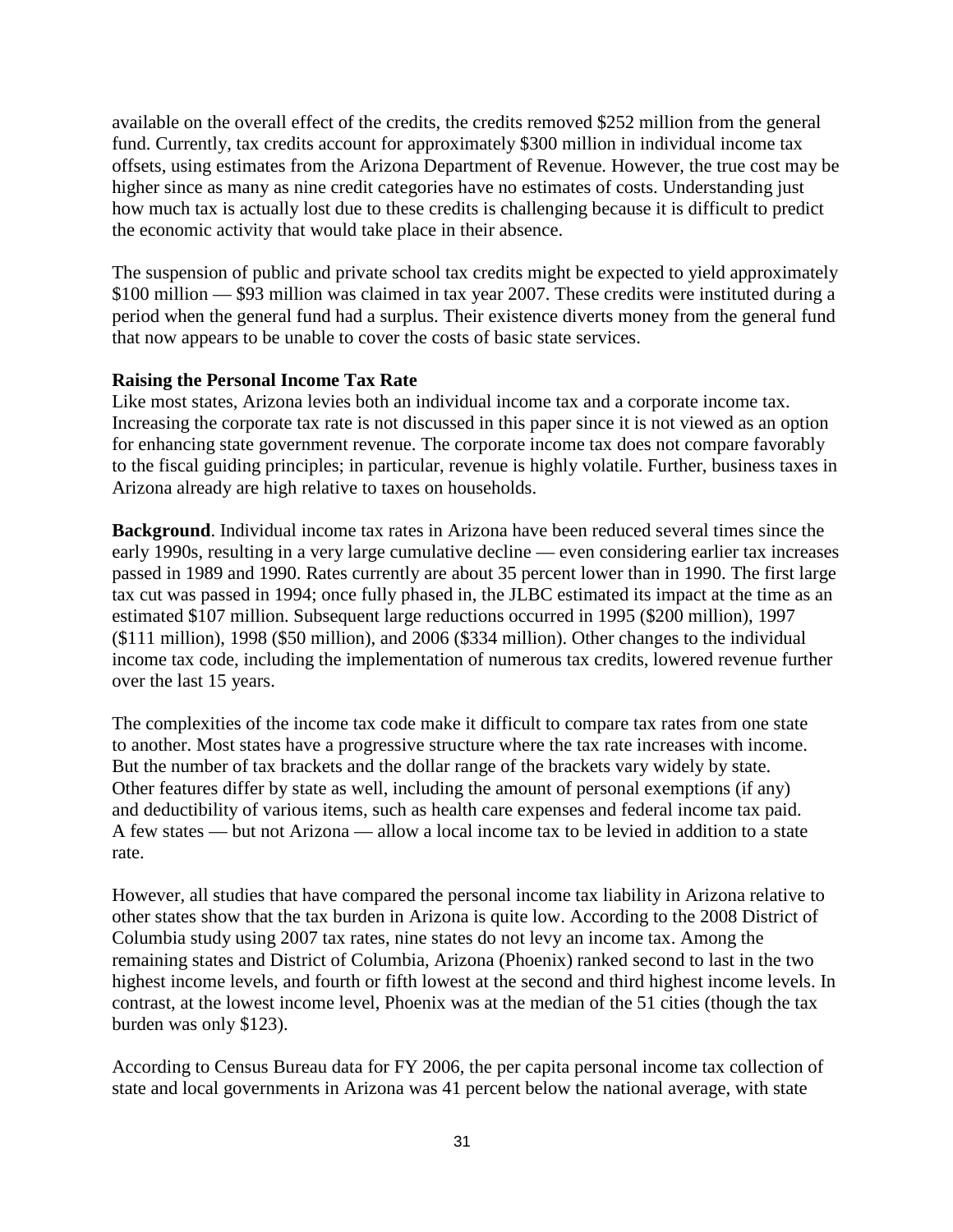government 36 percent below average. If the combined per capita dollar figure had equaled the national average, Arizona's collections would have been \$2.3 billion higher.

Using the JLBC definition of the general fund, personal income tax revenue of \$3.4 billion accounted for 39 percent of total revenue in FY 2008. However, this overstates the impact, since a portion of both individual and corporate tax collections are shared with cities. The net revenue from the individual and corporate income tax combined was \$3.5 billion (40 percent of the total general fund revenues). Using the Census Bureau data, the individual income tax provided only 14 percent of the state general fund revenue in FY 2006; the share was only 9 percent for state and local governments combined.

In recent years, the volatility of capital gains has greatly affected the stability of income tax revenue. Net capital gains reported by Arizonans to the Internal Revenue Service peaked at \$8.4 billion in 2000, fell to \$3.6 billion in 2002, then soared to \$15.2 billion in 2006, the latest data. With the real estate bust and the weakness in the stock market, current figures certainly are much lower.

**Guiding Principles**. The personal income tax currently compares more favorably against the fiscal guiding principles than the general sales and property taxes, but less opportunity exists for improvement. Reducing the number of credits and exemptions would improve the neutrality of the personal income tax. Tax brackets should be indexed for inflation. With personal income tax rates lower than in much of the nation and lower than in Arizona in the past, raising these rates would help to restore balance among the three major tax sources. Tax rates could be made more progressive, improving vertical equity. However, the wisdom of increasing income tax rates and making the tax rates more progressive is hotly contested among economists.

**Recommendations**. Apart from recommendations regarding tax credits that have already been discussed, the CFRC made the following recommendations regarding the personal income tax:

- "The state should not adopt a single flat rate for personal income tax purposes."
- "The state should withhold income tax from non-residents."
- "The state should follow the federal income tax returns as much as possible."

Two options for increasing revenue from the personal income tax are discussed below. In the first option, tax rates are increased except among low-income earners, while in the second option, a "fairness" tax is applied to high-income filers paying a below-average proportion of their income in taxes.

**Income Tax Surcharge.** Endless variations for increasing income tax rates are possible. This illustrative example (see Table 1) raises individual income tax rates by 16 percent for those earning between \$25,000 and \$50,000, by 21 percent for those earning between \$50,000 and \$150,000, and by 26 percent for those earning at least \$150,000. (These are existing income brackets in the state tax code.) The proposed increases still leave the individual income tax rates significantly below the historical levels.

By not increasing the rate among the lower-income brackets, the proposed change is not regressive. The result of implementing this proposal would be an estimated revenue increase of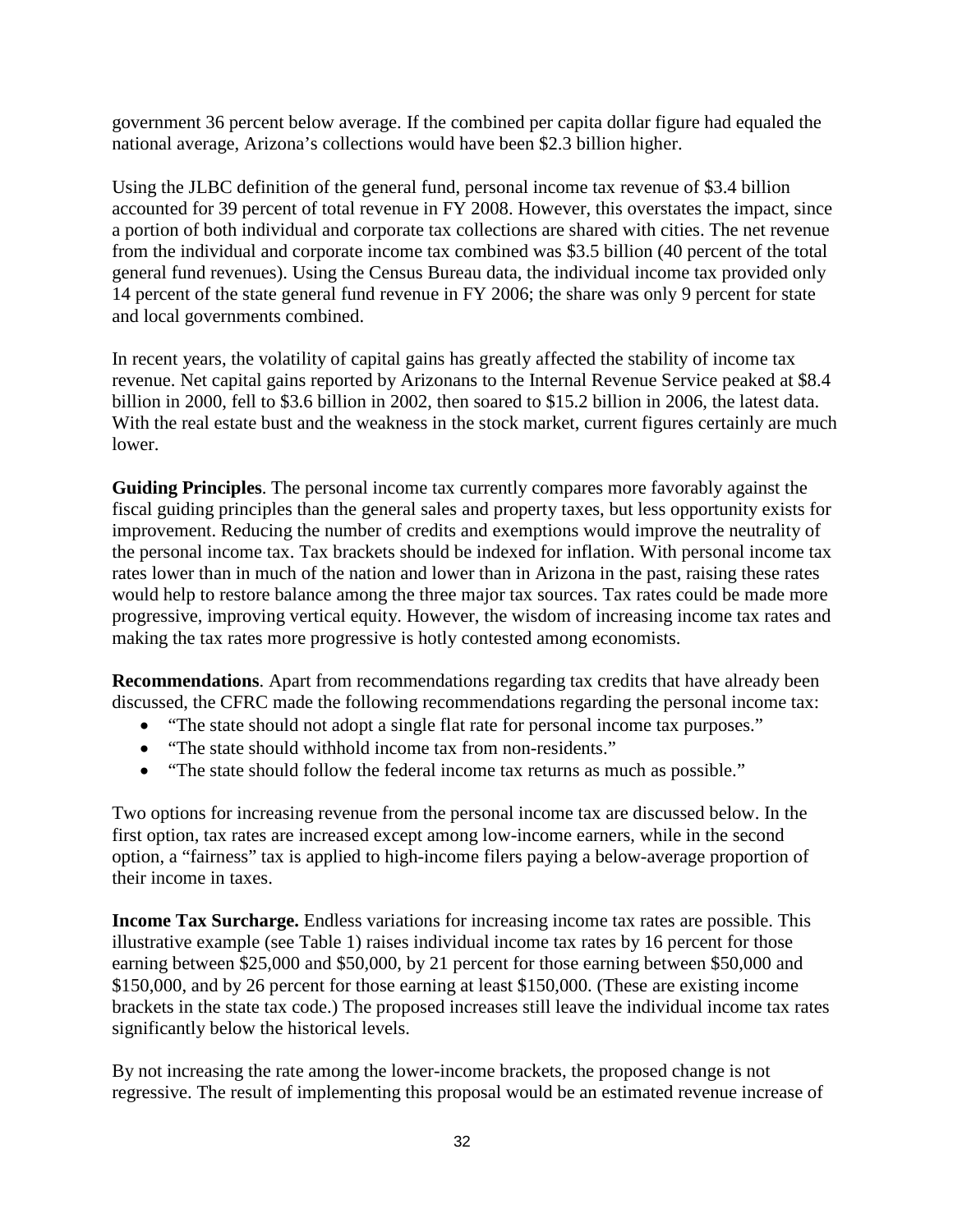## **TABLE 1 ILLUSTRATIVE EXAMPLE OF AN INCREASE IN INDIVIDUAL INCOME TAX RATES IN ARIZONA**

| <b>Adjusted Income</b> | <b>Existing Tax Rate</b> | <b>Proposed Tax Rate</b> |
|------------------------|--------------------------|--------------------------|
| Less than \$10,001     | 2.59%                    | 2.59%                    |
| $$10,001 - $25,000$    | 2.88                     | 2.88                     |
| $$25,001 - $50,000$    | 3.36                     | 3.90                     |
| $$50,001 - $150,000$   | 4.24                     | 5.13                     |
| \$150,001 or more      | 4.54                     | 5.72                     |

Source: Arizona Joint Legislative Budget Committee (actual rates).

\$500 million. Even with this increase, Arizona's personal income tax liability would be less than in much of the nation.

Despite Arizona's low personal income taxes, relative to both the rest of the nation and to historical Arizona rates, this proposal is likely to encounter significant resistance. In addition to a generally anti-income tax attitude among the population, some economists strongly oppose the income tax, stating that consumption taxes create fewer distortions than do income taxes.

Further, due to very high volatility in capital gains over the last decade, the income tax has been a volatile source of revenue. Placing a larger burden on higher-income tax filers will increase the volatility of the revenue flows to the general fund.

**The Fairness Tax.** A review of the abstract of all individual income taxpayers reveals that some taxpayers are able to use existing tax law to reduce their taxable incomes to very low proportions of their adjusted gross incomes. A comparison of the shares of incomes paid in taxes varies considerably for taxpayers with similar incomes. This is the natural result of a tax code that includes numerous opportunities for taxpayers to substantially reduce taxable incomes. Despite the anti-income tax attitude prevalent in Arizona, the fairness tax may have appeal to those convinced that the wealthy do not pay their fair share of income taxes.

A form of alternative minimum tax, the fairness tax could be implemented to ensure that filers at very high income levels pay at least their fair share in total income taxes. The tax burden averages more than 4 percent of Arizona adjusted gross income for filers at high income levels. A minimum tax liability of 4 percent, for example, could be implemented for very high income earners. Imposing this tax on individual incomes of at least \$500,000 and on couples with incomes of \$1,000,000 and above (the marginal tax rate on such incomes is currently 4.54 percent) would have raised about \$49 million in 2006. Applying a fairness tax to those with incomes of more than \$250,000/\$500,000 would have increased revenue \$61 million. The amount raised from a fairness tax will vary with the economic cycle.

#### **Reinstituting the State Property Tax**

The property tax is a tax on the market value of privately owned property, which may include land, structures, machinery, and other real property, such as vehicles. The tax liability typically is calculated by multiplying the nominal tax rate by the assessment ratio (the percentage of the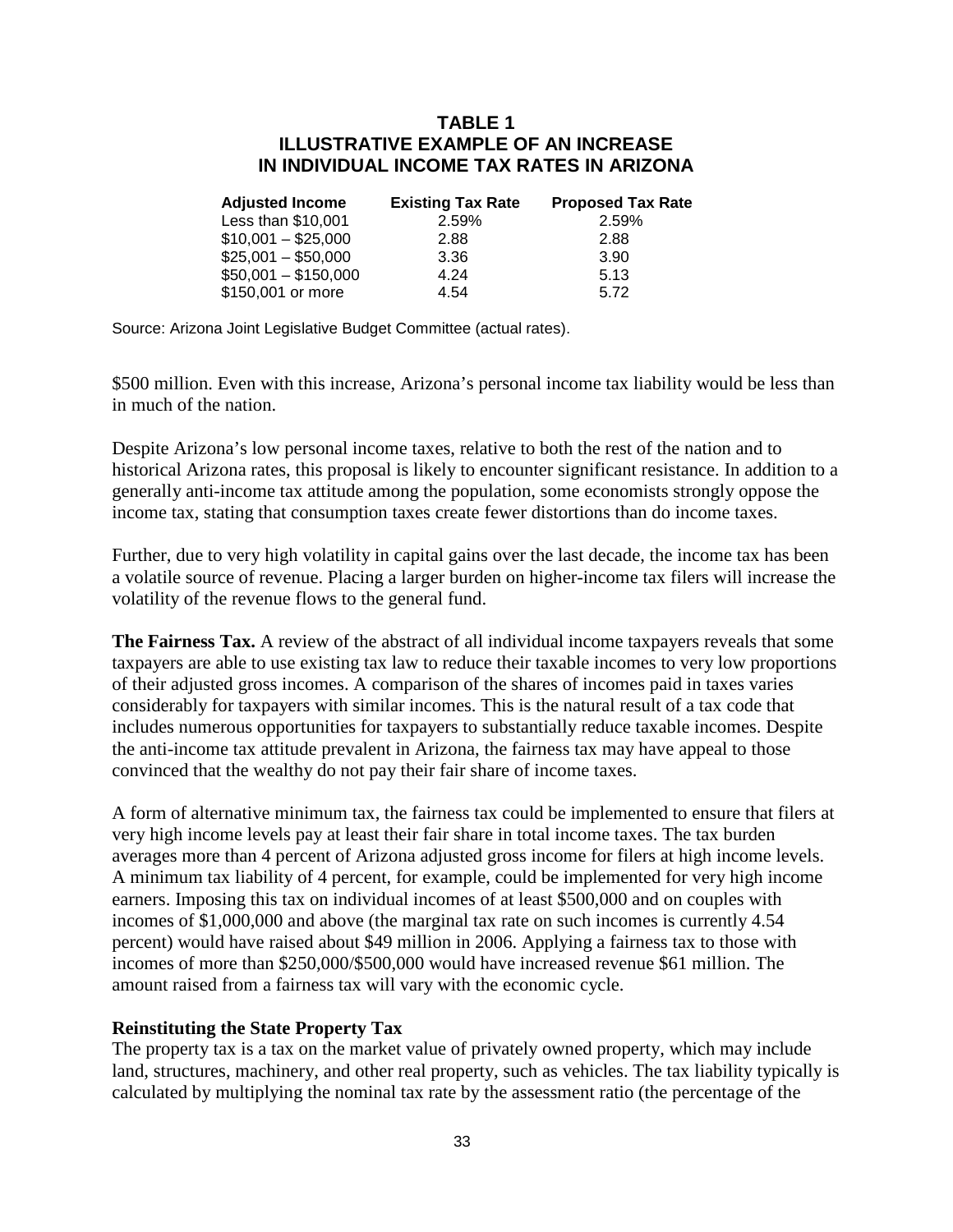value of the property that is taxed) by the value of the property. Within a given jurisdiction, the tax rate and assessment ratio may vary from one category of property to another. The overall property tax rate usually consists of multiple tax rates of several overlapping jurisdictions, such as county, municipality, school district, and special district. The result is a complex system that makes it difficult to compare the property tax from one place to another.

**Background**. Property taxes across the nation largely are levied by local governments counties, cities, school districts, and special districts. Arizona levied a statewide tax through FY 1996. Property tax revenues to the general fund fell \$150 million in the following year when the tax was repealed. Since then, the property tax revenue deposited into the state general fund comes from taxes levied on property not located within any school district and on property in certain school districts ineligible for state aid (minimum qualifying tax rate districts).

According to the Joint Legislative Budget Council, property taxes provided only \$20 million to the state's general fund in FY 2008, just 0.2 percent of the total. Using the Census Bureau's accounting system, a greater amount is shown to have been collected by the state general fund. In fact, the per capita state government figure in FY 2006 was much higher than the national average on a percentage basis, but the difference amounted to only \$25 per person. The property tax accounted for less than 2 percent of the state government total revenue.

In contrast, though property taxes accounted for close to one-fourth of local government revenue, local government per capita property taxes were considerably less than the national average. With a differential of \$331, per capita property tax collections of state and local governments combined were 25 percent (\$306) less in Arizona. Arizona's property tax collections were \$1.9 billion lower than if the per capita dollar figure had equaled the national average.

These overall property tax comparisons do not reveal the large differences within the property tax system. Until recently, business property taxes had been quite high relative to residential property taxes. Several legislative measures, currently being phased in, have reduced the property taxes on businesses. Still, the assessment ratio on most commercial and industrial owners in the state will be twice as high as the residential property tax ratio.

Residential property owners in Arizona enjoy very low residential property tax burdens. The tax in Phoenix was about 37 percent below the average major city according to the 2008 District of Columbia tax study. Phoenix ranked 42nd or 43rd at each income level.

The Tax Foundation in September 2008 released a ranking by county of residential property taxes in 2007. Among the 788 counties in the nation with a population of at least 65,000, all 10 Arizona counties included in the listing were ranked below the median on all three measures presented: median property tax assessed in dollars, median tax as a percentage of median home value, and median tax as a percentage of median homeowners' income. Pima County's tax burden was the highest on each measure, with ranks of 455th, 539th, and 444th, respectively. Maricopa County's ranks were 500th, 691st, and 575th.

**Guiding Principles**. Relative to the fiscal guiding principles, Arizona's property tax system currently has a mediocre rating. Efficiency and competitiveness are negatively affected by the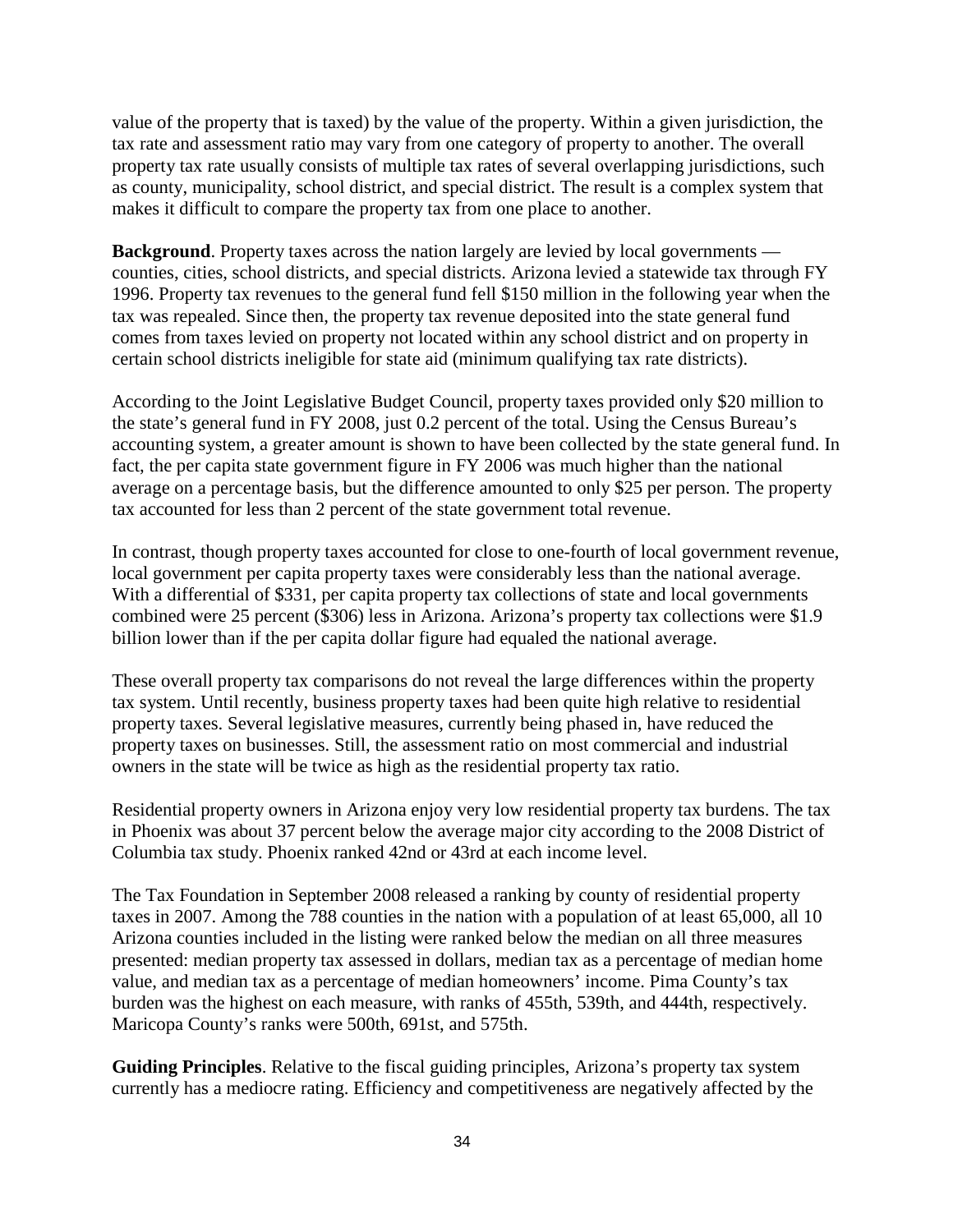high property taxes on businesses, neutrality is compromised by different tax rates by category of property, and the system is highly complex, given multiple rates and assessments and large variations by jurisdiction.

Usually, the stability and predictability of property tax collections are strong positive features, but distorted real estate cycles in the 1980s and again in recent years took away these advantages. Apart from these distortions, the responsiveness of the tax is good as property values typically rise with real economic growth.

**Recommendations**. Several of the CFRC recommendations were related to the property tax:

- "Arizona should re-enact the option of a state property tax, applied on a uniform assessment ratio."
- "The state should eliminate the 1-percent constitutional cap on residential property tax."
- "The state should phase out the homeowner's rebate."
- "The state should move toward reducing overall business property tax burdens."
- "The state should reduce the business personal property tax on locally assessed business personal property."
- "The state should apply a uniform assessment ratio on all future voter-approved property tax-funded bonds and overrides."

In addition, as discussed in a later subsection on bonding for school construction, the CFRC recommended using property taxes to fund school construction.

The CFRC's rationale for re-enacting the state property tax largely was related to the stability and predictability of the tax revenue. The desirability to approximately balance the "three-legged stool" of taxation — income, property, and sales taxes — was cited.

The homeowner's rebate, while initially cited as providing assistance to low-income homeowners, was applied to all homeowners. It represents a subsidy of homeowners by the state. Legislation passed in 2005 is gradually raising the limit from 35 percent of the primary property tax bill to 40 percent, and also is raising the cap from \$500 to \$600. The 1 percent cap on the residential property tax also results in a subsidy by the state general fund.

The fourth and fifth recommendations were included to enhance the state's economic competitiveness. Similarly, the last recommendation was made to prevent the shifting of the property tax burden to businesses.

Reinstating the statewide property tax generally would improve the overall stability of state government revenue flows. Implementation costs would be low. Further, this would help the exportability of state taxes, as an increasing proportion of the state's seasonal residents are purchasing dwellings rather than renting or living in recreational vehicles. If the tax were restricted to residential properties, it would further reduce the inequity between commercial and residential taxes. Similarly, reduction of the homeowners' rebate and 1 percent cap also would reduce the business-residential inequity.

**Possible Revenue Enhancement**. A statewide property tax of \$1 per \$100 of net assessed value —approximately what the community college system takes in combined primary and secondary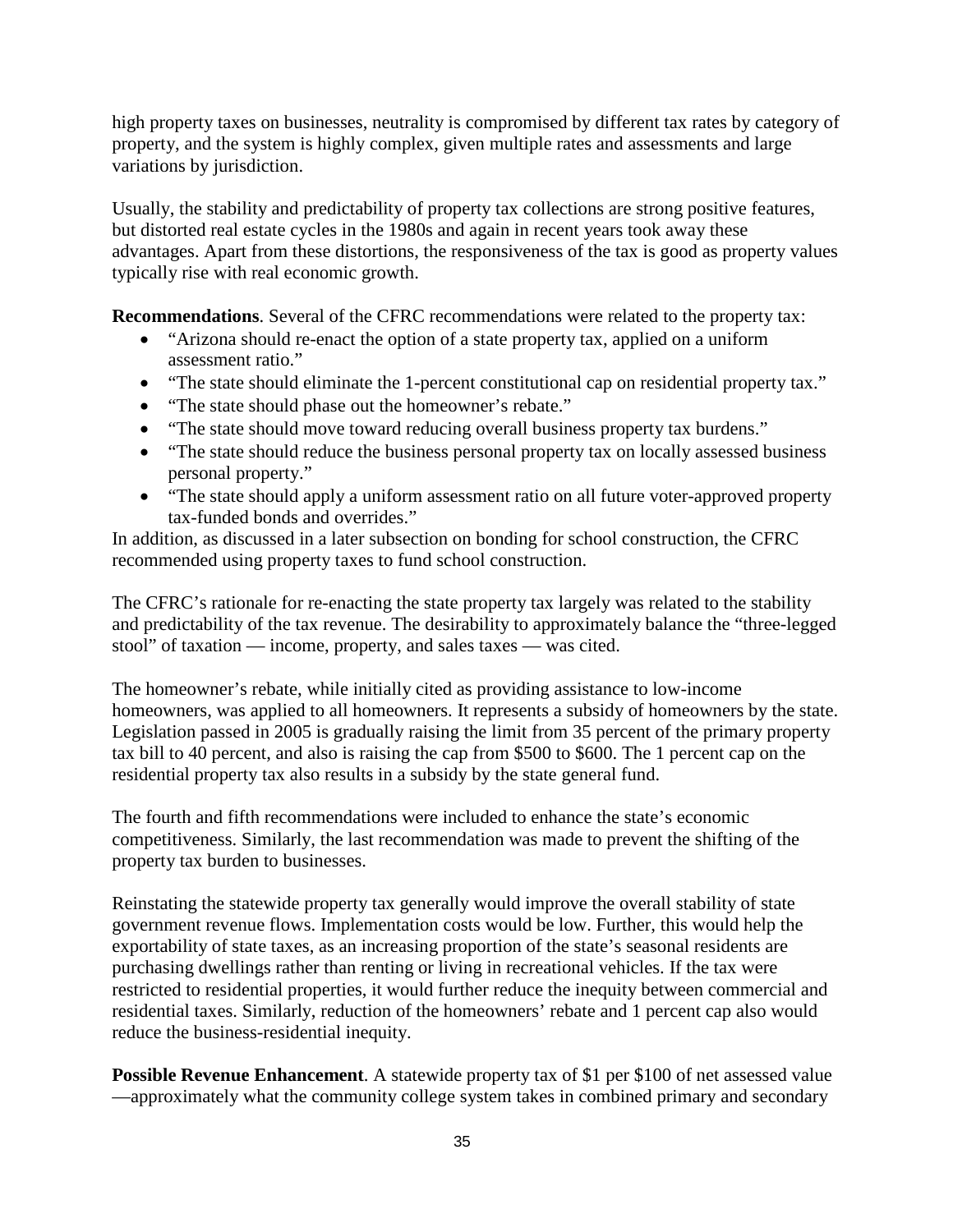assessments today — can be expected to raise more than \$500 million annually, but some of the revenue should be used to mitigate regressivity. This tax is deductable on federal and state income tax forms.

The roughly \$500 million net estimate includes taxation of commercial and industrial properties. Under the existing tax code, the owner of a residence valued at \$250,000 would pay \$250 per year, but business owners would pay over twice this amount on the same property value.

In an attempt to provide a more level playing field across property classes, the new statewide tax could be applied using a uniform assessment ratio as recommended by the CFRC, which would place relatively more of the burden on residential property tax owners than under the current system. Using a uniform assessment ratio, residential properties would pay about 65 percent of the total tax burden and about \$100 million more than under the existing system. Business property owners would pay \$100 million less and only about 17 percent of the total burden.

Alternatively, a net \$500 million revenue enhancement for the general fund could be attained by an additional 25 cents per \$100 of assessed valuation on the existing property tax base coupled with the phased-out elimination of the homeowner's rebate (probably not starting the phase out until the end of the current real estate recession), estimated in the FY 2007 tax expenditures report of the Department of Revenue at \$366 million, and the elimination of the 1-percent constitutional cap on residential property tax (probably less than \$10 million, if feasible). In this case, residential properties would pay about 80 percent of the total new tax burden.

The proceeds from the reinstitution of the state tax could be used as the source of funds to support the bonding of school construction (discussed in a later subsection).

## **Boosting Collections from Selective Sales Taxes**

Selective sales taxes are tax levies selectively imposed on particular kinds of commodities or services, or on gross receipts of particular businesses. Nationally, the most common are taxes on motor fuels, alcoholic beverages, tobacco products, insurance premiums, and public utilities. Other common targets include parimutuel betting and amusements. Included in the selective sales tax category are accompanying license taxes that may be applied to these selective commodities.

According to the JLBC, the insurance premium and luxury taxes (liquor and tobacco) contributed 5 percent of state government general fund revenues in FY 2008. Proceeds from the motor fuels tax do not go to the general fund. Using the broader Census Bureau accounting (which classifies the motor fuels tax collections as general revenue), selective sales taxes accounted for 7 percent of state government revenue in FY 2006, but only 1 percent of local government revenue. As a whole, per capita collections of selective sales taxes were 28 percent less than the national average for state governments and 36 percent less for local governments. The \$101 per person shortfall in state government cumulates to \$620 million across the entire Arizona population. The local government shortfall amounts to another \$177 million.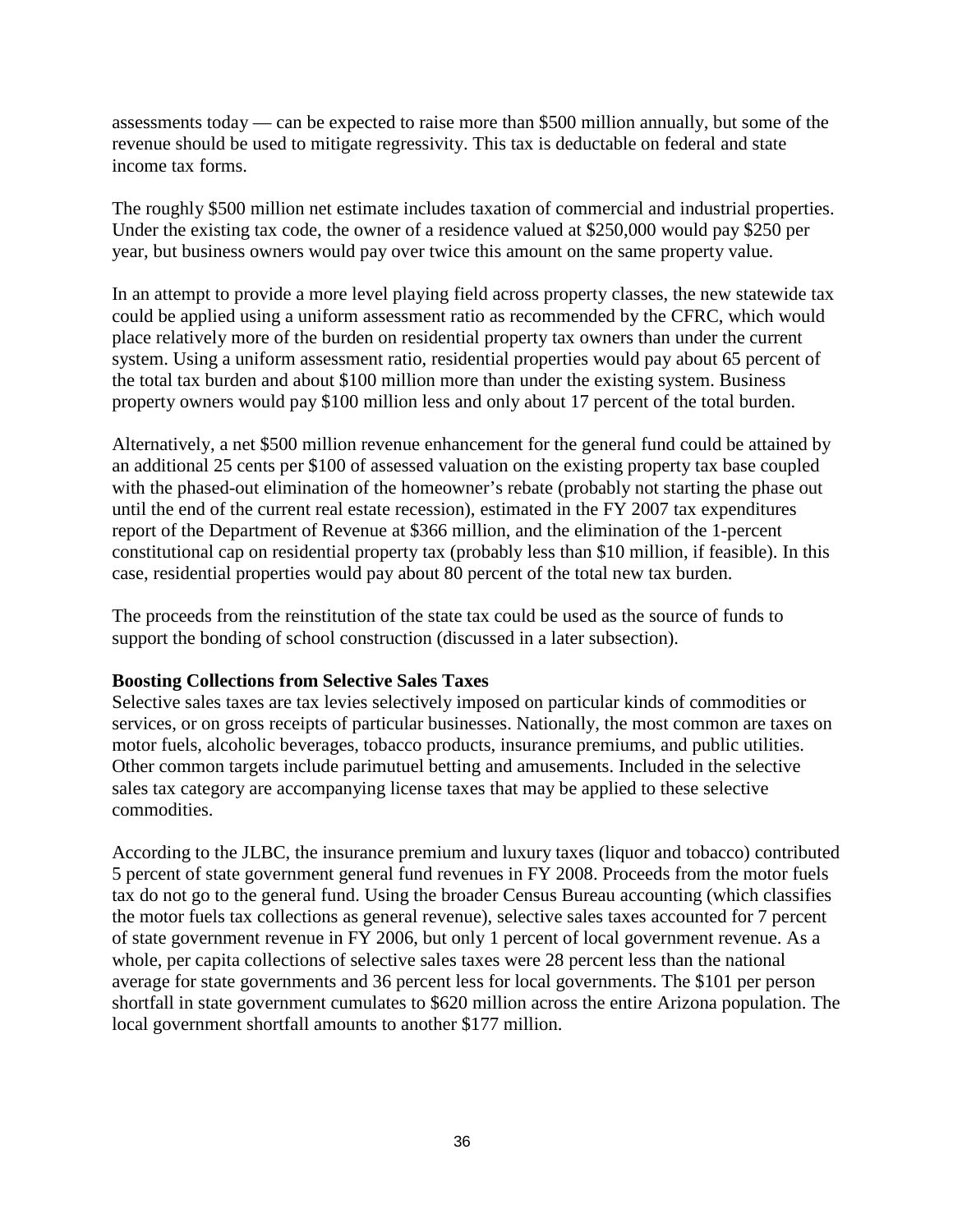One CFRC recommendation addressed selective sales taxes: "The state should replace unit-based fees and taxes with percentage-based fees and taxes." Without legislative adjustments, which are infrequent, these per-unit sources do not keep pace with inflation.

**Motor Fuels**. All states apply an excise tax on sales of motor fuels, with the tax rate being on a cents-per-gallon basis. In some states, the tax rate varies slightly between sales of gasoline, diesel fuel, and gasohol. In Arizona, the rate on each type of motor vehicle fuel is 18 cents per gallon, a rank of a tie for 38th among the states. However, the per capita collection in FY 2006 was at the national average. A number of factors could account for this apparent discrepancy: gasoline sales to tourists and seasonal residents, longer-than average distances traveled in Arizona, vehicles with lower average miles per gallon, etc.

The motor fuels tax compares favorably to the fiscal guiding principles. The only strong downside is that it is regressive. Its responsiveness could be improved by indexing the rate to inflation.

The state has not adjusted the tax of 18 cents since 1991. The median of the states is 21 cents, and six states charge more than 30 cents per gallon. Arizona could modestly raise its rate, and the tax should be indexed to inflation to avoid having the rate fall behind in the future. However, this would increase revenue by less than \$100 million and would not help resolve the general fund deficit. It would, however, provide more funding for transportation. Alternatively, the increase in rate could be earmarked to the general fund.

**Tobacco**. All states levy a tax on cigarettes, but tobacco-producing states have very low rates, resulting in a very wide range in tax rates, from just 7 cents to \$2.57 per 20-cigarette pack. In a few states, counties and cities may impose an additional tax. Other tobacco products such as cigars and snuff also are taxed, but the tax rate is calculated by differing means across the states. Arizona's \$2 cigarette tax is tied for fourth highest, but per capita collections of the tobacco tax in FY 2006 were marginally less than the national average.

The tobacco tax has a mediocre rating relative to the fiscal guiding principles. Given its high tax rate, its regressive nature, and the declining sales of tobacco products, no increase in the rate is recommended. However, the current rate should be adjusted for inflation going forward.

**Alcohol**. All states tax alcoholic beverages. In most states, the excise tax is in addition to the general sales tax. Tax rates per gallon differ between beer, wine, and distilled spirits. In addition to the excise taxes, license taxes are included in this subcategory. States may require licenses for manufacturing, importing, wholesaling and retailing alcoholic beverages.

Among the 32 states that allow sales of distilled spirits outside of state-run liquor stores, Arizona's tax of \$3 per gallon ranks 21st. Of the 46 states that permit sales of wine outside state stores, Arizona's tax of 84 cents per gallon ranked 18th. Arizona's tax rate of 16 cents per gallon on beer ranks tied for 30th.

According to the JLBC, the liquor tax raised \$65 million in FY 2008, but less than \$29 million went into the general fund. The alcoholic beverage license tax added \$6 million, with \$5 million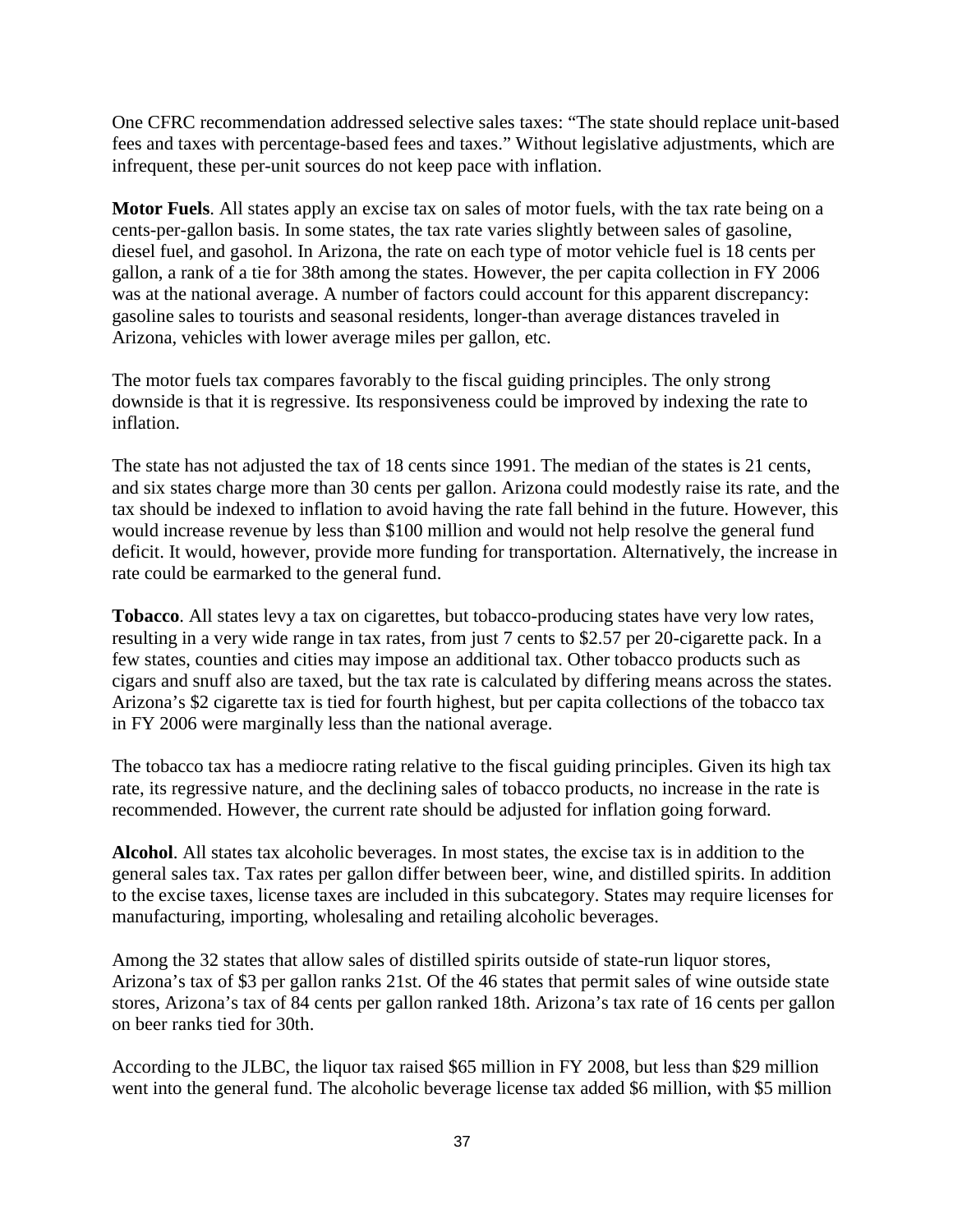going to the general fund. On a per capita basis in FY 2006, state and local government collections from alcohol taxes in Arizona were 45 percent less than the national average. If the per capita amount had equaled the national average, an additional \$50 million would have been generated.

Except for regressivity, this tax compares favorably to the fiscal guiding principles. Indexing of the tax rates to inflation would improve responsiveness. In addition, tax rates for beer and distilled spirits could be increased without exceeding the national norm. While perhaps \$50 million would be raised, less than half would help resolve the deficit in the general fund.

**Public Utilities**. This category includes taxes imposed on public utilities, including telephone companies, power companies, and public passenger and freight distribution companies. The taxes are based on gross receipts, gross earnings, or units of service sold. Also included in this subcategory are license taxes on the same types of companies. Tax rates are not consistently applied by type of public utility, thus comparative rate information with other states is not available.

The JLBC classifies these levies as in lieu taxes. Amounts collected generally are small, and some of the revenue does not enter the general fund. According to Census Bureau data for FY 2006, Arizona makes little use of this tax. The per capita collection of state and local governments was 62 percent below the national average, with state government 92 percent below average and local governments 35 percent below average. If the combined per capita dollar figure had equaled the national average, Arizona's collections would have been \$305 million higher.

The public utilities tax compares favorably to the fiscal guiding principles. However, more research is needed before making a recommendation on this selective sales tax.

**Other Selective Sales Taxes**. Other selective sales taxes include the amusements and parimutuels subcategories, as well as lesser selective taxes such as on fuels other than motor fuel. Some license taxes also are included in this subcategory. In addition, the Census Bureau includes the insurance premium tax in this category.

Per capita collections of all other selective sales taxes by state and local governments in Arizona was 44 percent below the national average in FY 2006, with state government 49 percent below average and local governments 23 percent below average. If the combined per capita dollar figure had equaled the national average, Arizona's collections would have been \$442 million higher, with \$398 million of this realized by state government.

According to the JLBC, collections from most of these taxes are minimal. The exception is the insurance premium tax, which is applied to net insurance premiums received by insurance companies for risks that exist in Arizona. It includes life insurance, health insurance, fire insurance, vehicle insurance, and other insurance. The rate in Arizona generally is 2 percent. The JLBC reports revenues of \$438 million in FY 2008, with \$407 million being placed in the general fund.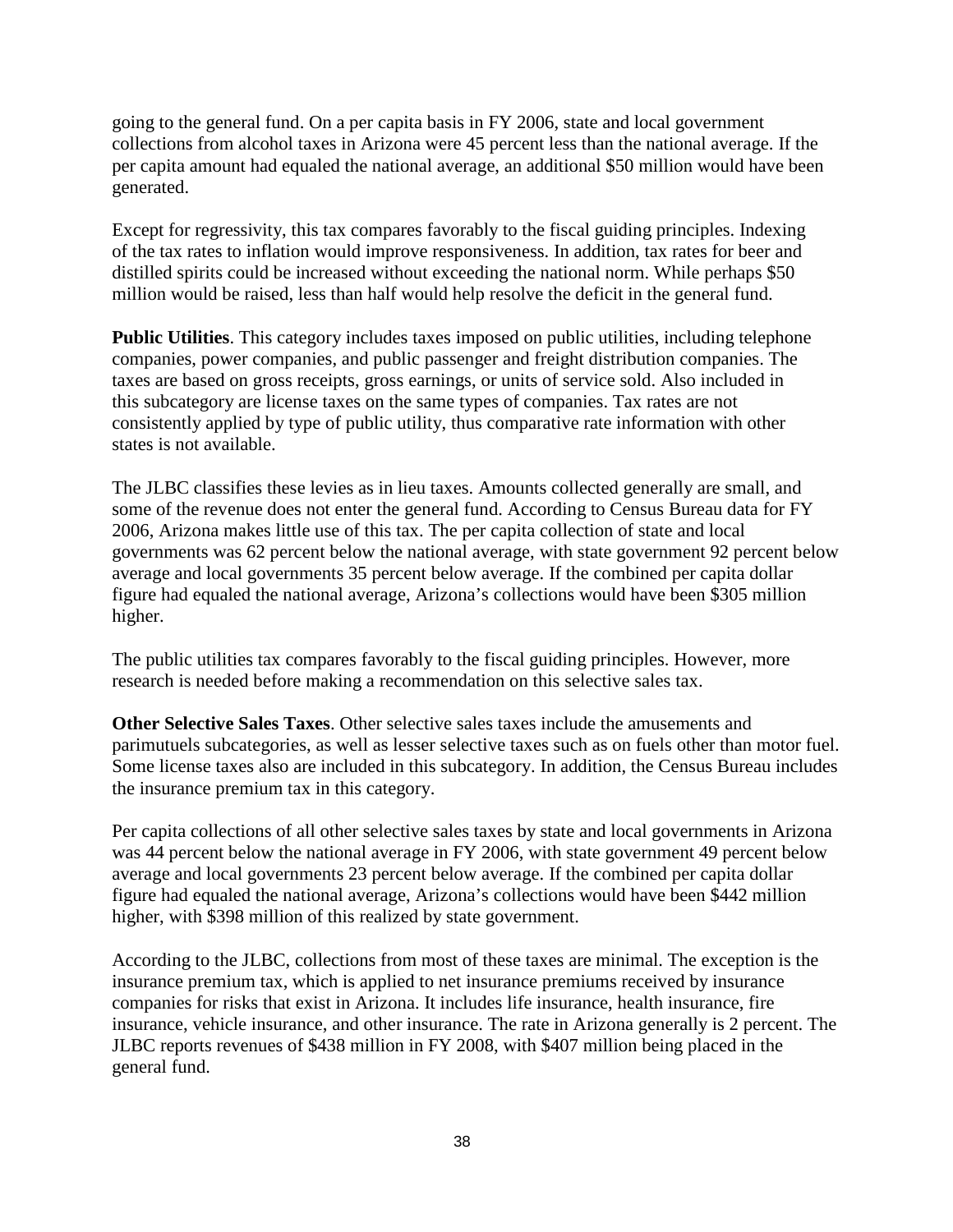More research is needed before making a recommendation regarding the other selective sales taxes.

## **Raising the Vehicle License Tax Rate**

The motor vehicle license tax is an annual tax separate from the one-time sales tax levied when a vehicle is purchased. States use a multitude of methods to determine the tax. In Arizona, a value-based vehicle license tax is assessed in lieu of a property tax.

The Legislature reduced the state portion of the vehicle license tax in 1998 and ended the tax the following year. According to the JLBC, state government revenue from this tax fell from more than \$160 million in fiscal year 1998 to zero in fiscal year 2002. According to Census Bureau accounting, state and local governments in Arizona collected \$192 million from the motor vehicle license tax in FY 2006. The per capita figure was 55 percent below average. Approximately \$231 million more would have been collected if per capita collections had equaled the national average.

The District of Columbia tax burden study includes the vehicle license tax as one of several taxes (e.g. the gas tax) making up its auto category; data for the individual components are not available. Overall, automotive-related taxes in Phoenix are near the national median in the two lowest income levels, but above the norm at the other three incomes.

Relative to the fiscal guiding principles, the vehicle license tax compares quite favorably except in terms of its exportability, since it applies only to residents. More revenue could be collected from this source without adversely affecting competitiveness.

## **Exploring the Use of Other Taxes**

Various other taxes are used in Arizona, including license taxes not included in other categories, severance taxes, and death and gift taxes. Additional taxes are applied in some states but not in Arizona, most notably the real estate transfer tax.

State government in particular uses few of these other taxes. According to the Census Bureau, its per capita collections in FY 2006 were 80 percent less than the national average. Local government collections were 12 percent less than average. Approximately \$958 million more would have been collected if per capita collections of other taxes had equaled the national average, with \$886 million of this realized by state government.

## **Adopting Other Revenue Enhancements**

The Census Bureau identifies four other categories of government revenues:

- Interest earned. In FY 2006, Arizona's per capita figure was 37 percent below average in state government, but the local government figure was nearly equal to the national average. If the per capita dollar figure had equaled the national average, Arizona's interest earnings would have been \$293 million higher for state government.
- Special assessments. This category primarily applies to local governments. Arizona was far below the national per capita average in FY 2006.
- Sale of property. The FY 2006 per capita revenue for state government was far higher than average while the local government figure was a little below average.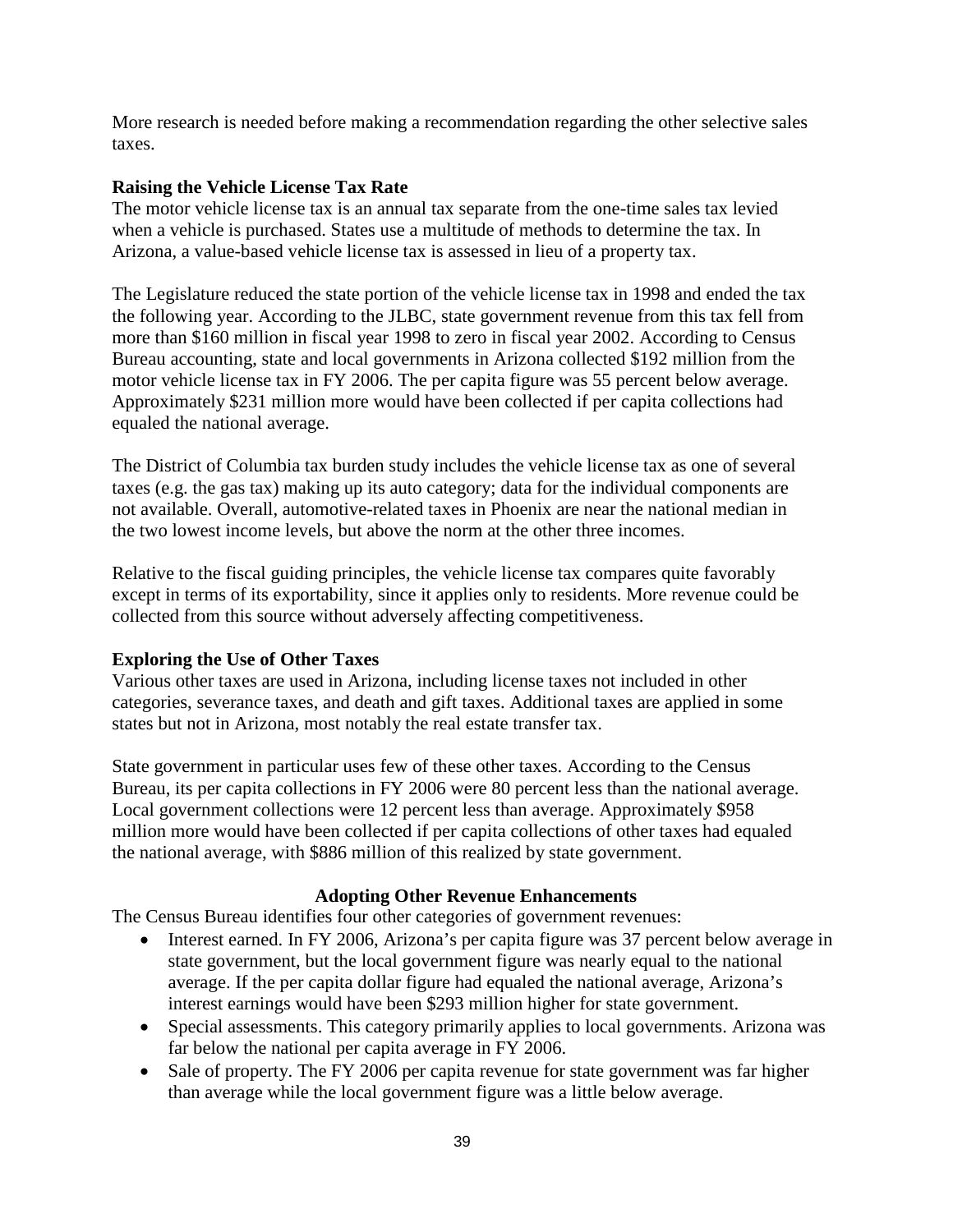• Miscellaneous. In FY 2006, Arizona's per capita figure was 39 percent below average in state government and 16 percent below average at the local government level. If the per capita dollar figures had equaled the national averages, Arizona's miscellaneous revenue would have been \$625 million higher for state government and \$139 million higher for local governments.

The CFRC recommended several actions to improve on the state's fiscal procedures in terms of money management and long-term planning. Two of these have the direct effect of enhancing revenue:

- "The state should decrease revenue loss by increasing spending on revenue enforcement until cost-benefit equilibrium is reached, and by implementing a system that makes tax avoidance more difficult."
- "The state agencies should maximize the 'time value' of money by increasing interest earnings through the use of frequent deposits, longer-term, higher-interest accounts and other fiscal measures."

It is unclear how much revenue will be enhanced by such actions.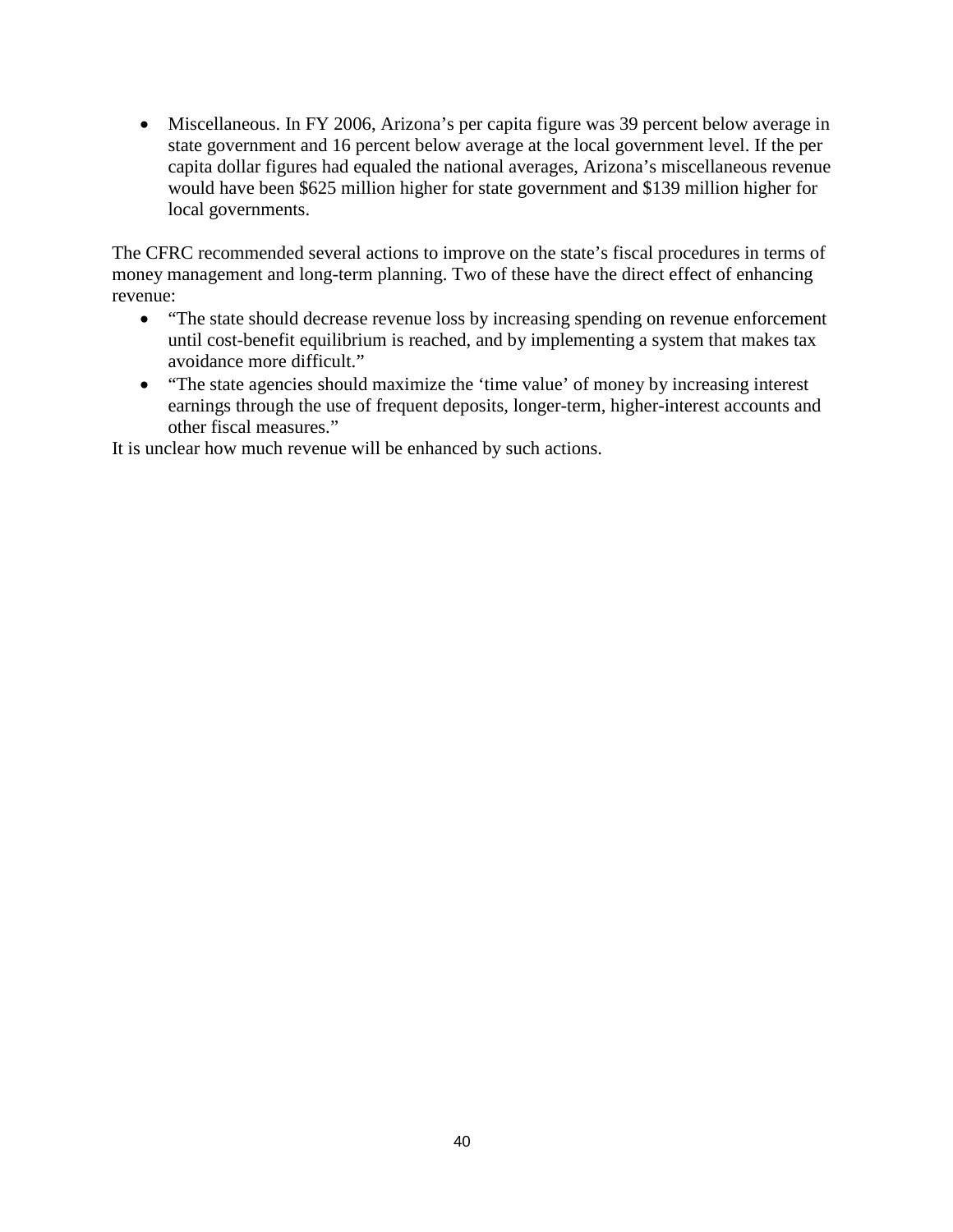#### **LIMITING EXPENDITURES TO CLOSE THE STRUCTURAL DEFICIT**

One way to close the structural deficit would be to reduce spending from the general fund. However, spending cuts are not discussed in this section. Government spending in Arizona already is quite low. The structural deficit results from very substantial cuts in revenues since the early 1990s that were not matched in size by reductions in expenditures.

Other options to reduce expenditures from the general fund are limited. Using long-term debt for school construction and other capital projects is discussed below. Changing distribution formulas that transfer general fund monies to state and local governments would be another option. However, this shifts the problem of balancing the budget from state government to more than 100 county and municipal governments.

**Widening the Use of Bonding for School Construction and Other Capital Projects** Historically in Arizona, school construction and renovation was the responsibility of school districts, which financed the construction with local property tax revenues. However, in 1994 the Arizona Supreme Court ruled that this method of funding school construction was unconstitutional, because variations in property values by school district violated the general and uniform clause.

In 1998, the Legislature adopted an alternative funding mechanism, called "Students FIRST." This legislation placed the responsibility for funding capital needs of school districts in the state general fund. With limited bonding available, most of the costs are paid with current year expenditures from the general fund. In most years since the passage of this legislation, the general fund expenditures for school capital needs have been between \$300 million and \$500 million.

This funding mechanism violates the accepted fiscal principle that short-term expenses that benefit current taxpayers should be funded with immediately available revenue, but that longterm capital investments that will benefit generations of taxpayers should be funded through long-term financing. Businesses and individuals alike follow this principle. The purchase/construction of buildings and homes by businesses and individuals are financed using long-term debt unless the purchaser is wealthy (and frequently even then long-term debt is used).

Failure to employ the capital markets in this fashion would leave the private sector with a suboptimal number of completed projects and an underutilization of financial resources. Indeed, economies with poorly functioning capital markets languish because it is not possible to fund major capital items without long-term financing. In contrast, advanced economies with access to efficient, freely functioning capital markets flourish by using financing for capital expenditures. This is one of the key distinctions between first- and third-world economies.

The basic principle of efficient capital budgeting applies to the decision to put public infrastructure in place, be it in the form of public highways, prisons, elementary and secondary schools, water treatment facilities, or university buildings, even though these investments do not yield net revenue from physical plants or production lines. To minimize costs and maximize public benefit, policymakers should make building decisions that consider the advantages of access to capital markets. A newly constructed school can yield direct benefits (analogous to net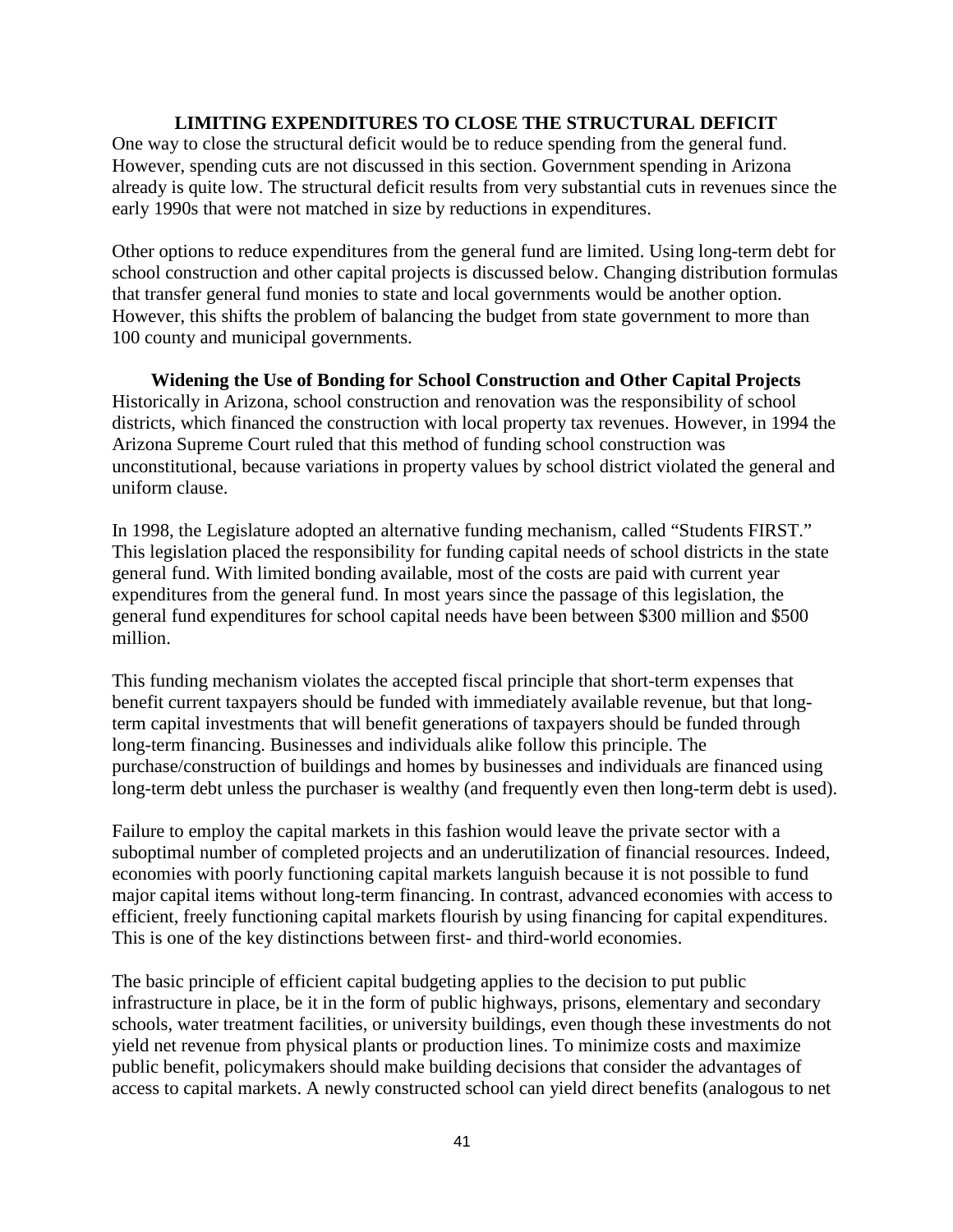revenue in the private sector) to students — many of whom have not yet moved to Arizona or even been born — over the life of the school and indirect benefits to society that span generations. Similarly, roads deliver benefits over their lifetime of use and these benefits accrue to people who have yet to move to Arizona and to future generations. While it is difficult to translate the benefits of public investments into dollars, such benefits certainly exist or new schools or new roads should not be built at all.

Debt financing is an appropriate mechanism for public capital investments because the benefits of the new physical capital extend far beyond the year in which the facility is constructed. For example, financing a school over its lifetime is an efficient way of matching benefits to costs in the same manner that private-sector firms match future net revenue to continuing debt service. Moreover, the students who benefit from new schools, drivers who use the new roads, and families who move to new areas of development include future taxpayers. Failure to utilize debt financing is unfair to current taxpayers — especially the elderly who may not live to realize the benefits — and inefficient since a suboptimal amount of public infrastructure is put in place to serve current and future needs. For more information on debt financing, see the University Economist report "Public Investment Using Debt Financing and the Effect on Economic Activity" from January 2008.

Two of the CFRC recommendations addressed the issue of bonding:

- "The state should utilize capital financing tools (bonding) for long-term capital assets with debt service tied to specific revenue streams."
- "The state should not depend on general fund revenues to finance new school construction, but instead should implement a process for new school construction using local school district, county or state property taxes."

The CFRC noted that various options exist to carry out the second recommendation, and that all of the options are preferable to the current financing mechanism. The CFRC made no exception to the use of long-term financing for long-term investments.

However, a rationale for Students FIRST is that from a statewide perspective, the construction and renovation of schools is an ongoing requirement that does not vary much from year to year. In the long term, the debt repayment of the bonding option likely will equal or exceed the annual outlays of the current funding mechanism. That is, the freeing up of cash in the general fund will be substantial in the first year that bonding is used, but will gradually decline over time.

A compromise that accepts this rationale but also considers the strong cyclicality of general fund revenues is to use the existing funding mechanism in years of strong economic growth but to automatically use bonding whenever economic growth slows. An illustration — see Table  $2$  of how selective debt financing would have helped the current budget situation follows. Suppose that since FY 1999, school construction was paid in cash during years when the Arizona economy grew rapidly and used debt financing at other times. In this example, expenditures were debt financed in fiscal years 2001, 2002, 2007 and 2008. Assume the difference saved from this program was deposited in the budget stabilization fund. Then the accumulated savings from this program net of all accumulated interest would be nearly \$1 billion, which could be applied to the current budget deficit.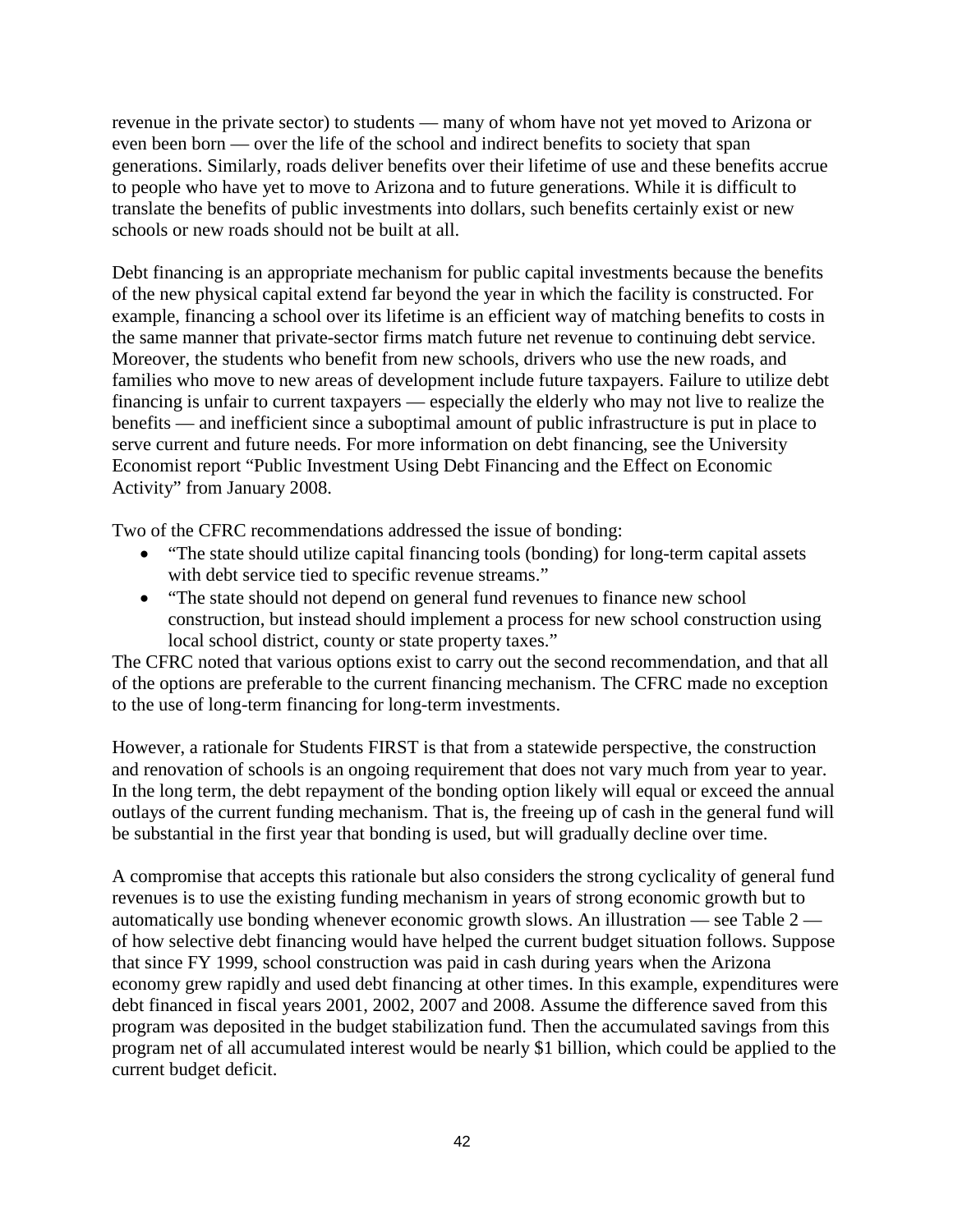## **TABLE 2 ILLUSTRATIVE EXAMPLE OF BORROWING FOR SCHOOL CONSTRUCTION IN SELECTED YEARS IN ARIZONA**

|                      | Actual                                                       |                                                                   | Total Loan                                         |                       |
|----------------------|--------------------------------------------------------------|-------------------------------------------------------------------|----------------------------------------------------|-----------------------|
|                      | <b>Expenditure</b><br>from School<br><b>Facilities Board</b> | <b>Assumed Loan</b><br><b>Payment for</b><br><b>Borrowing the</b> | <b>Payments</b><br><b>Including Past</b><br>Years' |                       |
| <b>Fiscal Year</b>   | <b>Account</b>                                               | <b>Annual Amount</b>                                              | <b>Obligations</b>                                 | <b>Annual Savings</b> |
| 1999                 | \$310,893,300                                                | \$0                                                               | \$0                                                | \$0                   |
| 2000                 | 319,062,300                                                  |                                                                   |                                                    | O                     |
| 2001                 | 473,965,100                                                  | 40,000,000                                                        | 40,000,000                                         | 433,965,100           |
| 2002                 | 383,591,800                                                  | 30,000,000                                                        | 70,000,000                                         | 353,591,800           |
| 2003                 | 39,821,200                                                   |                                                                   | 70,000,000                                         |                       |
| 2004                 | 21,375,300                                                   |                                                                   | 70,000,000                                         | 0                     |
| 2005                 | 218,616,100                                                  | 0                                                                 | 70,000,000                                         | O                     |
| 2006                 | 392,464,500                                                  |                                                                   | 70,000,000                                         |                       |
| 2007                 | 413,676,300                                                  | 35,000,000                                                        | 105,000,000                                        | 378,676,300           |
| 2008                 | 479.101.400                                                  | 40,000,000                                                        | 145,000,000                                        | 439,101,400           |
| Cumulative<br>Totals |                                                              |                                                                   | 640,000,000                                        | 1,605,334,600         |
| <b>Difference</b>    |                                                              |                                                                   |                                                    | 965,334,600           |

Source: Arizona Joint Legislative Budget Committee (actual expenditures).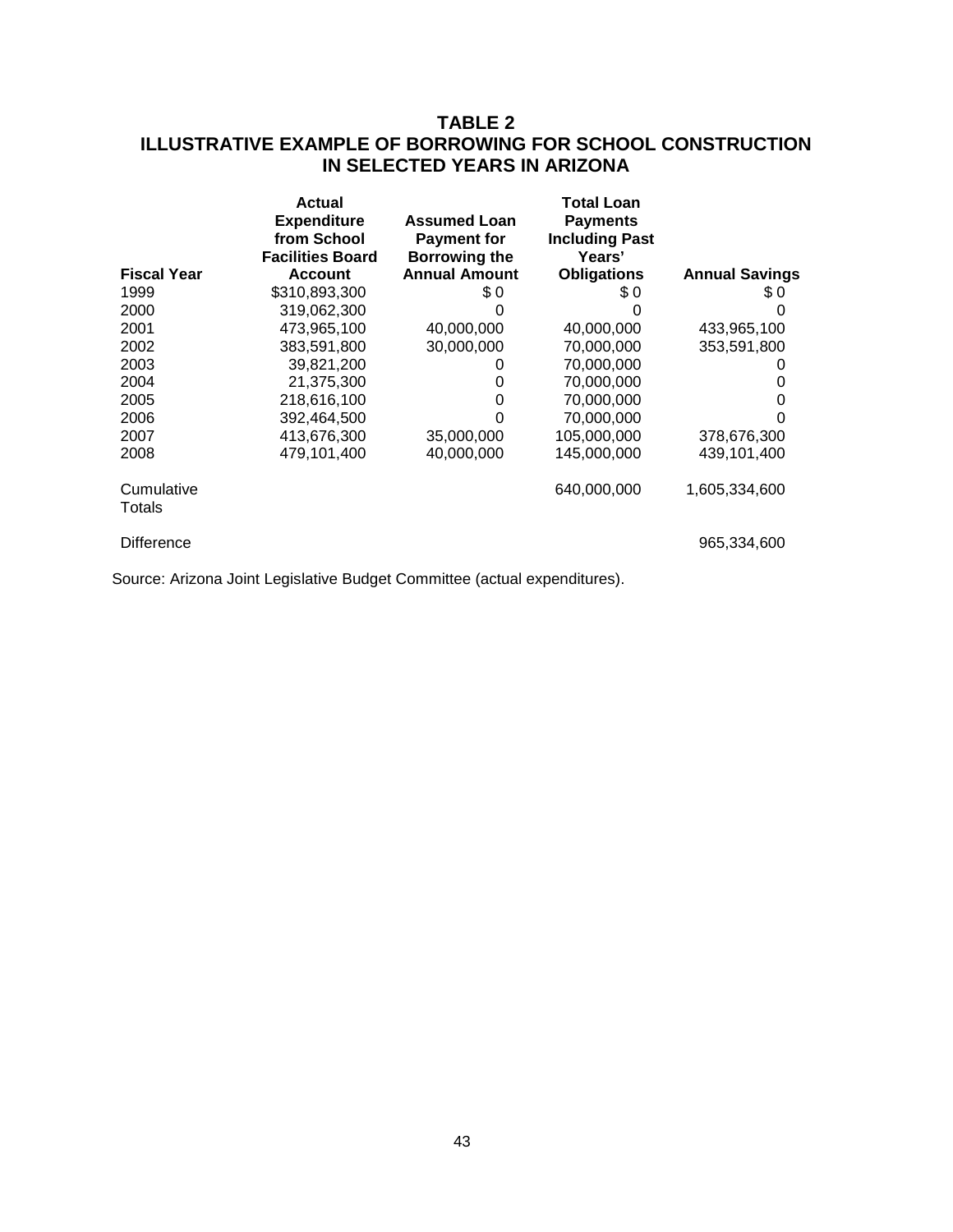#### **RECOMMENDATIONS**

Four sets of recommendations follow: (1) actions to help balance the budget in the current (and succeeding) fiscal year; (2) proposals to eliminate the long-term structural deficit, to modernize the tax code, to provide a less cyclical revenue stream, and to cause revenue to grow at the same pace as the economy; (3) guidelines for regulating revenue and expenditures from the general fund (option 4 on page 16); and (4) if the third set of recommendations is *not* adopted, then another set of recommendations related to the operation of the budget stabilization fund should be implemented (option 3 on page 14).

## **Balancing the Fiscal Year 2009 Budget**

Given the magnitude of the likely budget deficit in the current fiscal year, that half of the fiscal year already has elapsed, that the "easy" budget fixes already have been implemented, and the time required for most revenue enhancements to take effect, it will not be possible to balance the current fiscal year's budget entirely by revenue enhancement. Increasing the general sales tax rate is the only option likely to provide a significant influx of revenue during the current fiscal year, but significant spending cuts still will be required to produce a balanced budget. In contrast, the revenue from the higher sales tax rate should go far toward balancing the budget in the next fiscal year.

## **1. Temporarily Increase the General Sales Tax Rate by One Cent per Dollar**

Increasing the rate a full cent on the current distribution base under current economic conditions would generate approximately \$850 million for the state general fund and an additional \$230 million to be distributed to counties and municipalities — over the course of a full year. The amount raised to help balance the current year's budget deficit will be considerably less given that the increase cannot be implemented until well into the year. Depending on the size of the budget deficit and the difficulty in making spending reductions, a larger rate increase may be desirable. The higher tax rate should be a temporary surcharge that expires between the end of calendar year 2010 and the end of fiscal year 2011, to be replaced by reform of the system (the third or fourth sets of recommendations).

## **2. Mitigate the Regressive Effects of the Higher Sales Tax Rate by Increasing the Low-Income Tax Credit**

In order to offset the higher tax burden that higher sales tax rates place on low-income households, the tax increase should be returned to low-income tax payers by increasing the lowincome tax credit. This provision will reduce the net revenue realized by the general fund from increasing the general sales tax rate. The increase in the tax credit should expire at the same time as the sales tax surcharge.

## **Enhancing Revenue/Reducing Expenditures in the State General Fund**

Multiple options exist to remove the structural deficit in the state general fund in the longer term, and to modernize the tax code, provide a less cyclical revenue stream, and cause revenue to grow at the same pace as the economy. Negative effects from revenue enhancement will be limited because of the state's very low existing tax burden on individuals. The following alternatives are listed in recommended order based on a number of factors, including the likelihood of passage and the degree to which the recommendation would eliminate the structural deficit and achieve the other goals.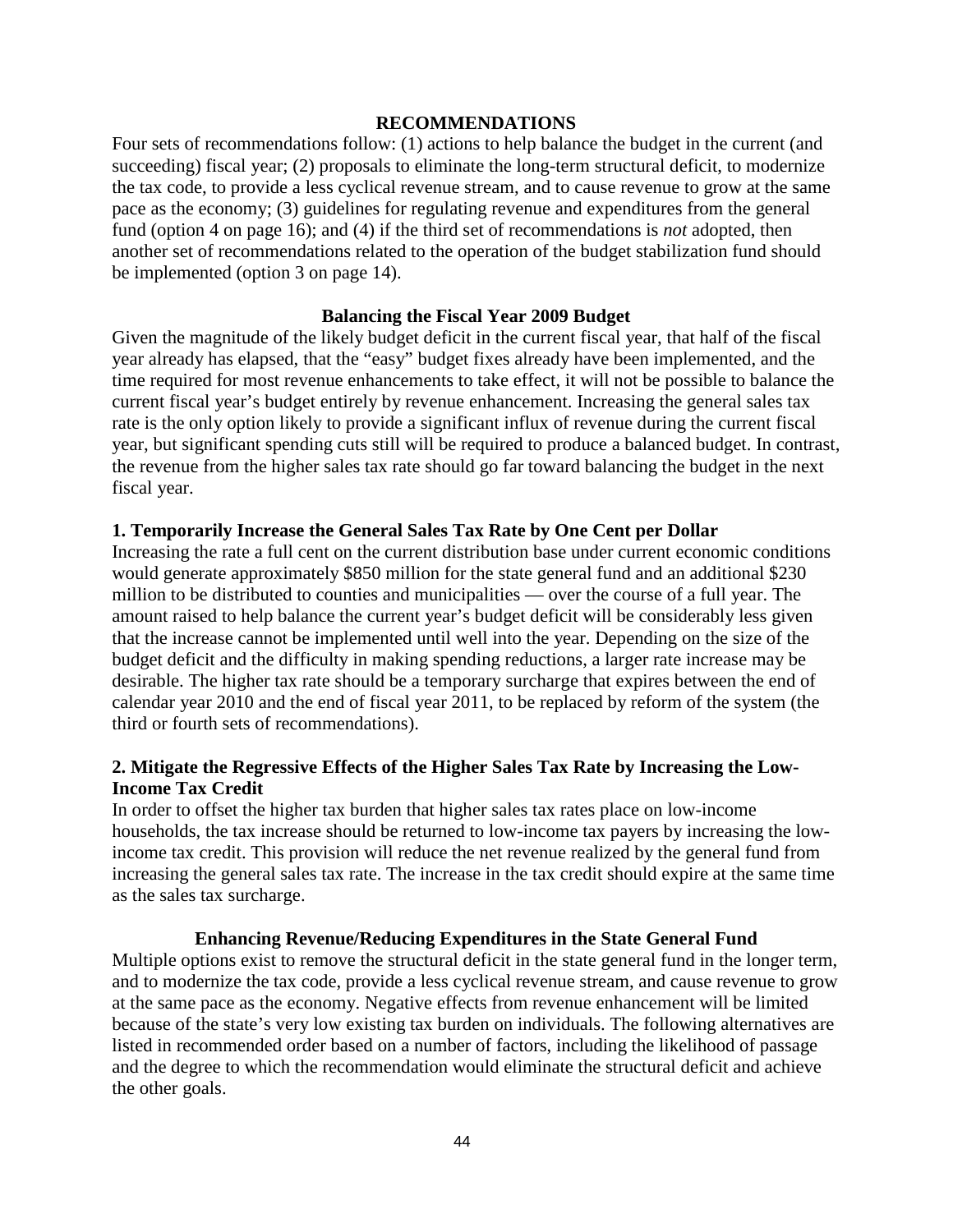## **1. Reinstitute the State Property Tax, Eliminate the 1-Percent Constitutional Cap on the Residential Property Tax, and Phase Out the Homeowner's Rebate**

The Citizens' Finance Review Commission recommended each of these actions. Residential property tax burdens in Arizona are low compared to most of the nation and less than in the past. A modest state property tax rate in conjunction with the other actions would raise several hundred million dollars per year, though care needs to be taken so that this proposal does not unduly affect low-income homeowners.

## **2. Increase the Use of Debt Financing for Capital Outlays (Including School Construction and Renovation)**

The CFRC also made this recommendation. Capital investments that will benefit generations of taxpayers generally should be funded through long-term financing. If all school construction and renovations were financed by long-term debt, a few hundred million dollars of spending obligations initially would be removed from the general fund, but this amount would shrink over time as debt payments mounted. An alternative is to finance school construction and renovations from the general fund when a surplus exists. This selective use of bonding would reduce the size of debt repayments and would allow savings to be expended when most needed. (Adoption of this recommendation will not help resolve the budget deficit in the current or following fiscal year since the Legislature already has temporarily implemented bonding for schools.)

## **3. Broaden the General Sales Tax Base, Lower the Tax Rate, and Increase the Use of Low-Income Tax Credits**

Each of these actions was recommended by the CFRC. A net increase of several hundred million dollars to the general fund easily could be realized, though care must be taken that the state's revenue base is not overly dependent on the general sales tax. An additional benefit of widening the tax base is that revenues from the 0.6 percent earmarked to education would increase by more than \$200 million. The tax base would be broadened by applying the sales tax to certain services and to food to be consumed at home. In addition, some of the other general sales tax exemptions — labeled by the CFRC as ineffective or inexplicable — would be eliminated. Efforts to broaden the sales tax base have met considerable opposition in the past.

## **4. Eliminate Selected Credits from the Income Tax**

The CFRC recommended phasing out the majority of income tax credits. Individual and corporate tax credits currently amount to about \$350 million. In particular, the two school-related credits total close to \$100 million not being placed into the general fund.

## **5. Widen the Application of, and Raise, User Fees**

The CFRC recommended that the use of user fees be examined due to the low collections in Arizona compared to other states. While the amount of revenue enhancement is unclear without further study, it appears that the figure could reach \$375 million even without considering university tuition.

## **6. Increase the Vehicle License Tax Rate**

The vehicle license tax burden in Arizona is low compared to most states and lower than in the past. Without placing the tax rate out of line with other states or with Arizona's historical rate, \$200 million could be raised.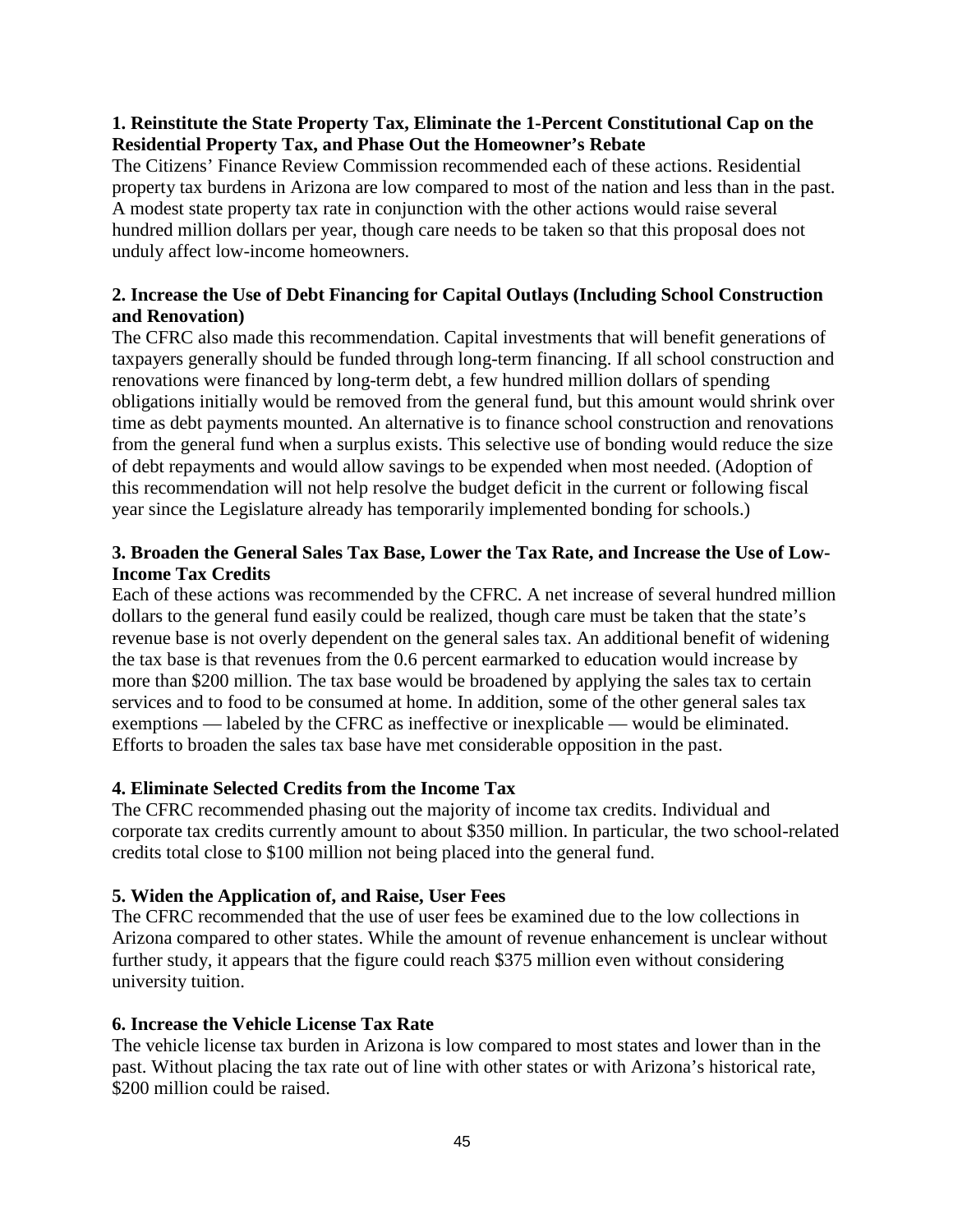## **7. Improve Money Management and Long-Term Planning**

Several suggestions to achieve these goals were recommended by the CFRC. Two actions enhancing revenue enforcement and maximizing interest earnings — could raise substantial, though unknown, amounts of revenue.

## **8. Increase Federal Funding**

The CFRC recommended a more centralized effort to increase federal funding. While the state could gain \$1 billion in federal funds without exceeding the national per capita average, to realize the federal funds, the state would need to increase its own spending. Realistically, it is unclear how much net revenue might be gained through this option.

## **9. Increase Collections from Selective Sales Taxes**

The selective sales taxes should be indexed to inflation as recommended by the CFRC, but this will have little impact on revenue in the short term. The motor vehicle fuel tax and the tax on alcoholic beverages, which are somewhat below the national average, could be increased to the national average, but probably would raise less than \$100 million per year. Further, unless the increase in rates is specified to go into the general fund, most of these additional monies would be placed in other funds.

## **10. Raise the Personal Income Tax Rate**

While the personal income tax burden in Arizona is quite low compared to other states and to the past, calls to increase the tax rate are likely to elicit a strong reaction. While the passage of a "fairness tax" — a form of alternative minimum tax to ensure that filers at very high income levels pay at least their fair share in total income taxes — is more feasible, the revenue enhancement from this source likely would be less than \$100 million per year.

## **Summary of Revenue Enhancements/Removal of Spending Obligations**

|                         | <b>Possible Net Effect</b>                   |
|-------------------------|----------------------------------------------|
| 1. State property tax   | \$500 million                                |
| 2. Debt financing       | $>\$ 300 million in selected years           |
| 3. General sales tax    | $>$ \$500 million                            |
| 4. Tax credits          | $> $100$ million                             |
| 5. User fees            | Uncertain, but <\$375 million                |
| 6. Vehicle license tax  | \$200 million                                |
| 7. Money management     | Uncertain                                    |
| 8. Federal funding      | Uncertain                                    |
| 9. Selective sales tax  | $\leq$ \$100 million, little to general fund |
| 10. Personal income tax | <\$100 million in "fairness" tax             |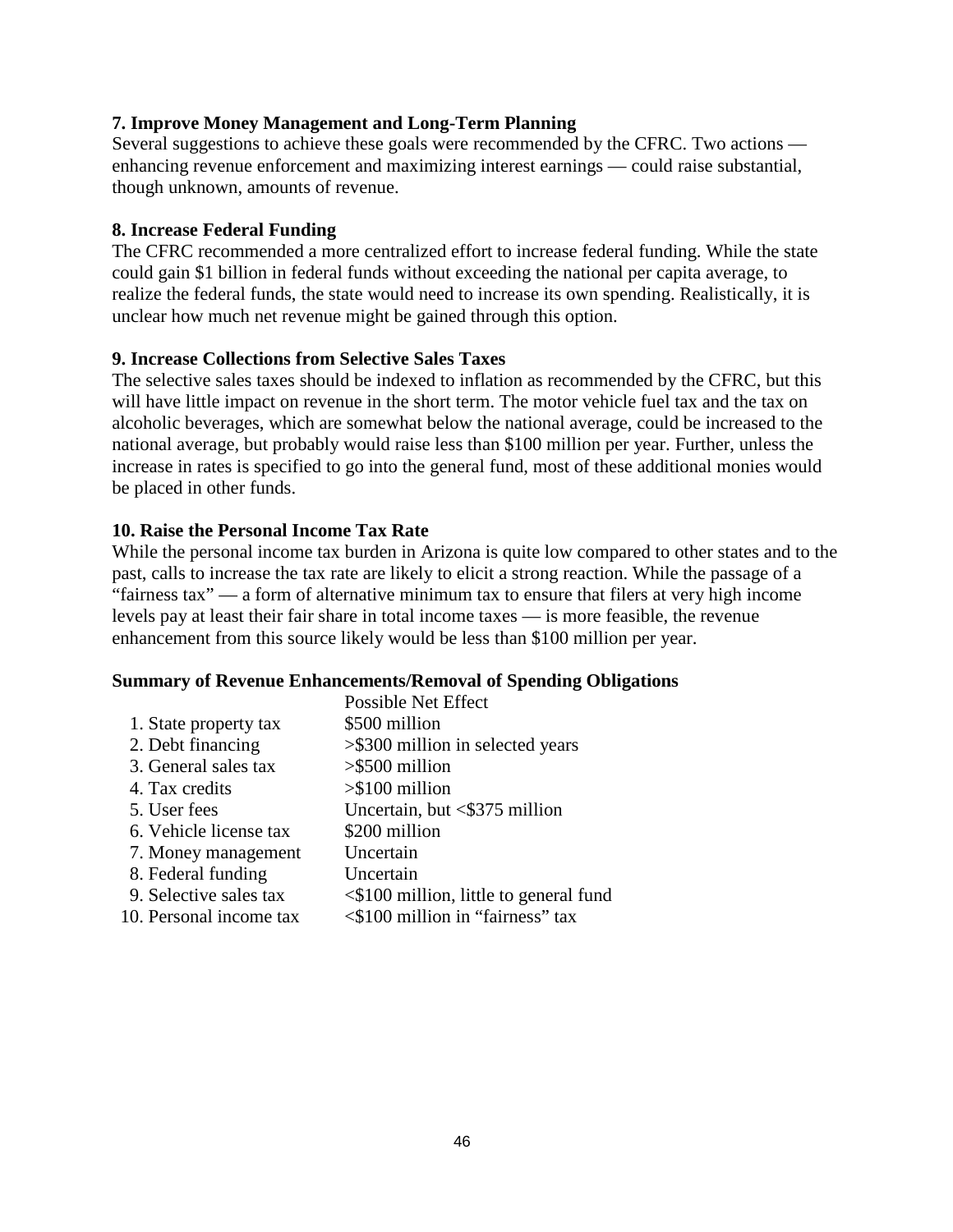## **Maintaining General Fund Revenue at a Constant Share of Arizona's Economy and Tying Spending Increases to a Formula**

With a modernized tax code that employs a broad tax base, supplemented by expanded nontax sources of revenue and improved planning and money management, policymakers could be assured of general fund revenue that averages a particular percentage of the state's GDP and that does not vary too widely in any year from the target percentage. If controls also were placed on spending, then the size of cyclical budget deficits would be minimized and the rainy-day fund cap could remain at 5 percent.

## **1. Adopt Revenue Enhancements Such That General Fund Revenue Is Approximately Equal to 4-to-4.5 Percent of Gross State Product**

The revenue enhancements that come from the above list will widen the revenue base and bring the tax code into the 21st century, with the result being revenue streams that better match the size of the state's economy. The total amount of revenue enhancement should be targeted to bring total revenue equal to 4-to-4.5 percent of the state's GDP. Establishing a tax base that grows with — neither faster nor slower than — the pace of the Arizona economy is the essential ingredient to re-establishing fiscal order.

## **2. Control Spending Increases to the Sum of Population Growth, Inflation, and Real Per Capita Economic Growth**

A spending rule that consists of the sum of population growth, inflation, and the average per capita real growth of the economy (about 2 percent per year) would allow expenditures to rise on average at the same pace as revenue. Together with a fixed revenue growth rule, this spending rule will allow the state to live within its means while meeting the needs of a growing Arizona.

## **Maximizing the Budget Stabilization Fund**

If the recommendations to maintain general fund revenue at a constant share of Arizona's economy and to tie spending increases to a formula are *not* adopted, then little regarding the functioning of the state general fund has changed even if the structural deficit is eliminated. In this case, improving the operation of the rainy-day fund will be necessary to avoid large budget deficits during economic downturns.

The BSF is designed to serve one very important purpose: to hold general fund revenue relatively constant across the economic cycle. If this purpose were achieved, then the difficult spending decisions and the hardships caused by budget cuts during an economic downturn could be largely avoided.

## **1. Return the Budget Stabilization Fund Cap to 15 Percent, or Higher**

The CFRC recommended that the current limit on the budget stabilization fund be returned to its original 15-percent cap. Since a 15 percent cap will not guarantee adequate funds to balance the budget in all recessions, a higher cap may be prudent.

## **2. Safeguard the Operation of the Budget Stabilization Fund**

The CFRC recommended that the state "take measures to make 'raids' on the fund more difficult." Further, the Legislature has reduced the effectiveness of the BSF through statutory